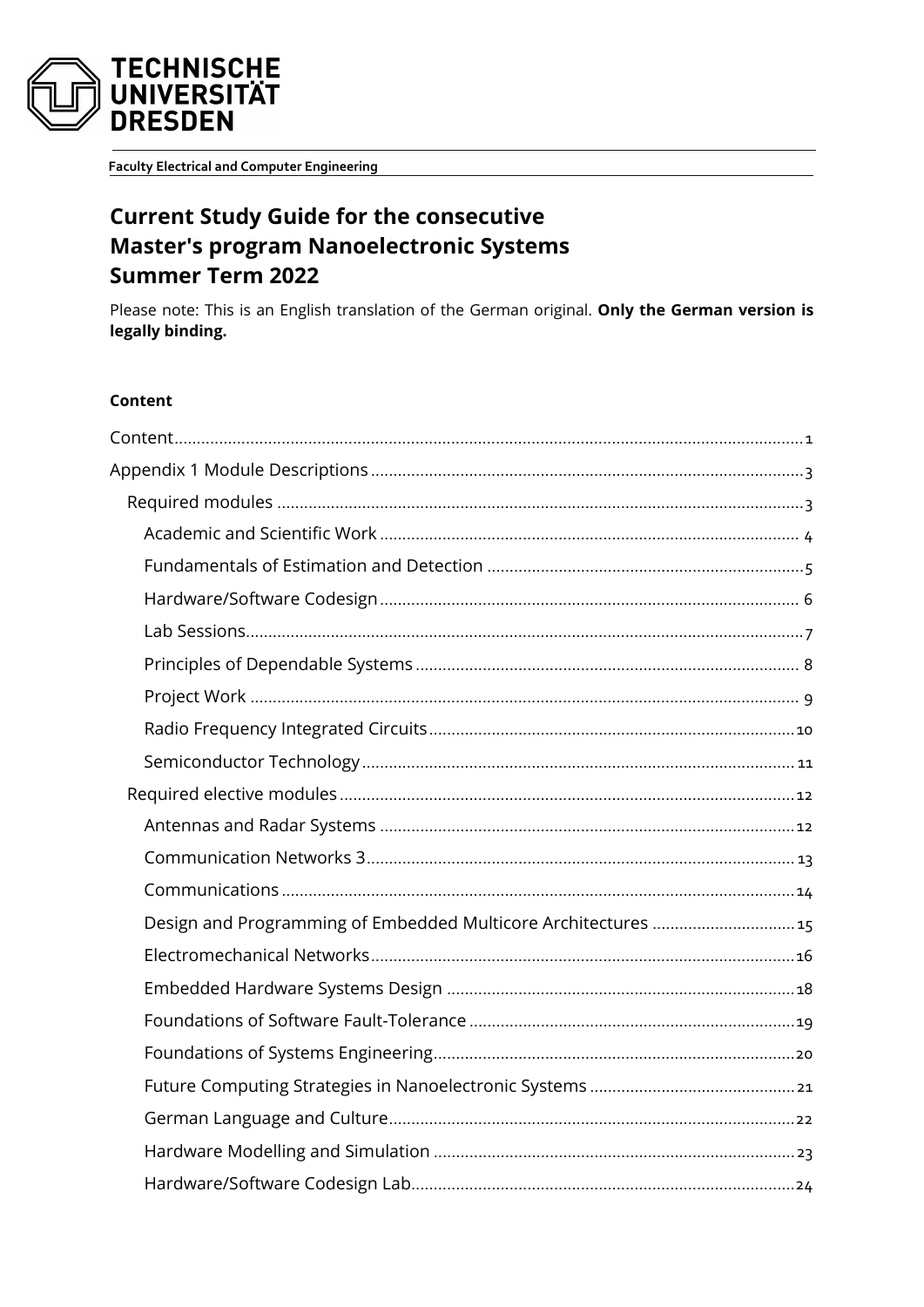| Integrated Photonic Devices for Communications and Signal Processing 27                 |  |
|-----------------------------------------------------------------------------------------|--|
| Introduction to Optical Non-classical Computing: Concepts and Devices 28                |  |
|                                                                                         |  |
|                                                                                         |  |
|                                                                                         |  |
|                                                                                         |  |
|                                                                                         |  |
|                                                                                         |  |
|                                                                                         |  |
|                                                                                         |  |
|                                                                                         |  |
|                                                                                         |  |
|                                                                                         |  |
|                                                                                         |  |
|                                                                                         |  |
|                                                                                         |  |
|                                                                                         |  |
| A-2.1. Curriculum plan for full-time students in the branch of study Nanoelectronics.47 |  |
|                                                                                         |  |
|                                                                                         |  |
| A-2.2 Curriculum plan for full-time students in the branch of study Nanoscience and     |  |
|                                                                                         |  |
|                                                                                         |  |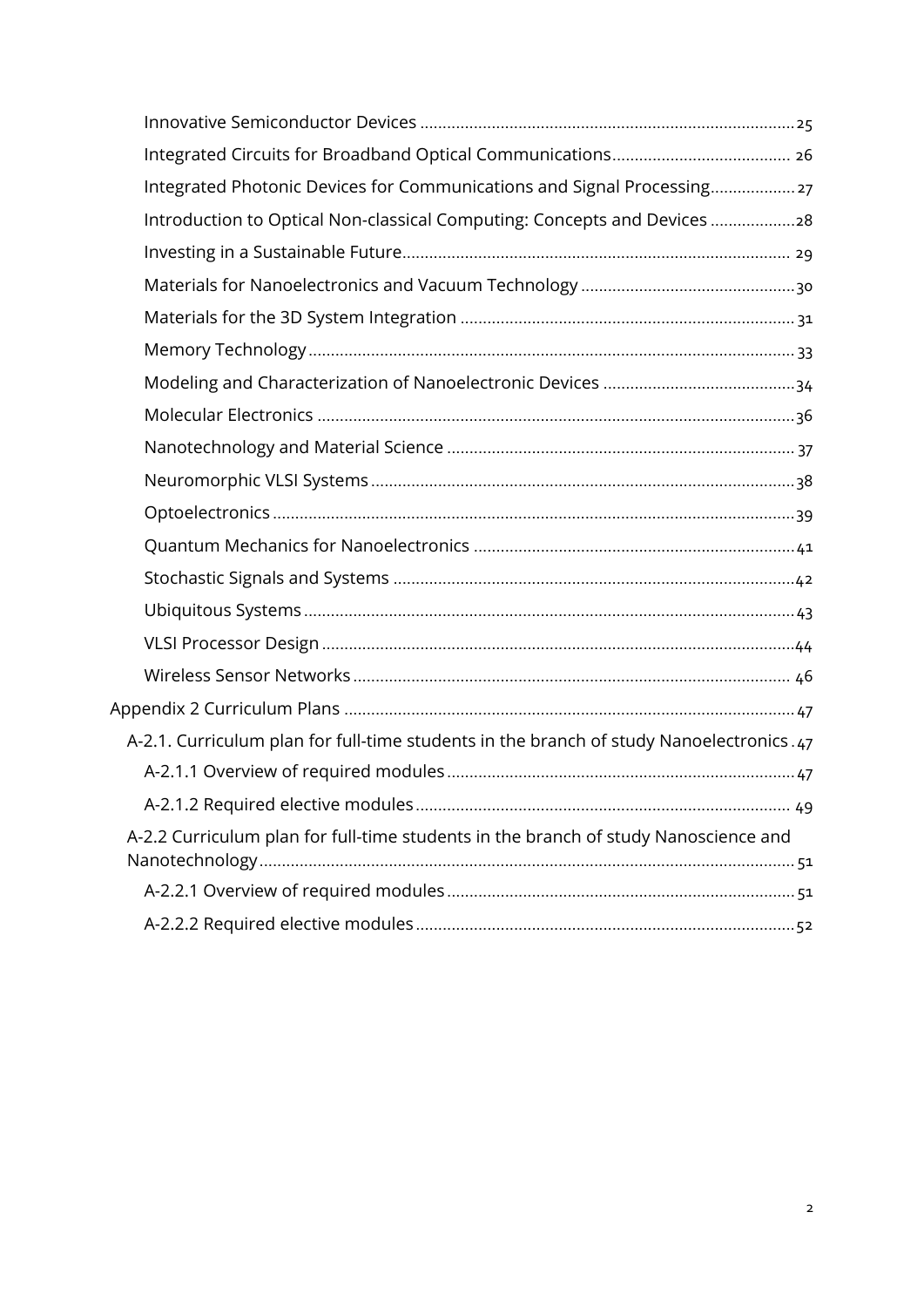## <span id="page-2-0"></span>**Appendix 1 Module Descriptions**

<span id="page-2-1"></span>**Required modules**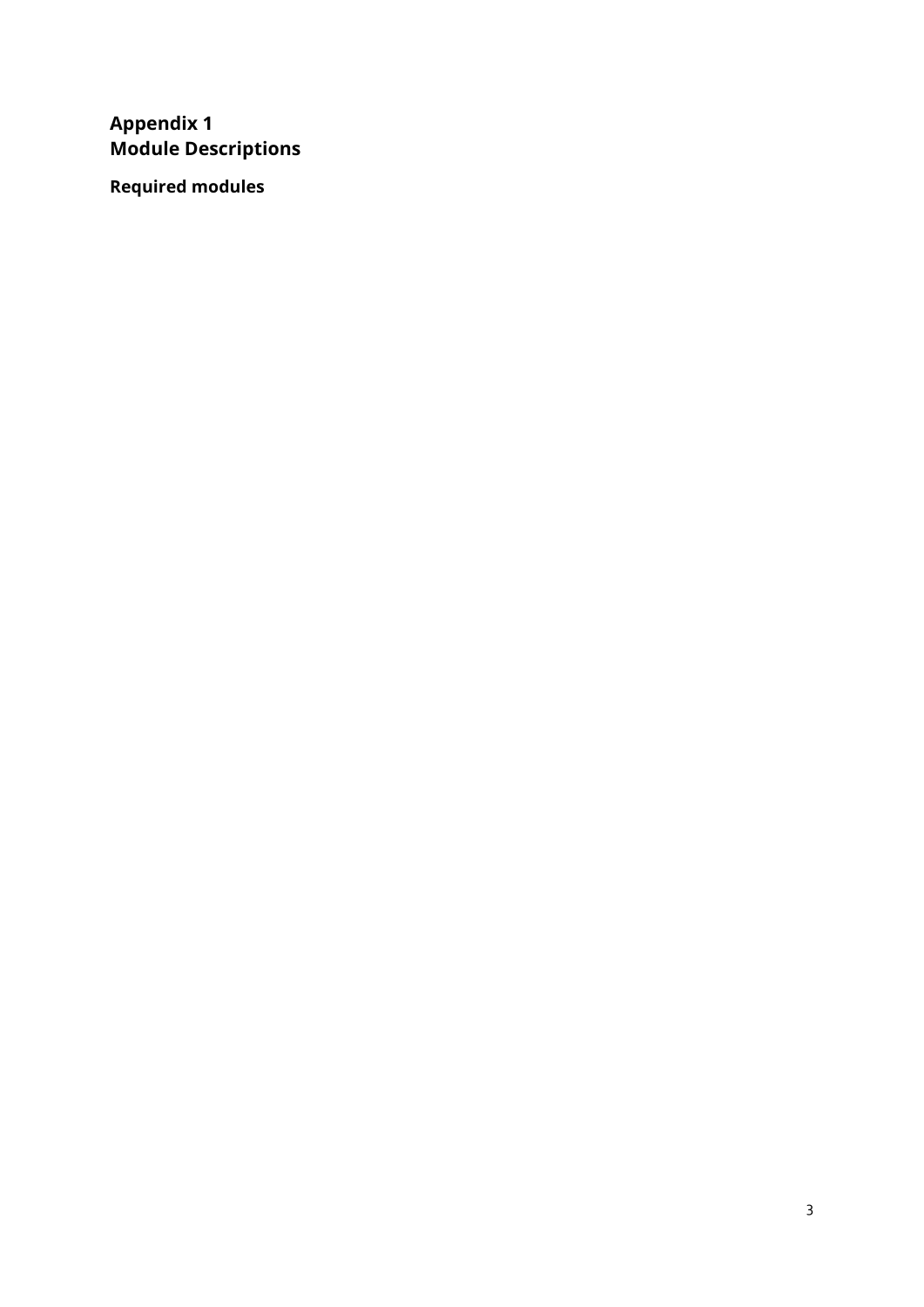<span id="page-3-1"></span><span id="page-3-0"></span>

| <b>Module number</b>                                     | <b>Module name</b>                                                                                                                                                                                                                                                                                                                                                                                                                                                                                                                                                                                                                                                          | Lecturer in charge |
|----------------------------------------------------------|-----------------------------------------------------------------------------------------------------------------------------------------------------------------------------------------------------------------------------------------------------------------------------------------------------------------------------------------------------------------------------------------------------------------------------------------------------------------------------------------------------------------------------------------------------------------------------------------------------------------------------------------------------------------------------|--------------------|
| NES-12 ASW-14.1                                          | Academic and Scientific Work                                                                                                                                                                                                                                                                                                                                                                                                                                                                                                                                                                                                                                                | Dean of studies    |
| Contents and<br>objectives                               | After completion of the module students have the key competencies<br>for the academic and scientific work. They can deal critically with<br>scientific texts or pass on their knowledge to others and monitor<br>their learning process. This includes understanding the essential<br>content of scientific texts, their integration into the current scientific<br>context, the critical reflection of social, economic and cultural impact<br>as well as their representation and presentation. To stimulate and to<br>enable the development of knowledge among learners the students<br>have acquired knowledge of the general academic teaching and can<br>apply this. |                    |
| <b>Modes of teaching</b><br>and learning                 | The module consists of 3 hours per week lectures, tutorials, labs, or<br>seminars and self study. The courses are choosen in the specified<br>amount from the catalog "Wissenschaftliches Arbeiten (Scientific<br>Work)". The catalog is given inclusive of the required examinations at<br>the beginning of the semester faculty usually known.                                                                                                                                                                                                                                                                                                                            |                    |
| <b>Prerequisites</b>                                     |                                                                                                                                                                                                                                                                                                                                                                                                                                                                                                                                                                                                                                                                             |                    |
| <b>Usability</b>                                         | The module is a required module in the master's program<br>Nanoelectronic Systems.                                                                                                                                                                                                                                                                                                                                                                                                                                                                                                                                                                                          |                    |
| <b>Requirements for the</b><br>award of credit<br>points | The credit points are awarded when the module test is passed. The<br>assessment consists of the prescribed examinations according to the<br>catalog "Wissenschaftliches Arbeiten (Scientific Work)".                                                                                                                                                                                                                                                                                                                                                                                                                                                                        |                    |
| <b>Credit points and</b><br>grades                       | 4 credit points can be obtained by the module. The grade is derived<br>from the unweighted mean of the grades of the individual<br>examinations.                                                                                                                                                                                                                                                                                                                                                                                                                                                                                                                            |                    |
| Frequency                                                | The module is offered every winter semester.                                                                                                                                                                                                                                                                                                                                                                                                                                                                                                                                                                                                                                |                    |
| <b>Workload</b>                                          | The total effort is 120 hours.                                                                                                                                                                                                                                                                                                                                                                                                                                                                                                                                                                                                                                              |                    |
| <b>Duration</b>                                          | The module takes one semester.                                                                                                                                                                                                                                                                                                                                                                                                                                                                                                                                                                                                                                              |                    |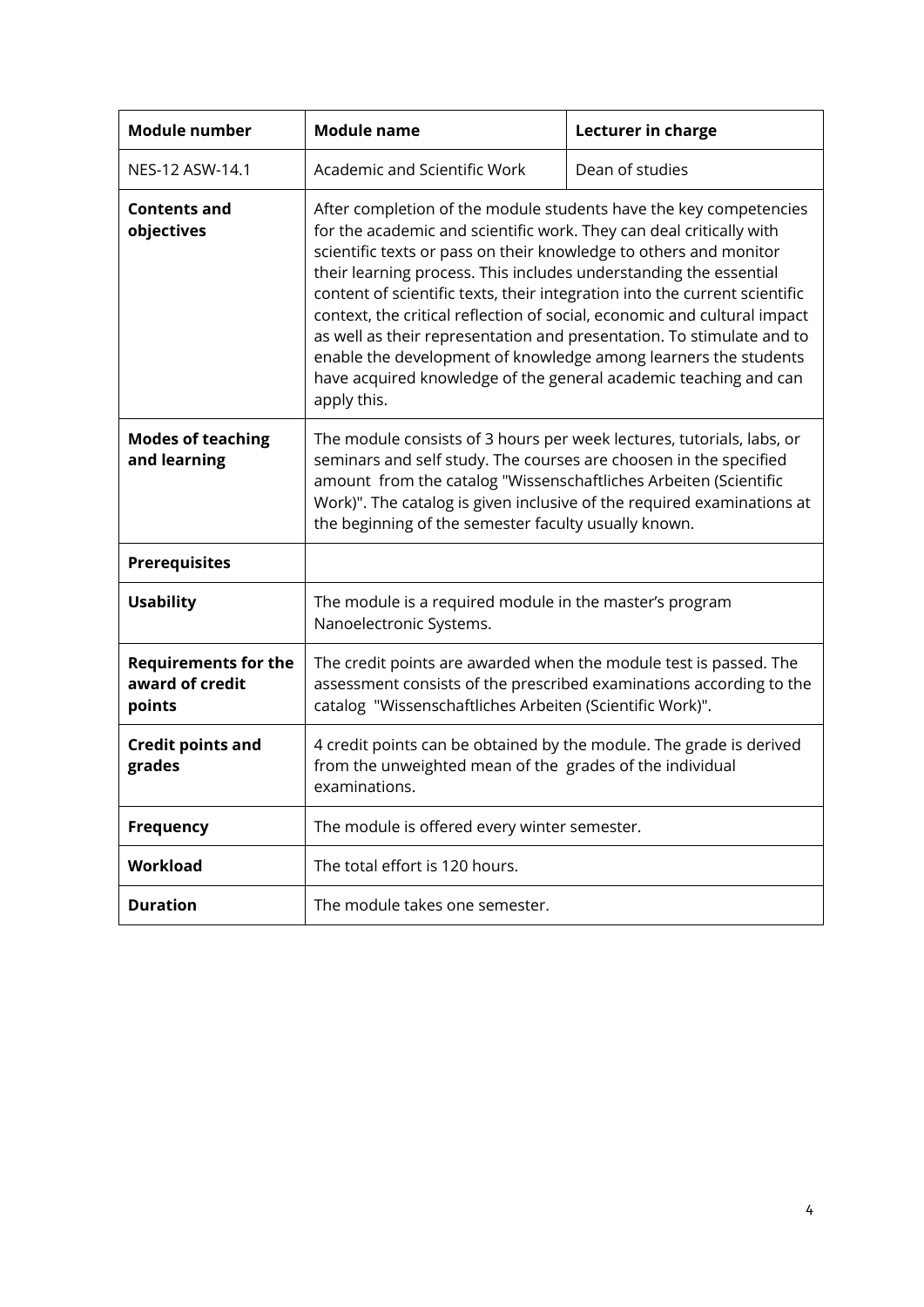<span id="page-4-1"></span><span id="page-4-0"></span>

| <b>Module number</b>                                     | <b>Module name</b>                                                                                                                                       | Lecturer in charge                                                                                                                                                                                                                                                                                                                                                                                                                                                                                                          |  |
|----------------------------------------------------------|----------------------------------------------------------------------------------------------------------------------------------------------------------|-----------------------------------------------------------------------------------------------------------------------------------------------------------------------------------------------------------------------------------------------------------------------------------------------------------------------------------------------------------------------------------------------------------------------------------------------------------------------------------------------------------------------------|--|
| NES-12 10 01-14.1                                        | Fundamentals of Estimation and<br>Detection                                                                                                              | Dr. Rave                                                                                                                                                                                                                                                                                                                                                                                                                                                                                                                    |  |
| <b>Contents and</b><br>objectives                        |                                                                                                                                                          | After completion of the module the students know the key<br>approaches for parameter estimation and detection as well as the<br>basics of linear estimation techniques and of memory-afflicted<br>systems. They understand the different mathematical models and<br>approaches that the current methods are based, and thus they are<br>able to select and apply the appropriate procedures for various<br>practical scenarios. Students can evaluate different estimators /<br>detectors on the basis of quality criteria. |  |
| <b>Modes of teaching</b><br>and learning                 | The module consists of 2 hours per week lectures, 2 hours per week<br>tutorials and self-study.                                                          |                                                                                                                                                                                                                                                                                                                                                                                                                                                                                                                             |  |
| <b>Prerequisites</b>                                     | Knowledge in system theory and basic knowledge in stochastic on<br>bachelor level                                                                        |                                                                                                                                                                                                                                                                                                                                                                                                                                                                                                                             |  |
| <b>Usability</b>                                         | The module is a required module of the branch of study<br>Nanoelectronic in the master's program Nanoelectronic Systems.                                 |                                                                                                                                                                                                                                                                                                                                                                                                                                                                                                                             |  |
| <b>Requirements for the</b><br>award of credit<br>points | The credit points are awarded when the module assessment is<br>passed. The module assessment consists of a written exam in the<br>amount of 120 minutes. |                                                                                                                                                                                                                                                                                                                                                                                                                                                                                                                             |  |
| <b>Credit points and</b><br>grades                       | 6 credit points can be obtained by the module. The module grade is<br>the grade of the examination.                                                      |                                                                                                                                                                                                                                                                                                                                                                                                                                                                                                                             |  |
| <b>Frequency</b>                                         | The module is offered every winter semester.                                                                                                             |                                                                                                                                                                                                                                                                                                                                                                                                                                                                                                                             |  |
| Workload                                                 | The total effort is 180 hours.                                                                                                                           |                                                                                                                                                                                                                                                                                                                                                                                                                                                                                                                             |  |
| <b>Duration</b>                                          | The module takes one semester.                                                                                                                           |                                                                                                                                                                                                                                                                                                                                                                                                                                                                                                                             |  |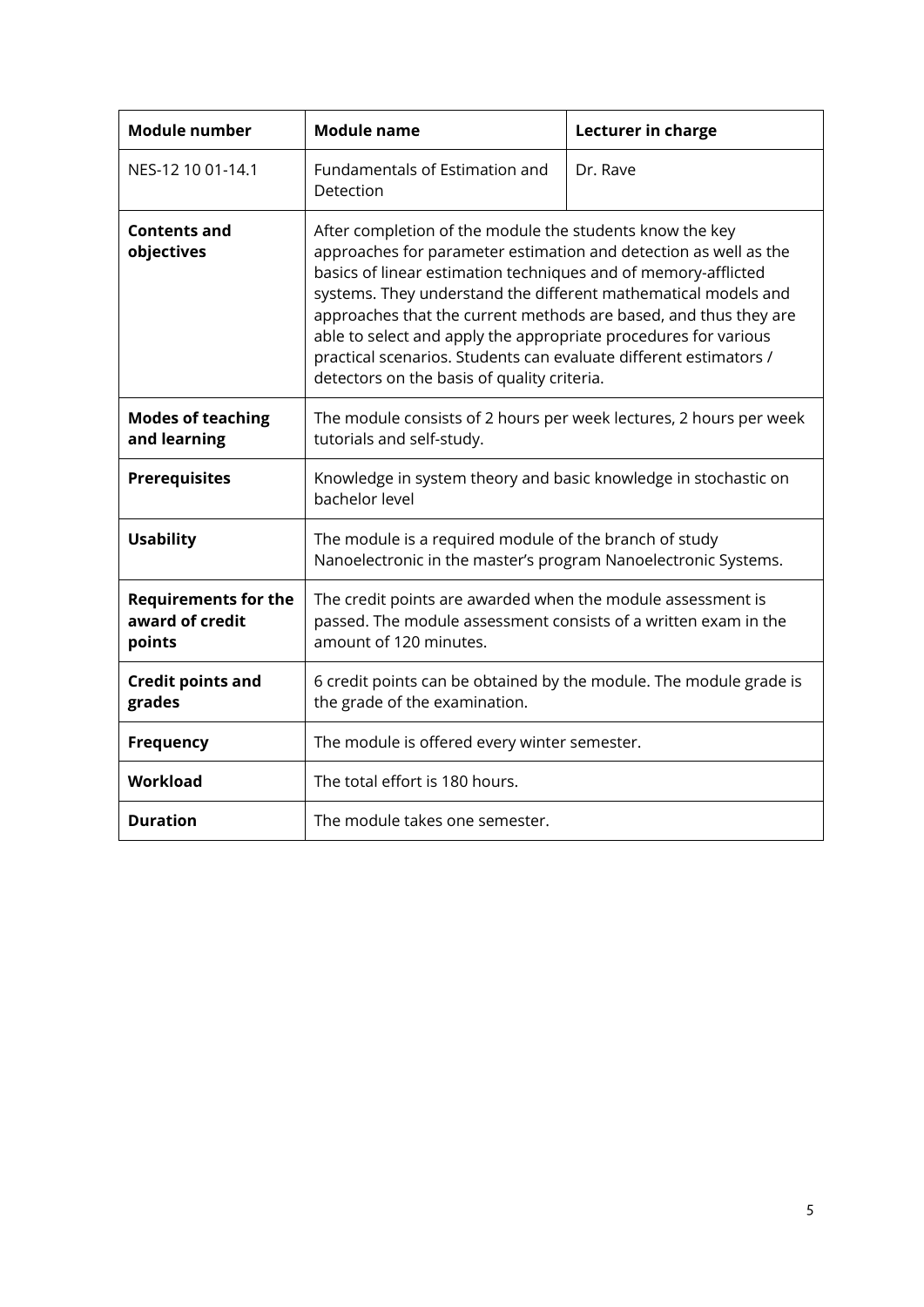<span id="page-5-1"></span><span id="page-5-0"></span>

| <b>Module number</b><br><b>Module name</b>               |                                                                                                                                                                                                                                                                                                                                                                                                                                                                                                                                                                                                            | Lecturer in charge |
|----------------------------------------------------------|------------------------------------------------------------------------------------------------------------------------------------------------------------------------------------------------------------------------------------------------------------------------------------------------------------------------------------------------------------------------------------------------------------------------------------------------------------------------------------------------------------------------------------------------------------------------------------------------------------|--------------------|
| NES-12 10 03-14.1                                        | Hardware/Software Codesign                                                                                                                                                                                                                                                                                                                                                                                                                                                                                                                                                                                 | Prof. Fettweis     |
| <b>Contents and</b><br>objectives                        | The module content includes:<br>- Methods and different aspects of hardware and software<br>implementation of embedded systems (including<br>telecommunications).<br>- Mutual influence of both designs (co-design) in order to optimize<br>the circuit design,<br>- New arallel processing concepts through massive structure<br>reduction towards the "Nano Scale".                                                                                                                                                                                                                                      |                    |
|                                                          | Objectives:<br>After completing this module, students have an overview of current<br>hardware systems, specifically the various hardware platforms for<br>software implementation of digital signal processing algorithms, and<br>can evaluate these with respect to various criteria (eg, flexibility,<br>power consumption). Students can derive from algorithms the<br>hardware requirements in compliance with the requirements of<br>flexibility for the hardware and software components. They know<br>strategies to enhance performance and minimize power<br>consumption and can apply them safely |                    |
| <b>Modes of teaching</b><br>and learning                 | The module consists of 2 hours per week lectures, 1 hour per week<br>tutorials and self-study.                                                                                                                                                                                                                                                                                                                                                                                                                                                                                                             |                    |
| <b>Prerequisites</b>                                     |                                                                                                                                                                                                                                                                                                                                                                                                                                                                                                                                                                                                            |                    |
| <b>Usability</b>                                         | The module is a required module of the branch of study<br>Nanoelectronics in the master's program Nanoelectronic Systems.<br>The module creates the prerequisites for the module Hardware /<br>Software Codesign Lab.                                                                                                                                                                                                                                                                                                                                                                                      |                    |
| <b>Requirements for the</b><br>award of credit<br>points | The credit points are awarded when the module assessment is<br>passed. The module assessment consists of a written exam in the<br>amount of 120 minutes, if the number of registered students<br>exceeds 16. With up to 16 registered students the written exam is<br>replaceed by an oral exam as individual exam worth 20 minutes. The<br>nature of the specific exam is announced at the end of the<br>registration period as usually known from the faculty.                                                                                                                                           |                    |
| <b>Credit points and</b><br>grades                       | 4 credit points can be obtained by the module. The module grade is<br>the grade of the examination.                                                                                                                                                                                                                                                                                                                                                                                                                                                                                                        |                    |
| <b>Frequency</b>                                         | The module is offered every summer semester.                                                                                                                                                                                                                                                                                                                                                                                                                                                                                                                                                               |                    |
| Workload                                                 | The total effort is 120 hours.                                                                                                                                                                                                                                                                                                                                                                                                                                                                                                                                                                             |                    |
| <b>Duration</b>                                          | The module takes one semester.                                                                                                                                                                                                                                                                                                                                                                                                                                                                                                                                                                             |                    |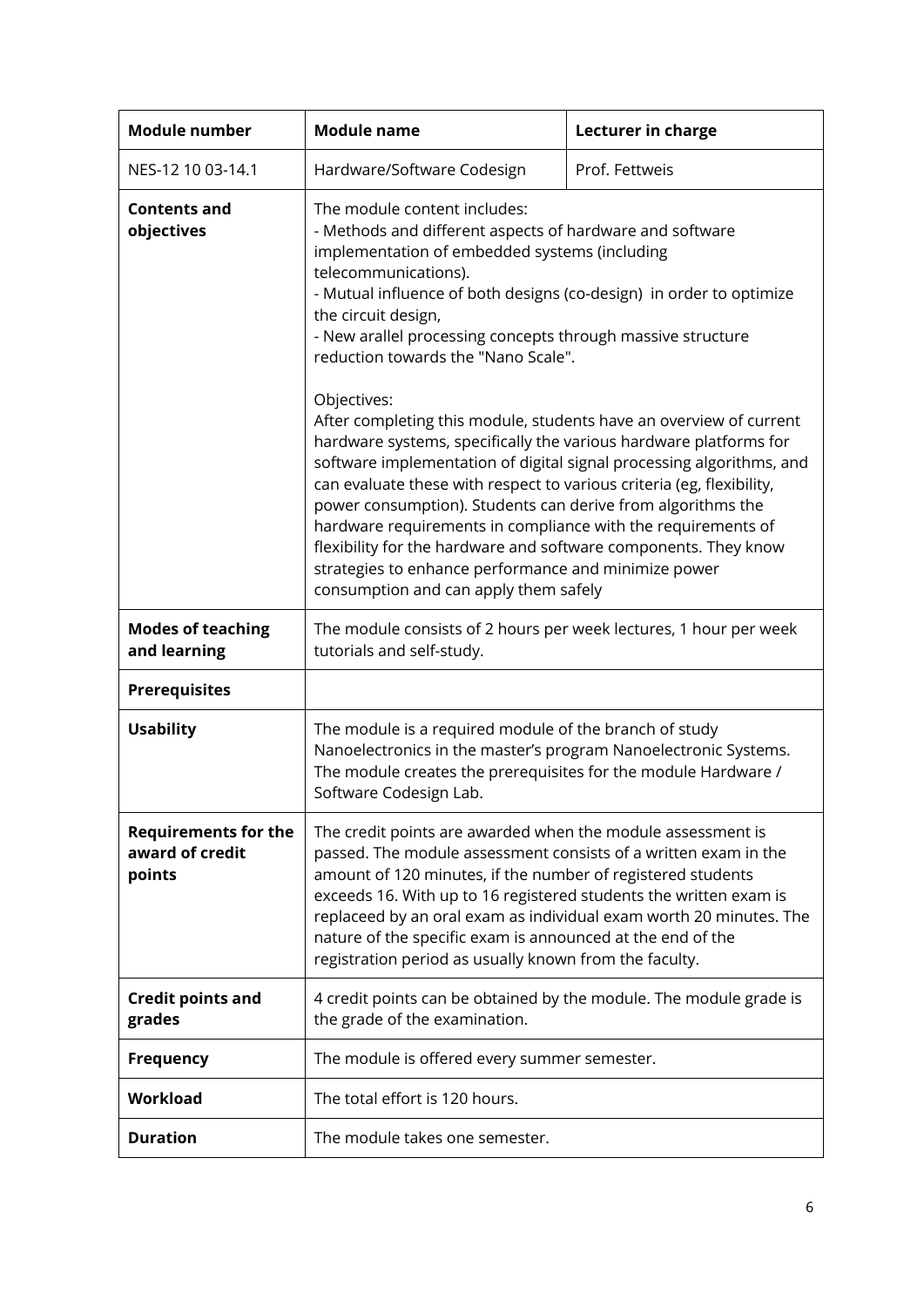<span id="page-6-1"></span><span id="page-6-0"></span>

| <b>Module number</b>                                                                                                                                                                                                                                                                                                                                                                                                                                                                                                     | <b>Module name</b>                                                                                                                                                                               | Lecturer in charge        |
|--------------------------------------------------------------------------------------------------------------------------------------------------------------------------------------------------------------------------------------------------------------------------------------------------------------------------------------------------------------------------------------------------------------------------------------------------------------------------------------------------------------------------|--------------------------------------------------------------------------------------------------------------------------------------------------------------------------------------------------|---------------------------|
| NES-11 06 01-19.1                                                                                                                                                                                                                                                                                                                                                                                                                                                                                                        | Lab Sessions                                                                                                                                                                                     | Prof. Dr. Christof Fetzer |
| This module provides the practical skills and abilities in the field of<br>Contents and<br>embedded system design and semiconductor manufacturing.<br>objectives<br>Participants gain experience in teamwork and project work and<br>deepen their skills in lecture and presentation techniques.<br>After completing the module the students have a first state of<br>knowledge on issues of embedded system design and have some<br>experience with the most important process steps in semiconductor<br>manufacturing. |                                                                                                                                                                                                  |                           |
| <b>Modes of teaching</b><br>and learning                                                                                                                                                                                                                                                                                                                                                                                                                                                                                 | The module consists of 3 hours per week practical training and self-<br>study.                                                                                                                   |                           |
| <b>Prerequisites</b>                                                                                                                                                                                                                                                                                                                                                                                                                                                                                                     |                                                                                                                                                                                                  |                           |
| <b>Usability</b>                                                                                                                                                                                                                                                                                                                                                                                                                                                                                                         | The module is a required module of the branch of study<br>Nanoelectronics in the master's program Nanoelectronic Systems.                                                                        |                           |
| <b>Requirements for the</b><br>award of credit<br>points                                                                                                                                                                                                                                                                                                                                                                                                                                                                 | The credit points are awarded when the module assessment is<br>passed. The module assessment consists of two lab protocols. A<br>collection of exercises has to be solved as exam prerequisites. |                           |
| <b>Credit points and</b><br>grades                                                                                                                                                                                                                                                                                                                                                                                                                                                                                       | 5 credit points can be obtained by the module. The module grade is<br>the unweighted mean of the grades of the lab protocols.                                                                    |                           |
| <b>Frequency</b>                                                                                                                                                                                                                                                                                                                                                                                                                                                                                                         | The module is offered every academic year beginning in the winter<br>semester.                                                                                                                   |                           |
| Workload                                                                                                                                                                                                                                                                                                                                                                                                                                                                                                                 | The total effort is 150 hours.                                                                                                                                                                   |                           |
| <b>Duration</b>                                                                                                                                                                                                                                                                                                                                                                                                                                                                                                          | The module takes two semesters.                                                                                                                                                                  |                           |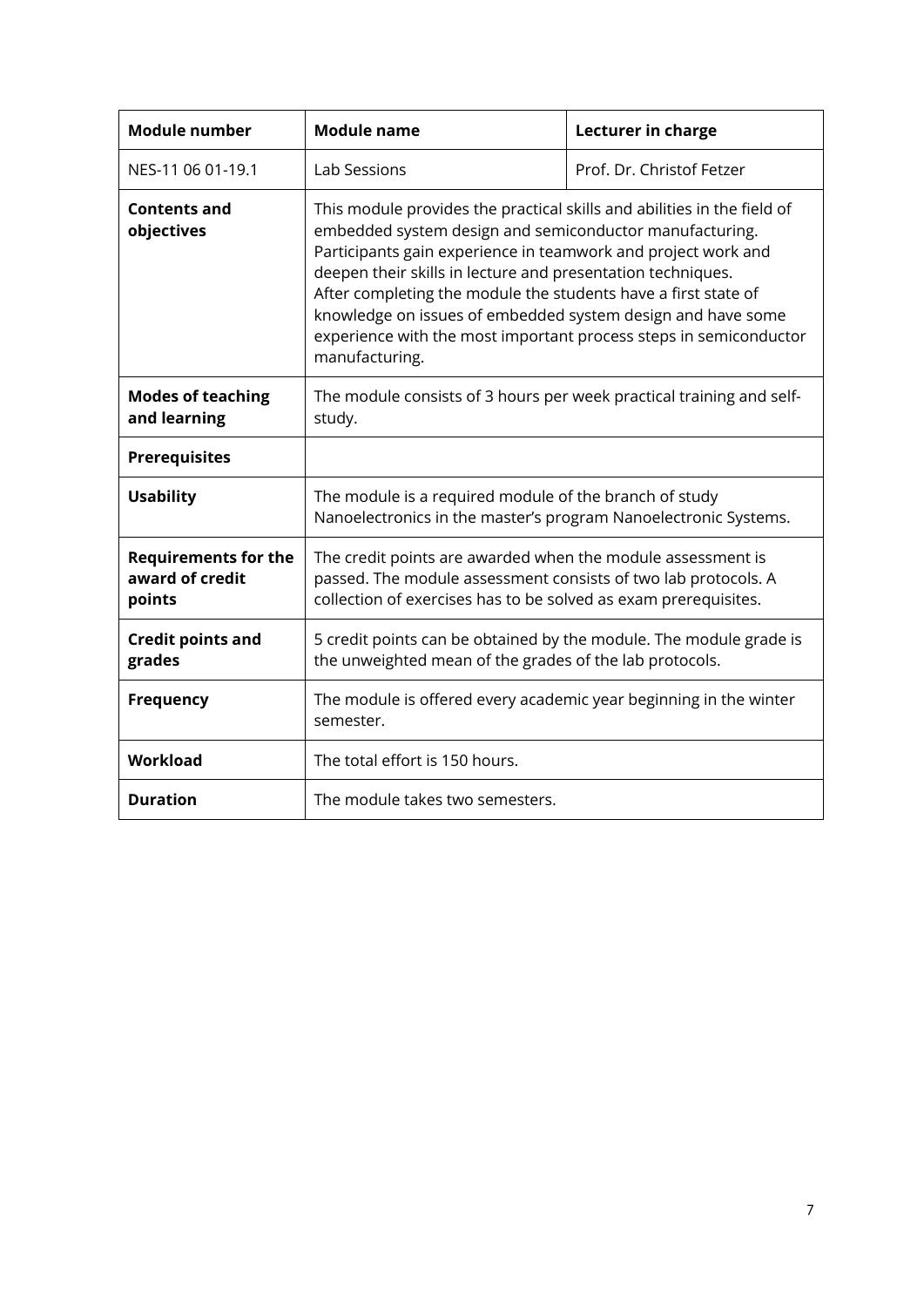<span id="page-7-1"></span><span id="page-7-0"></span>

| <b>Module number</b>                                     | <b>Module name</b>                                                                                                                                                                                                                                                                                                                                                                                                                                                                                                                   | Lecturer in charge        |  |
|----------------------------------------------------------|--------------------------------------------------------------------------------------------------------------------------------------------------------------------------------------------------------------------------------------------------------------------------------------------------------------------------------------------------------------------------------------------------------------------------------------------------------------------------------------------------------------------------------------|---------------------------|--|
| NES-11 06 02-14.1                                        | Principles of Dependable<br>Systems                                                                                                                                                                                                                                                                                                                                                                                                                                                                                                  | Prof. Dr. Christof Fetzer |  |
| <b>Contents and</b><br>objectives                        | After the completion of this module, students are able to design and<br>to implement highly reliable and secure systems. Special skills they<br>acquired for the design of distributed protocols for critical systems,<br>due the variety of possible error and failure types in this area. Based<br>on their theoretical knowledge, students can design effective<br>solutions to practical scenarios.                                                                                                                              |                           |  |
| <b>Modes of teaching</b><br>and learning                 | The module consists of 2 hours per week lectures, 2 hours per week<br>tutorials and self-study.                                                                                                                                                                                                                                                                                                                                                                                                                                      |                           |  |
| <b>Prerequisites</b>                                     | Participants should be familar with the basics of design,<br>development and operation of computer-based systems (bachelor<br>level).                                                                                                                                                                                                                                                                                                                                                                                                |                           |  |
| <b>Usability</b>                                         | The module is a required module of the branch of study<br>Nanoelectronics in the master's program Nanoelectronic Systems.                                                                                                                                                                                                                                                                                                                                                                                                            |                           |  |
| <b>Requirements for the</b><br>award of credit<br>points | The credit points are awarded when the module assessment is<br>passed. The module assessment consists of a written exam in the<br>amount of 60 minutes, if the number of registered students exceeds<br>10. With up to 10 registered students the written exam is replaceed<br>by an oral exam as individual exam worth 30 minutes. The nature of<br>the specific exam is announced at the end of the registration period<br>as usually known from the faculty. A collection of exercises has to be<br>solved as exam prerequisites. |                           |  |
| <b>Credit points and</b><br>grades                       | 6 credit points can be obtained by the module. The module grade is<br>the grade of the examination.                                                                                                                                                                                                                                                                                                                                                                                                                                  |                           |  |
| <b>Frequency</b>                                         | The module is offered every winter semester.                                                                                                                                                                                                                                                                                                                                                                                                                                                                                         |                           |  |
| Workload                                                 | The total effort is 180 hours.                                                                                                                                                                                                                                                                                                                                                                                                                                                                                                       |                           |  |
| <b>Duration</b>                                          | The module takes one semester.                                                                                                                                                                                                                                                                                                                                                                                                                                                                                                       |                           |  |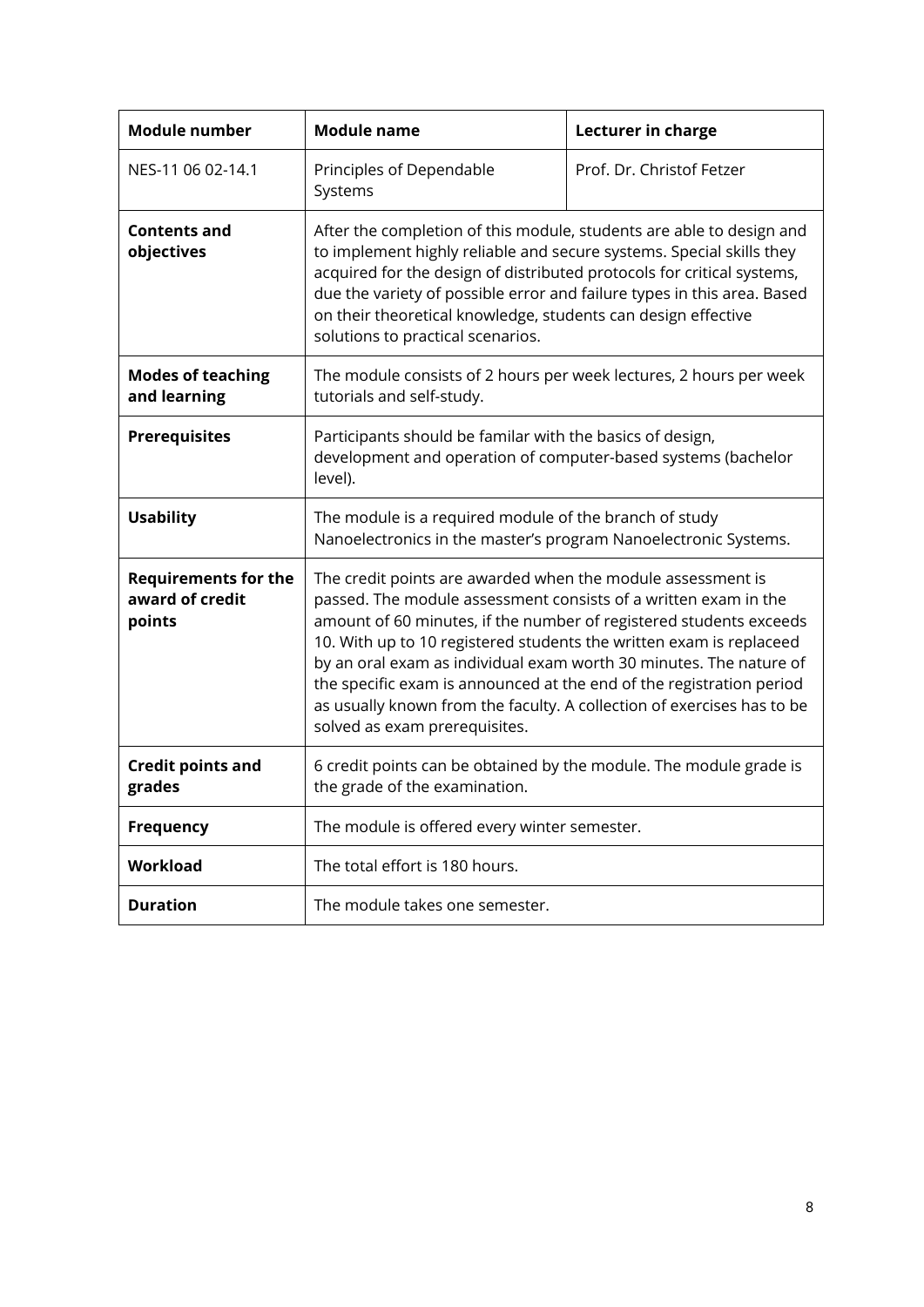<span id="page-8-1"></span><span id="page-8-0"></span>

| <b>Module number</b>                                     | Module name                                                                                                                                                                                                                                                  | Lecturer in charge |
|----------------------------------------------------------|--------------------------------------------------------------------------------------------------------------------------------------------------------------------------------------------------------------------------------------------------------------|--------------------|
| NES-12 PW-14.1                                           | Project Work                                                                                                                                                                                                                                                 | Dean of studies    |
| Contents and<br>objectives                               | Contents:<br>- Research, development, modeling, analysis, planning, design,<br>system design, programming,<br>- Implementation and coding, operation, maintenance, verification<br>and testing, commissioning,                                               |                    |
|                                                          | Outcomes:<br>The students have expertise in handling complex problems in<br>modern engineering professional practice and to document and<br>present their results. They have social skills of professional<br>communication, project and product management. |                    |
| <b>Modes of teaching</b><br>and learning                 | The module consists of a project including self-study.                                                                                                                                                                                                       |                    |
| <b>Prerequisites</b>                                     |                                                                                                                                                                                                                                                              |                    |
| <b>Usability</b>                                         | The module is a required module of the master's program<br>Nanoelectronic Systems.                                                                                                                                                                           |                    |
| <b>Requirements for the</b><br>award of credit<br>points | The credit points are awarded when the module assessment is<br>passed. The module assessment consists of the project report in the<br>amount of 36 days and a presentation of 15 minutes duration                                                            |                    |
| <b>Credit points and</b><br>grades                       | 10 credit points can be obtained by the module. The module grade is<br>the weighted mean of the grades of the two examinations, in which<br>the grade of project report is weighted with 4/5 and the grade of the<br>presentation is weighted with 1/5.      |                    |
| Frequency                                                | The module is offered every winter semester.                                                                                                                                                                                                                 |                    |
| <b>Workload</b>                                          | The total effort is 300 hours.                                                                                                                                                                                                                               |                    |
| <b>Duration</b>                                          | The module takes one semester.                                                                                                                                                                                                                               |                    |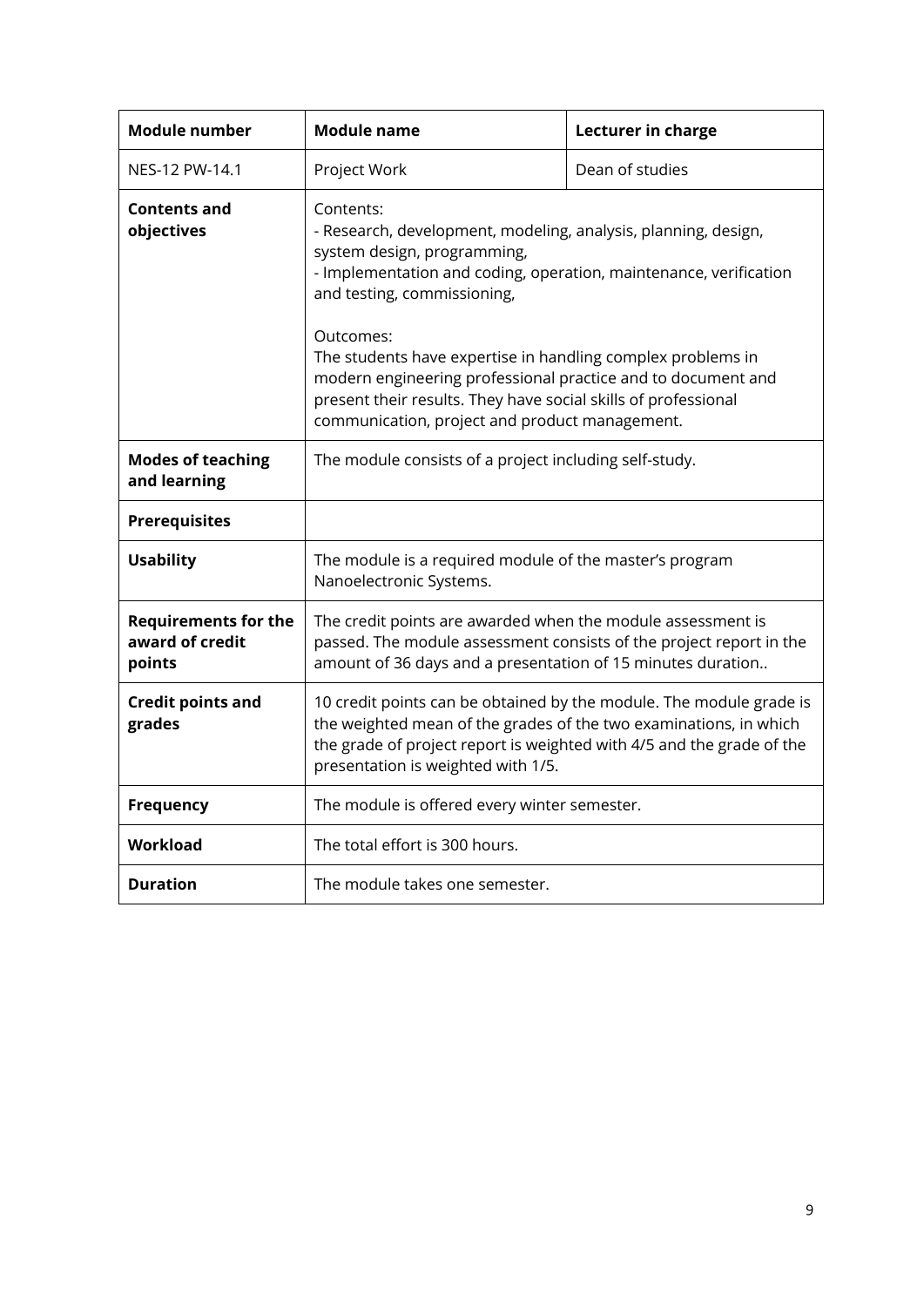<span id="page-9-1"></span><span id="page-9-0"></span>

| <b>Module number</b>                                     | <b>Module name</b>                                                                                                                                                                                                                                                                                                                                                                                                                                                                                                                                                                                                                                                                                                                                                                                                                                                                                                                                                                    | Lecturer in charge |
|----------------------------------------------------------|---------------------------------------------------------------------------------------------------------------------------------------------------------------------------------------------------------------------------------------------------------------------------------------------------------------------------------------------------------------------------------------------------------------------------------------------------------------------------------------------------------------------------------------------------------------------------------------------------------------------------------------------------------------------------------------------------------------------------------------------------------------------------------------------------------------------------------------------------------------------------------------------------------------------------------------------------------------------------------------|--------------------|
| NES-12 08 02-14.1                                        | Radio Frequency Integrated<br>Circuits                                                                                                                                                                                                                                                                                                                                                                                                                                                                                                                                                                                                                                                                                                                                                                                                                                                                                                                                                | Prof. Ellinger     |
| <b>Contents and</b><br>objectives                        | The module content includes:<br>- High frequency integrated circuits for high speed wireless<br>communications such as low noise amplifiers, power amplifiers,<br>mixers, oscillators on basis of active and passive devices, as well as<br>complete radio frontends and architectures<br>- Aggressively scaled CMOS and BiCMOS, Moore than Moore (e.g.<br>FinFET, SOI, strained silicon) and Beyond more Moore (silicon nano<br>wire, CNT and organic) technologies from circuit design perspective.<br>Qualification goals:<br>After completion of the module<br>the students obtain competences regarding Methods for the<br>design of analog high frequency integrated circuits. They know<br>the basic circuits and architectures of the systems.<br>The students master the analysis and optimization of these<br>circuits.<br>The students get to know design tools for circuits<br>The students use the English technical language in the field of<br>high-frequency circuits |                    |
| <b>Modes of teaching</b><br>and learning                 | The module consists of 3 hours per week lectures, 1 hour per week<br>tutorials, 2 hours per week practical training and self-study.                                                                                                                                                                                                                                                                                                                                                                                                                                                                                                                                                                                                                                                                                                                                                                                                                                                   |                    |
| <b>Prerequisites</b>                                     | Basic knowledge in circuit design on bachelor level is required.                                                                                                                                                                                                                                                                                                                                                                                                                                                                                                                                                                                                                                                                                                                                                                                                                                                                                                                      |                    |
| <b>Usability</b>                                         | The module is a required module of the branch of study<br>Nanoelectronics in the master's program Nanoelectronic Systems.                                                                                                                                                                                                                                                                                                                                                                                                                                                                                                                                                                                                                                                                                                                                                                                                                                                             |                    |
| <b>Requirements for the</b><br>award of credit<br>points | The credit points are awarded when the module assessment is<br>passed. The module assessment is a written exam in the amount of<br>120 minutes. The exam can be taken in German or English.                                                                                                                                                                                                                                                                                                                                                                                                                                                                                                                                                                                                                                                                                                                                                                                           |                    |
| <b>Credit points and</b><br>grades                       | 7 credit points can be obtained by the module. The module grade is<br>the grade of the examination.                                                                                                                                                                                                                                                                                                                                                                                                                                                                                                                                                                                                                                                                                                                                                                                                                                                                                   |                    |
| <b>Frequency</b>                                         | The module is offered every summer semester.                                                                                                                                                                                                                                                                                                                                                                                                                                                                                                                                                                                                                                                                                                                                                                                                                                                                                                                                          |                    |
| Workload                                                 | The total effort is 210 hours.                                                                                                                                                                                                                                                                                                                                                                                                                                                                                                                                                                                                                                                                                                                                                                                                                                                                                                                                                        |                    |
| <b>Duration</b>                                          | The module takes one semester.                                                                                                                                                                                                                                                                                                                                                                                                                                                                                                                                                                                                                                                                                                                                                                                                                                                                                                                                                        |                    |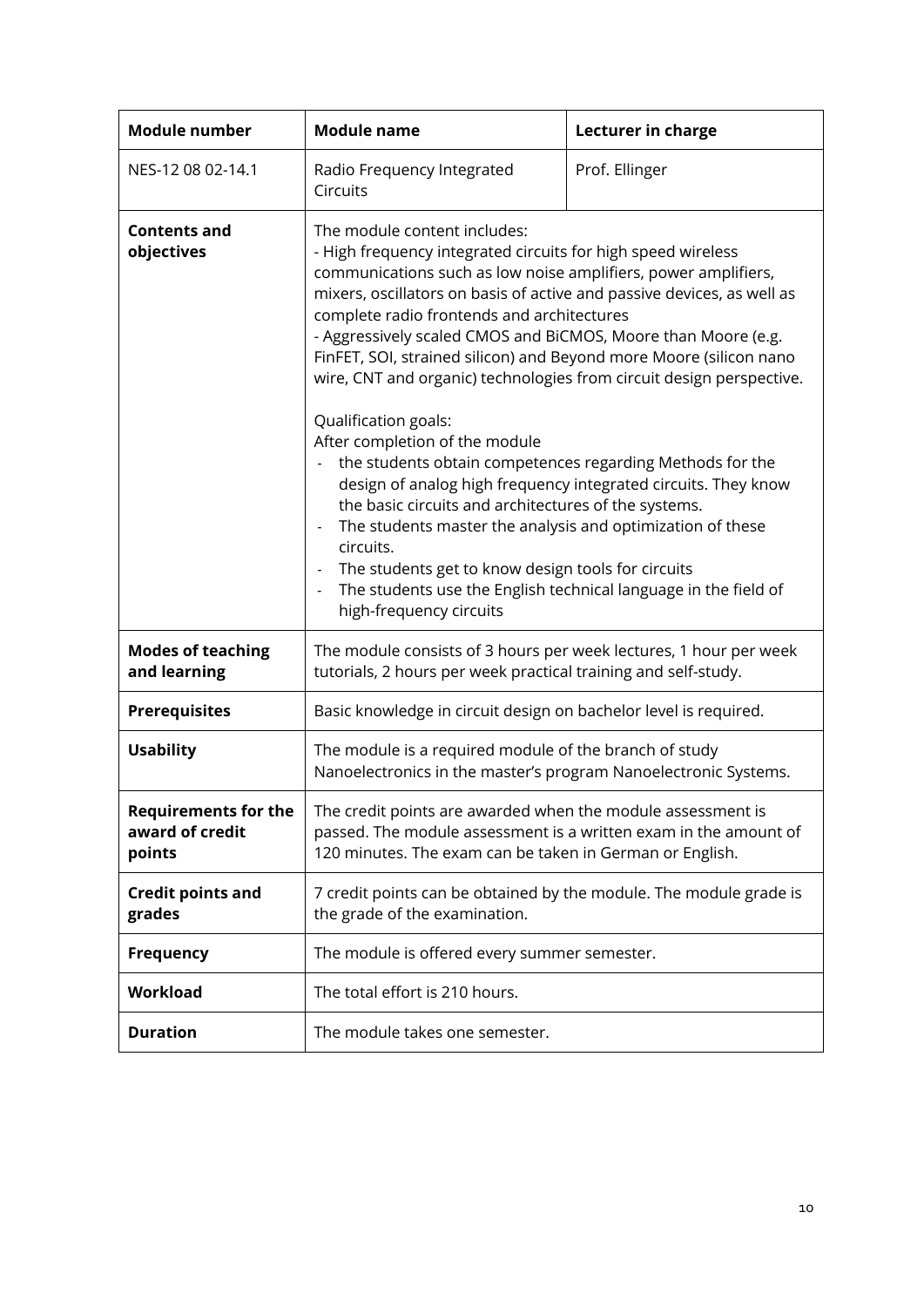<span id="page-10-1"></span><span id="page-10-0"></span>

| <b>Module number</b>                                     | <b>Module name</b>                                                                                                                                                                                                                                                                                                                                                                                                                                                                                                             | Lecturer in charge |
|----------------------------------------------------------|--------------------------------------------------------------------------------------------------------------------------------------------------------------------------------------------------------------------------------------------------------------------------------------------------------------------------------------------------------------------------------------------------------------------------------------------------------------------------------------------------------------------------------|--------------------|
| NES-12 12 02-19.1                                        | Semiconductor Technology                                                                                                                                                                                                                                                                                                                                                                                                                                                                                                       | Prof. Bartha       |
| <b>Contents and</b><br>objectives                        | The module contains the technological basics for the fabrication of<br>micro- and nano devices as well as the manufacturing concepts for<br>integrated circuits.<br>Students have the ability<br>to describe the operation of individual technologies for the pro-<br>duction of micro- and nano-devices,<br>to work with basic principles for the production and miniaturiza-<br>tion of components and circuits,<br>to add the individual technologies to complex process flows to-<br>gether and explain their interaction. |                    |
| <b>Modes of teaching</b><br>and learning                 | The module consists of 6 hours per week lectures and self-study.                                                                                                                                                                                                                                                                                                                                                                                                                                                               |                    |
| <b>Prerequisites</b>                                     |                                                                                                                                                                                                                                                                                                                                                                                                                                                                                                                                |                    |
| <b>Usability</b>                                         | The module is a required module of the branch of study<br>Nanoelectronics in the master's program Nanoelectronic Systems.                                                                                                                                                                                                                                                                                                                                                                                                      |                    |
| <b>Requirements for the</b><br>award of credit<br>points | The credit points are awarded when the module assessment is<br>passed. The module assessment consist of a written exam in the<br>amount of 120 minutes, if the number of registered students<br>exceeds 20. With up to 20 registered students the witten exam will<br>be replace by an oral exam as an individual exam worth 30 minutes.<br>The nature of the specific exam is announced at the end of the<br>registration period as usually known from the faculty.                                                           |                    |
| <b>Credit points and</b><br>grades                       | 9 credit points can be obtained by the module. The module grade is<br>the grade of the examination.                                                                                                                                                                                                                                                                                                                                                                                                                            |                    |
| <b>Frequency</b>                                         | The module is offered every academic year beginning in the winter<br>semester.                                                                                                                                                                                                                                                                                                                                                                                                                                                 |                    |
| <b>Workload</b>                                          | The total effort is 300 hours.                                                                                                                                                                                                                                                                                                                                                                                                                                                                                                 |                    |
| <b>Duration</b>                                          | The module takes two semesters.                                                                                                                                                                                                                                                                                                                                                                                                                                                                                                |                    |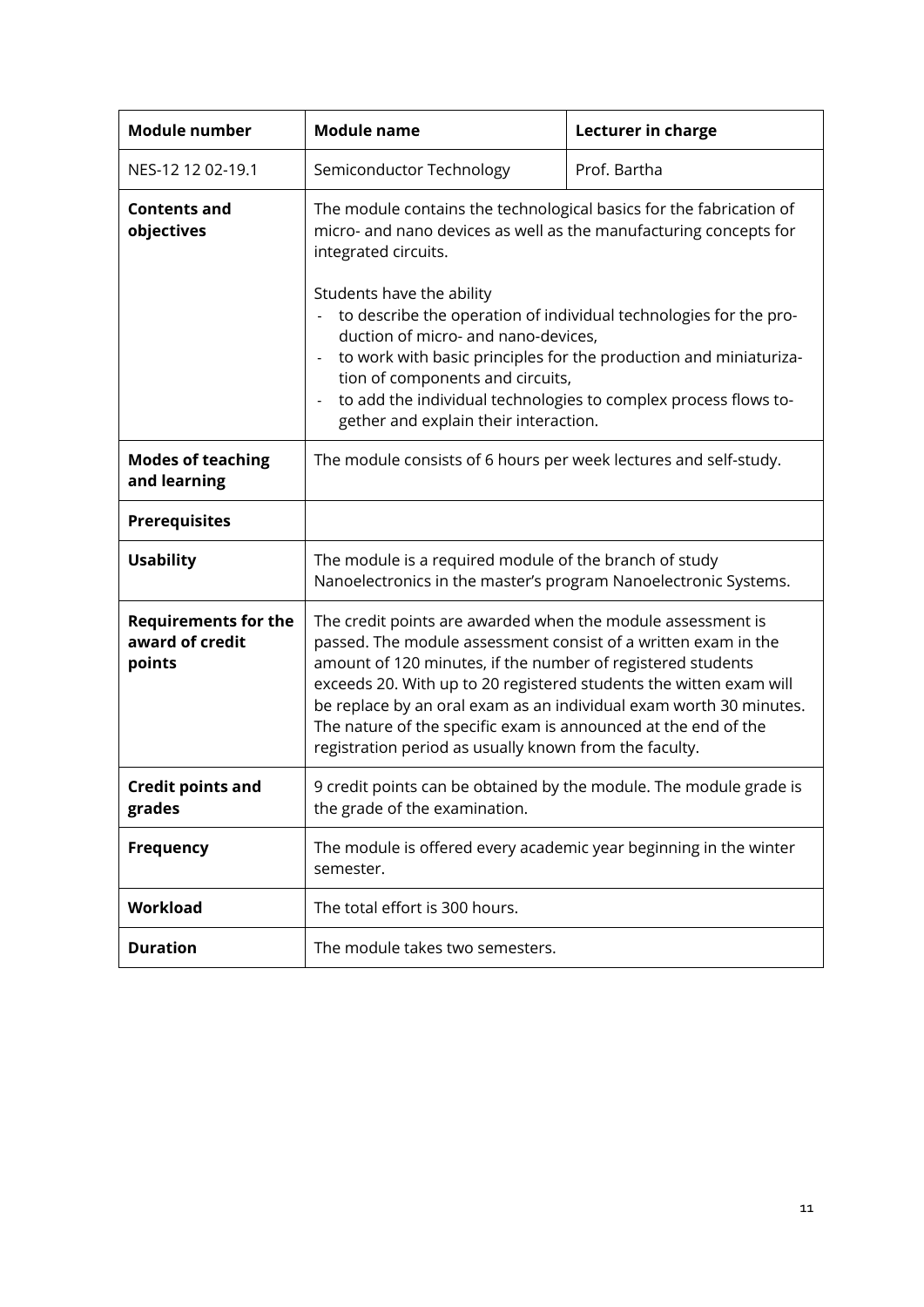### <span id="page-11-2"></span><span id="page-11-0"></span>**Required elective modules**

<span id="page-11-1"></span>

| <b>Module number</b>                                     | <b>Module name</b>                                                                                                                                                                                                                                                                                                                                                                                                                                                                                    | Lecturer in charge              |
|----------------------------------------------------------|-------------------------------------------------------------------------------------------------------------------------------------------------------------------------------------------------------------------------------------------------------------------------------------------------------------------------------------------------------------------------------------------------------------------------------------------------------------------------------------------------------|---------------------------------|
| NES-12 10 05-20.1                                        | Antennas and Radar Systems                                                                                                                                                                                                                                                                                                                                                                                                                                                                            | Prof. Dr.-Ing. Dirk Plettemeier |
| <b>Objectives</b>                                        | After completion of the module, the students are able to describe<br>important antenna parameters and evaluate different antenna types<br>in this context. They are able to synthesize the radiation<br>characteristics of antenna arrays and present radiation mechanisms<br>of certain antenna types. They know how to compare simulation and<br>measurement data of a self-designed and measured antenna.<br>Furthermore, they are able to classify antenna models from the<br>current literature. |                                 |
|                                                          | The students are able to analyze the radar equation and to explain<br>basic radar principles. They are in the position to classify an<br>unknown radar system and to derive its functionality from a block<br>diagram. They are capable of evaluating the performance and<br>limitations of radar systems and are skilled in designing a radar<br>system for a given problem.                                                                                                                         |                                 |
| <b>Contents</b>                                          | The content of the module focuses on the fundamentals of antenna<br>theory (e.g. parameter, antenna arrays, linear, aperture, patch, slot,<br>on-chip antennas) and of Radar Systems (e.g. radar equation,<br>pulse/pulse Doppler, CW, SFCW, FMCW, PRN, SAR).                                                                                                                                                                                                                                         |                                 |
| <b>Modes of teaching</b><br>and learning                 | The module consists of 4 hours per week lectures, 2 hours per week<br>tutorials and self-study.                                                                                                                                                                                                                                                                                                                                                                                                       |                                 |
| <b>Prerequisites</b>                                     | Knowledge as it can be obtained from the module Radio Frequency<br>Technology is advantageous.                                                                                                                                                                                                                                                                                                                                                                                                        |                                 |
| <b>Usability</b>                                         | The module is a required elective module in the Master's program<br>Nanoelectronic Systems.                                                                                                                                                                                                                                                                                                                                                                                                           |                                 |
| <b>Requirements for the</b><br>award of credit<br>points | The credit points are awarded when the module assessment is<br>passed. The module assessment consists of an oral exam as<br>individual exam worth 45 minutes.                                                                                                                                                                                                                                                                                                                                         |                                 |
| <b>Credit points and</b><br>grades                       | 7 credit points can be obtained by the module. The module grade is<br>the grade of the examination.                                                                                                                                                                                                                                                                                                                                                                                                   |                                 |
| <b>Frequency</b>                                         | The module is offered every summer semester.                                                                                                                                                                                                                                                                                                                                                                                                                                                          |                                 |
| Workload                                                 | The total effort is 210 hours.                                                                                                                                                                                                                                                                                                                                                                                                                                                                        |                                 |
| <b>Duration</b>                                          | The module takes one semester.                                                                                                                                                                                                                                                                                                                                                                                                                                                                        |                                 |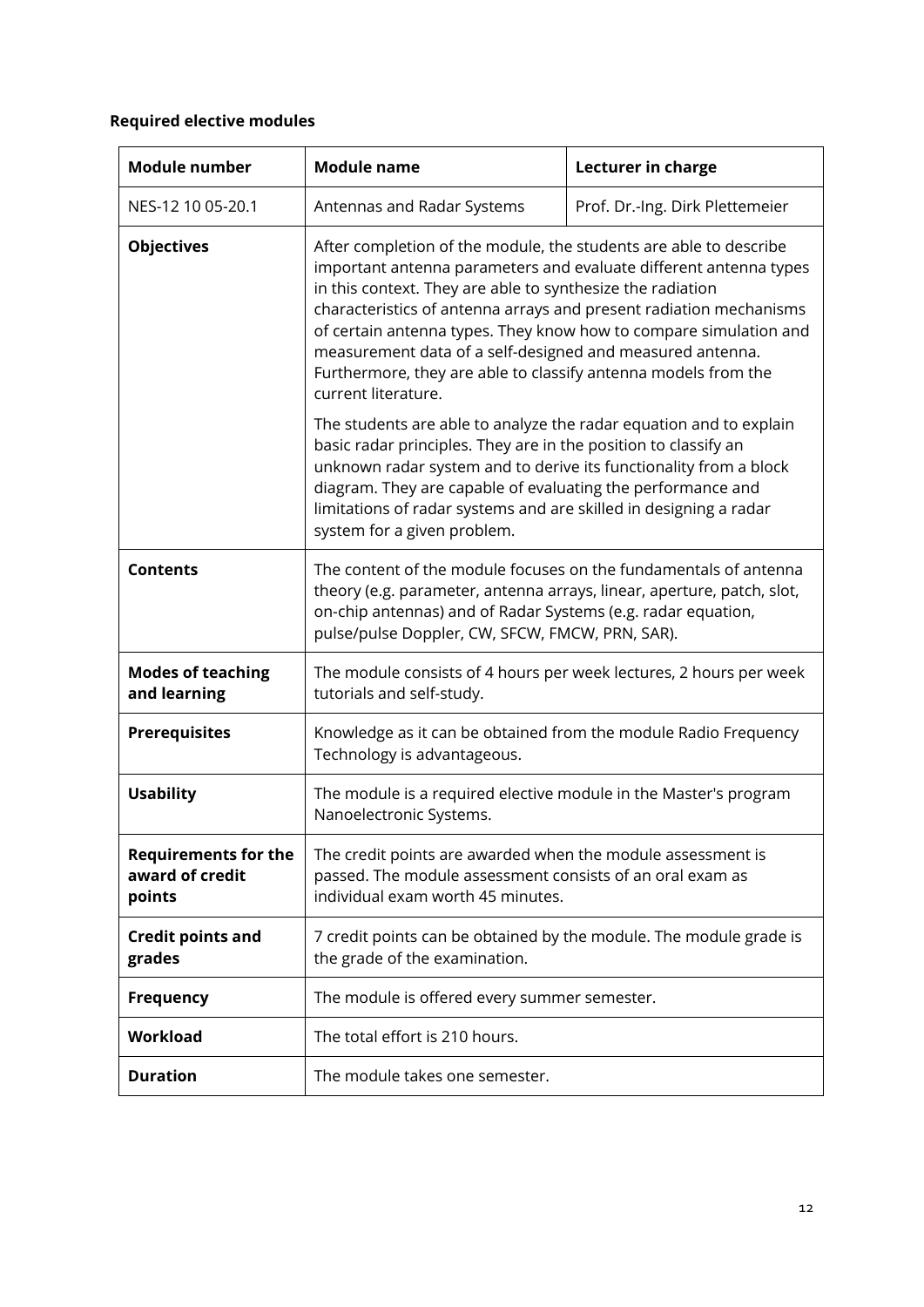<span id="page-12-1"></span><span id="page-12-0"></span>

| <b>Module number</b>                                     | <b>Module name</b>                                                                                                                                                                                                                                                                                                                                                                                                                                                                                                                                                                                                                                                                                                                                                                                                                                                                                                                                                                                                | Lecturer in charge       |
|----------------------------------------------------------|-------------------------------------------------------------------------------------------------------------------------------------------------------------------------------------------------------------------------------------------------------------------------------------------------------------------------------------------------------------------------------------------------------------------------------------------------------------------------------------------------------------------------------------------------------------------------------------------------------------------------------------------------------------------------------------------------------------------------------------------------------------------------------------------------------------------------------------------------------------------------------------------------------------------------------------------------------------------------------------------------------------------|--------------------------|
| <b>NES-12 10 20</b>                                      | <b>Communication Networks 3</b>                                                                                                                                                                                                                                                                                                                                                                                                                                                                                                                                                                                                                                                                                                                                                                                                                                                                                                                                                                                   | Prof. Dr.-Ing. F. Fitzek |
| <b>Contents and</b><br>objectives                        | The content of the module includes:<br>1. tools for investigating the performance of communication sys-<br>tems, in particular the analytical and simulative approach and<br>the exemplary build-up by means of implementation<br>future communication systems, especially planning, analysis<br>2.<br>and architecture<br>approaches to project-based work, incl. work-structuring and<br>3.<br>presentation of work results (in writing and verbal) in front of<br>a specialist audience.<br>Qualification objectives:<br>After completion of the module, the students have a thorough under-<br>standing of the modeling and performance analysis of communication<br>networks and its protocols.<br>They are able to select and apply appropriate methods of investiga-<br>tion for various problems.<br>The students have learned to look at their tasks in a professional man-<br>ner, to structure their project in terms of work and time, and to pre-<br>sent their results in a public-oriented manner. |                          |
| <b>Modes of teaching</b><br>and learning                 | 4 hours per week lectures, 2 hours per week tutorials and self-study.                                                                                                                                                                                                                                                                                                                                                                                                                                                                                                                                                                                                                                                                                                                                                                                                                                                                                                                                             |                          |
| <b>Prerequisites</b>                                     |                                                                                                                                                                                                                                                                                                                                                                                                                                                                                                                                                                                                                                                                                                                                                                                                                                                                                                                                                                                                                   |                          |
| <b>Usability</b>                                         | The module is a required elective module in the branch of study<br>Nanoelectronics in the master's program Nanoelectronic Systems.                                                                                                                                                                                                                                                                                                                                                                                                                                                                                                                                                                                                                                                                                                                                                                                                                                                                                |                          |
| <b>Requirements for the</b><br>award of credit<br>points | The credit points are awarded when the module assessment is<br>passed.<br>The module assessment consists of a written exam in the amount of<br>120 minutes and a project report with a scope of 30 hours, if the num-<br>ber of registered students exceeds 15. With up to 15 registered stu-<br>dents the written exam is replaced by an oral exam as individual exam<br>worth 30 minutes. The nature of the specific exam is announced at<br>the end of the registration period as usually known from the faculty.                                                                                                                                                                                                                                                                                                                                                                                                                                                                                              |                          |
| <b>Credit points and</b><br>grades                       | 7 credit points can be obtained by the module. The module grade is<br>the unweighted mean of the grade of the examination and of the pro-<br>ject report.                                                                                                                                                                                                                                                                                                                                                                                                                                                                                                                                                                                                                                                                                                                                                                                                                                                         |                          |
| <b>Frequency</b>                                         | The module is offered every winter semester.                                                                                                                                                                                                                                                                                                                                                                                                                                                                                                                                                                                                                                                                                                                                                                                                                                                                                                                                                                      |                          |
| Workload                                                 | The total effort is 210 hours.                                                                                                                                                                                                                                                                                                                                                                                                                                                                                                                                                                                                                                                                                                                                                                                                                                                                                                                                                                                    |                          |
| <b>Duration</b>                                          | The module takes one semester.                                                                                                                                                                                                                                                                                                                                                                                                                                                                                                                                                                                                                                                                                                                                                                                                                                                                                                                                                                                    |                          |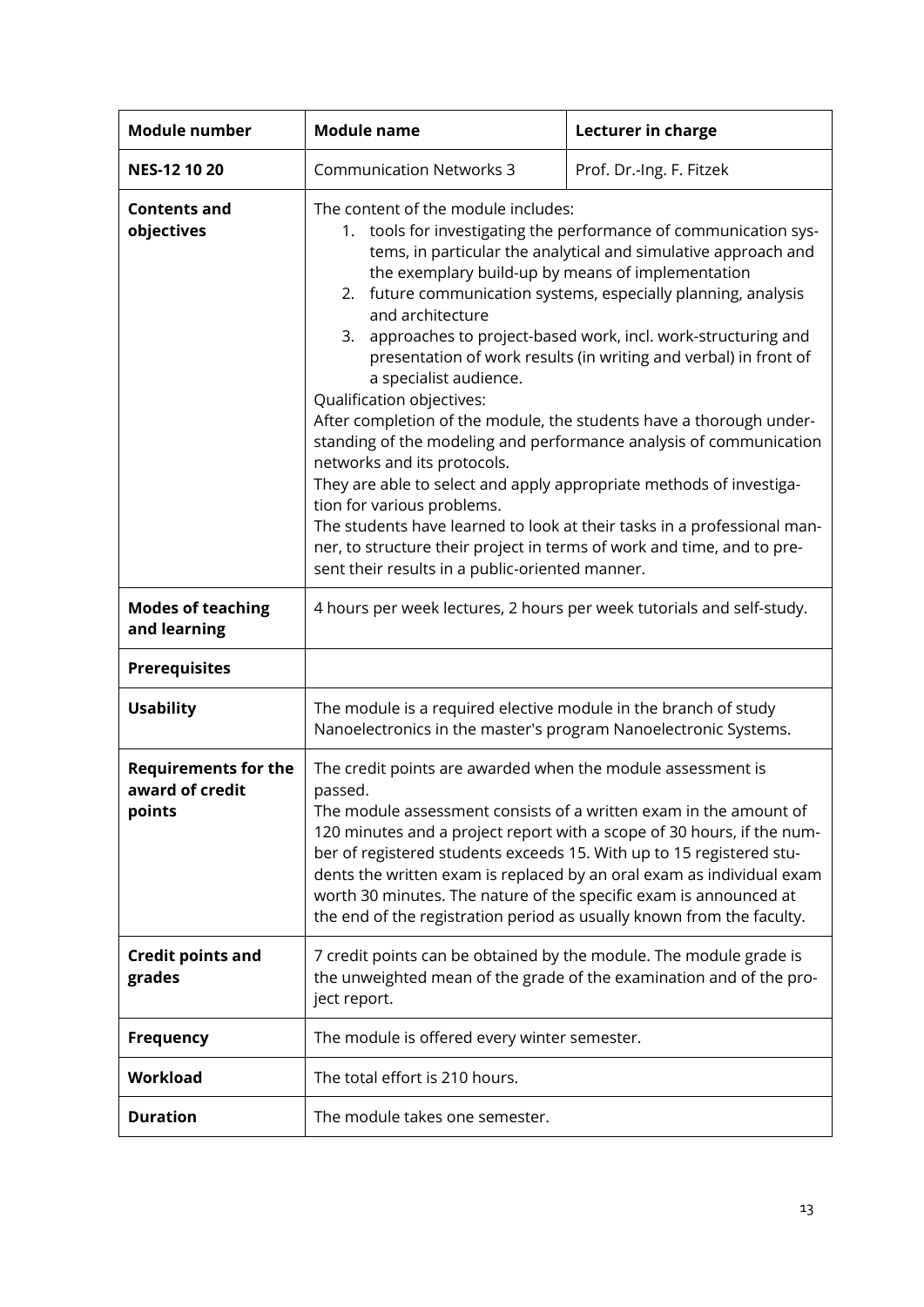<span id="page-13-1"></span><span id="page-13-0"></span>

| <b>Module number</b>                                     | <b>Module name</b>                                                                                                                                                                                                                                                                                                                                                                                                                                                                                                                                                                               | Lecturer in charge                          |
|----------------------------------------------------------|--------------------------------------------------------------------------------------------------------------------------------------------------------------------------------------------------------------------------------------------------------------------------------------------------------------------------------------------------------------------------------------------------------------------------------------------------------------------------------------------------------------------------------------------------------------------------------------------------|---------------------------------------------|
| NES-12 10 02-14.1                                        | Communications                                                                                                                                                                                                                                                                                                                                                                                                                                                                                                                                                                                   | Prof. Dr.-Ing. Dr. h.c. Gerhard<br>Fettweis |
| <b>Contents and</b><br>objectives                        | The module content includes:<br>Signal theory (sine waves, Dirac function, convolution, Fourier<br>transform), linear time-invariant systems (transfer function, impulse<br>response) bandpass signals (real and complex up and downward<br>mixing of signals, equivalent lowpass signal), analog modulation<br>(modulation, demodulation, properties of AM, PM, FM), analog-<br>digital conversion (sampling, signal reconstruction, quantization, sub-<br>and over sampling), digital modulation schemes (modulation<br>methods, matched-filter receiver, bit error probability).<br>Outcomes: |                                             |
|                                                          | After completing this module, students master the basic principles<br>and practical application of communications. The students will be<br>able to understand the basic signal processing in communications<br>systems and to describe them mathematically. They are familiar with<br>the transmission in base band and band-pass area and know the<br>basic analog and digital modulation methods. They understand for<br>simple analog and digital transmission scenarios the impact of noise<br>on the transmission quality.                                                                  |                                             |
| <b>Modes of teaching</b><br>and learning                 | The module consists of 2 hours per week lectures, 1 hour per week<br>tutorials and self-study.                                                                                                                                                                                                                                                                                                                                                                                                                                                                                                   |                                             |
| <b>Prerequisites</b>                                     | It is assumed the knowledge of systems theory for analog and digital<br>systems, algebra, calculus, complex analysis, partial differential<br>equations and probability theory at the bachelor level.                                                                                                                                                                                                                                                                                                                                                                                            |                                             |
| <b>Usability</b>                                         | The module is a required elective module of the branch of study<br>Nanoelectronics in the master's program Nanoelectronic Systems.                                                                                                                                                                                                                                                                                                                                                                                                                                                               |                                             |
| <b>Requirements for the</b><br>award of credit<br>points | The credit points are awarded when the module assessment is<br>passed. The module assessment consists of a written exam in the<br>amount of 120 minutes.                                                                                                                                                                                                                                                                                                                                                                                                                                         |                                             |
| <b>Credit points and</b><br>grades                       | 3 credit points can be obtained by the module. The module grade is<br>the grade of the examination.                                                                                                                                                                                                                                                                                                                                                                                                                                                                                              |                                             |
| <b>Frequency</b>                                         | The module is offered every summer semester.                                                                                                                                                                                                                                                                                                                                                                                                                                                                                                                                                     |                                             |
| Workload                                                 | The total effort is 90 hours.                                                                                                                                                                                                                                                                                                                                                                                                                                                                                                                                                                    |                                             |
| <b>Duration</b>                                          | The module takes one semester.                                                                                                                                                                                                                                                                                                                                                                                                                                                                                                                                                                   |                                             |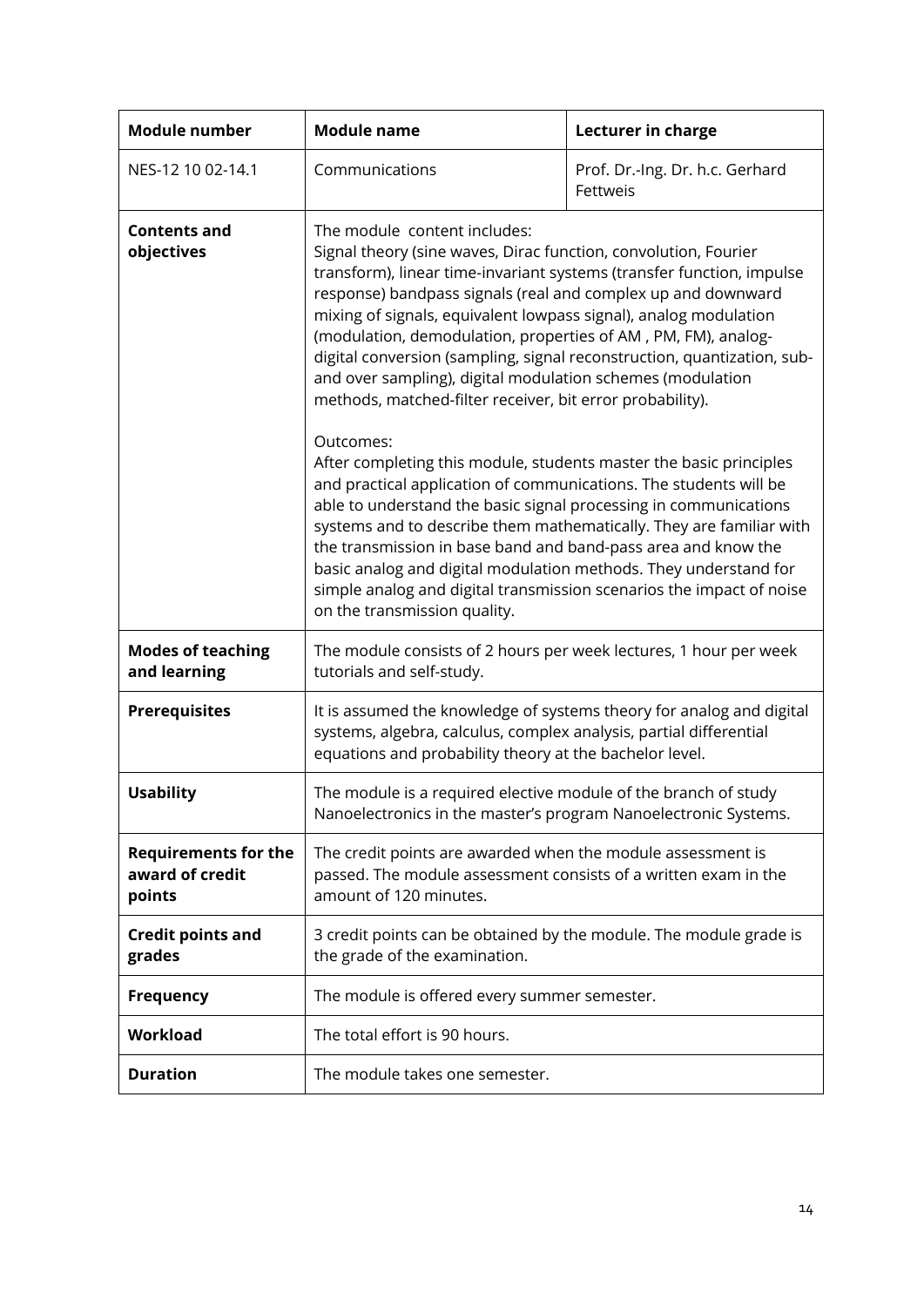<span id="page-14-1"></span><span id="page-14-0"></span>

| <b>Module number</b>                                     | <b>Module name</b>                                                                                                                                                                                                                                                                                                                                                                                                                                                                                                                                                           | Lecturer in charge |
|----------------------------------------------------------|------------------------------------------------------------------------------------------------------------------------------------------------------------------------------------------------------------------------------------------------------------------------------------------------------------------------------------------------------------------------------------------------------------------------------------------------------------------------------------------------------------------------------------------------------------------------------|--------------------|
| NES-11 20 19                                             | Design and Programming of<br><b>Embedded Multicore</b><br>Architectures                                                                                                                                                                                                                                                                                                                                                                                                                                                                                                      | Prof. Göhringer    |
| <b>Objectives</b>                                        | After successful completion of this module, the participants have<br>qualifying knowledge in the areas of design and programming of<br>modern embedded systems and in the area of simulation of<br>embedded multicore architectures. They will also have practical skills<br>in the use of embedded operating systems, such as Embedded Linux<br>or FreeRTOS, on a modern embedded system, such as a Xilinx Zynq<br>System-on-Chip.                                                                                                                                          |                    |
| <b>Contents</b>                                          | The module provides overview and special knowledge in the fields of<br>design, simulation, and programming of modern embedded systems<br>consisting of several processors and special accelerators. The<br>lecture-accompanying exercises serve to consolidate the lecture<br>material and include practical experience in the subject area.                                                                                                                                                                                                                                 |                    |
| <b>Modes of teaching</b><br>and learning                 | The module includes 2 SWS lectures and 2 SWS exercises as well as<br>self-study.                                                                                                                                                                                                                                                                                                                                                                                                                                                                                             |                    |
| <b>Prerequisites</b>                                     | Basic knowledge and skills of computer architectures are required, in<br>particular the participants should be familiar with the basics at<br>Bachelor level.                                                                                                                                                                                                                                                                                                                                                                                                                |                    |
| <b>Usability</b>                                         | The module is an elective module in the Nanoelectronic Systems<br>Master's program.                                                                                                                                                                                                                                                                                                                                                                                                                                                                                          |                    |
| <b>Requirements for the</b><br>award of credit<br>points | The credit points are earned when the module examination has been<br>passed. For up to 10 registered participants, the module examination<br>consists of an oral examination performance as an individual<br>examination lasting 20 minutes. If there are more than 10<br>participants, the examination consists of a written examination<br>lasting 60 minutes. The type of concrete examination will be<br>determined by the module supervisor at the end of the examination<br>registration period and will be publicly announced in accordance<br>with faculty practice. |                    |
| <b>Credit points and</b><br>grades                       | 6 credit points can be earned through the module. The module<br>grade corresponds to the grade of the examination performance.                                                                                                                                                                                                                                                                                                                                                                                                                                               |                    |
| <b>Frequency</b>                                         | The module is offered every summer semester.                                                                                                                                                                                                                                                                                                                                                                                                                                                                                                                                 |                    |
| Workload                                                 | The total effort is 180 hours.                                                                                                                                                                                                                                                                                                                                                                                                                                                                                                                                               |                    |
| <b>Duration</b>                                          | The module takes one semester.                                                                                                                                                                                                                                                                                                                                                                                                                                                                                                                                               |                    |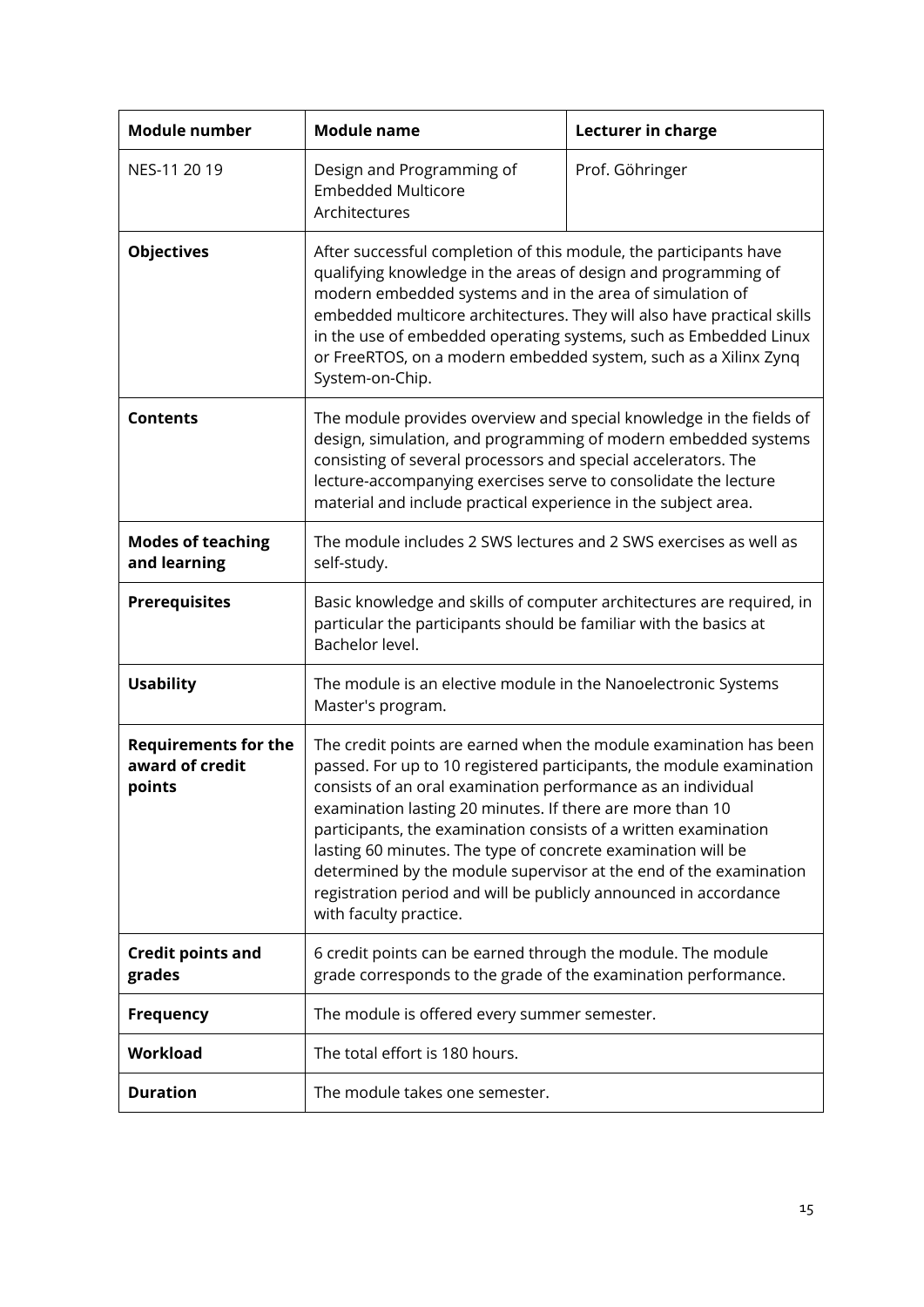<span id="page-15-1"></span><span id="page-15-0"></span>

| Modulnummer                                           | <b>Modulname</b>                                                                                                                                                                                                                                                                                                                                                                                                                                                                                                                                                                                                                                                                                                                                                     | <b>Verantwortlicher Dozent</b>  |
|-------------------------------------------------------|----------------------------------------------------------------------------------------------------------------------------------------------------------------------------------------------------------------------------------------------------------------------------------------------------------------------------------------------------------------------------------------------------------------------------------------------------------------------------------------------------------------------------------------------------------------------------------------------------------------------------------------------------------------------------------------------------------------------------------------------------------------------|---------------------------------|
| NES-12 12 04-14.1                                     | <b>Electromechanical Networks</b>                                                                                                                                                                                                                                                                                                                                                                                                                                                                                                                                                                                                                                                                                                                                    | Prof. Dr.-Ing. habil. Marschner |
| <b>Objectives</b>                                     | The students<br>are skilled with the basic methodological and practical<br>knowledge to analyse and to design effectively the dynamic<br>behavior of coupled electromechanical, magnetic and fluidic<br>systems using a circuit representation of the different<br>subsystems including their interactions based on network<br>theory,<br>master the function and modelling of electromechanical<br>transducers,<br>can simulate the behavior of electromechanical systems with<br>existing circuit simulation software such as Spice.<br>The students are thus able to use the clear and illustrative analysis<br>methods of electrical networks to develop a better physical<br>understanding and to design physically different subsystems in a<br>closed manner. |                                 |
| <b>Contents</b>                                       | Module contents are the description of coupled multiphysical<br>subsystems in the form of a common circuit diagram and their<br>behavioral simulation. Simple mechanical, magnetic, fluidic<br>(acoustic), electrical and coupled systems, including their<br>interactions, are analyzed.                                                                                                                                                                                                                                                                                                                                                                                                                                                                            |                                 |
| <b>Modes of teaching</b><br>and learning              | The module consists of 2 hours per week lectures, 1 hour per<br>week tutorials and self-study.                                                                                                                                                                                                                                                                                                                                                                                                                                                                                                                                                                                                                                                                       |                                 |
| <b>Prerequisites</b>                                  | Basic knowledge on bachelor level of electrical circuits,<br>sophomore level mathematics (calculus and elementary linear<br>algebra).                                                                                                                                                                                                                                                                                                                                                                                                                                                                                                                                                                                                                                |                                 |
| <b>Usability</b>                                      | The module is an elective module in the master's program<br>"Nanoelectronic Systems".                                                                                                                                                                                                                                                                                                                                                                                                                                                                                                                                                                                                                                                                                |                                 |
| <b>Requirements for the</b><br>award of credit points | The credit points are awarded when the module assessment is<br>passed. The module assessment consists of written exam in the<br>amount of 120 minutes.                                                                                                                                                                                                                                                                                                                                                                                                                                                                                                                                                                                                               |                                 |
| <b>Credit points and</b><br>grades                    | 4 credit points can be obtained by the module. The module grade<br>is the grade of the examination.                                                                                                                                                                                                                                                                                                                                                                                                                                                                                                                                                                                                                                                                  |                                 |
| <b>Frequency</b>                                      | The module will be offered every winter semester.                                                                                                                                                                                                                                                                                                                                                                                                                                                                                                                                                                                                                                                                                                                    |                                 |
| Workload                                              | The total effort is 120 hours.                                                                                                                                                                                                                                                                                                                                                                                                                                                                                                                                                                                                                                                                                                                                       |                                 |
| <b>Duration</b>                                       | The module takes one semester.                                                                                                                                                                                                                                                                                                                                                                                                                                                                                                                                                                                                                                                                                                                                       |                                 |
| Literature                                            | Lenk, A., Ballas, R.G., Werthschützky, R., Pfeifer, G.:<br>Electromechanical Systems in Microtechnology and Mechatronics                                                                                                                                                                                                                                                                                                                                                                                                                                                                                                                                                                                                                                             |                                 |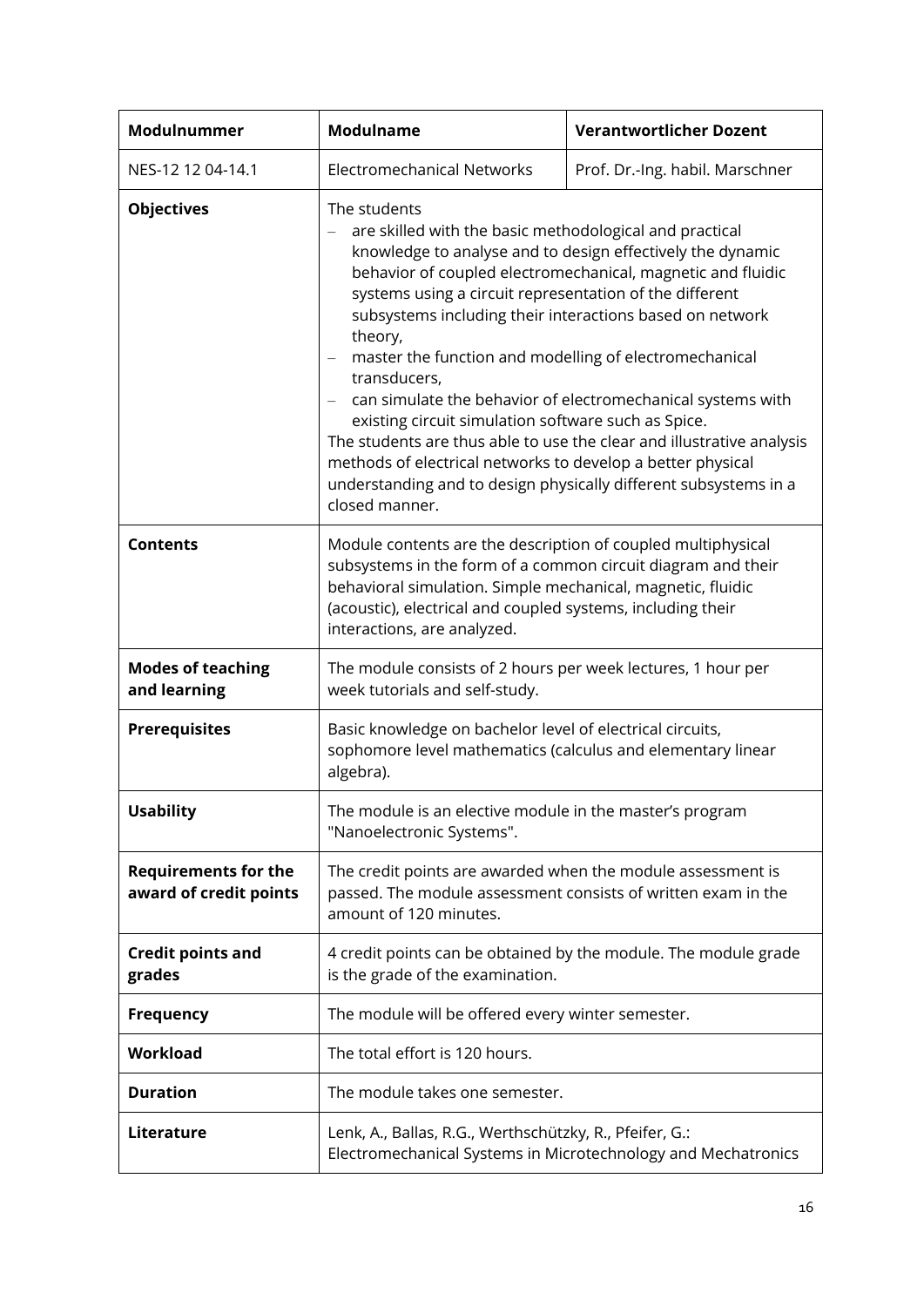| - Electrical, Mechanical and Acoustic Networks, their Interactions<br>and Applications, 1st Edition., 2011, ISBN: 978-3-642-10805-1 |  |
|-------------------------------------------------------------------------------------------------------------------------------------|--|
|-------------------------------------------------------------------------------------------------------------------------------------|--|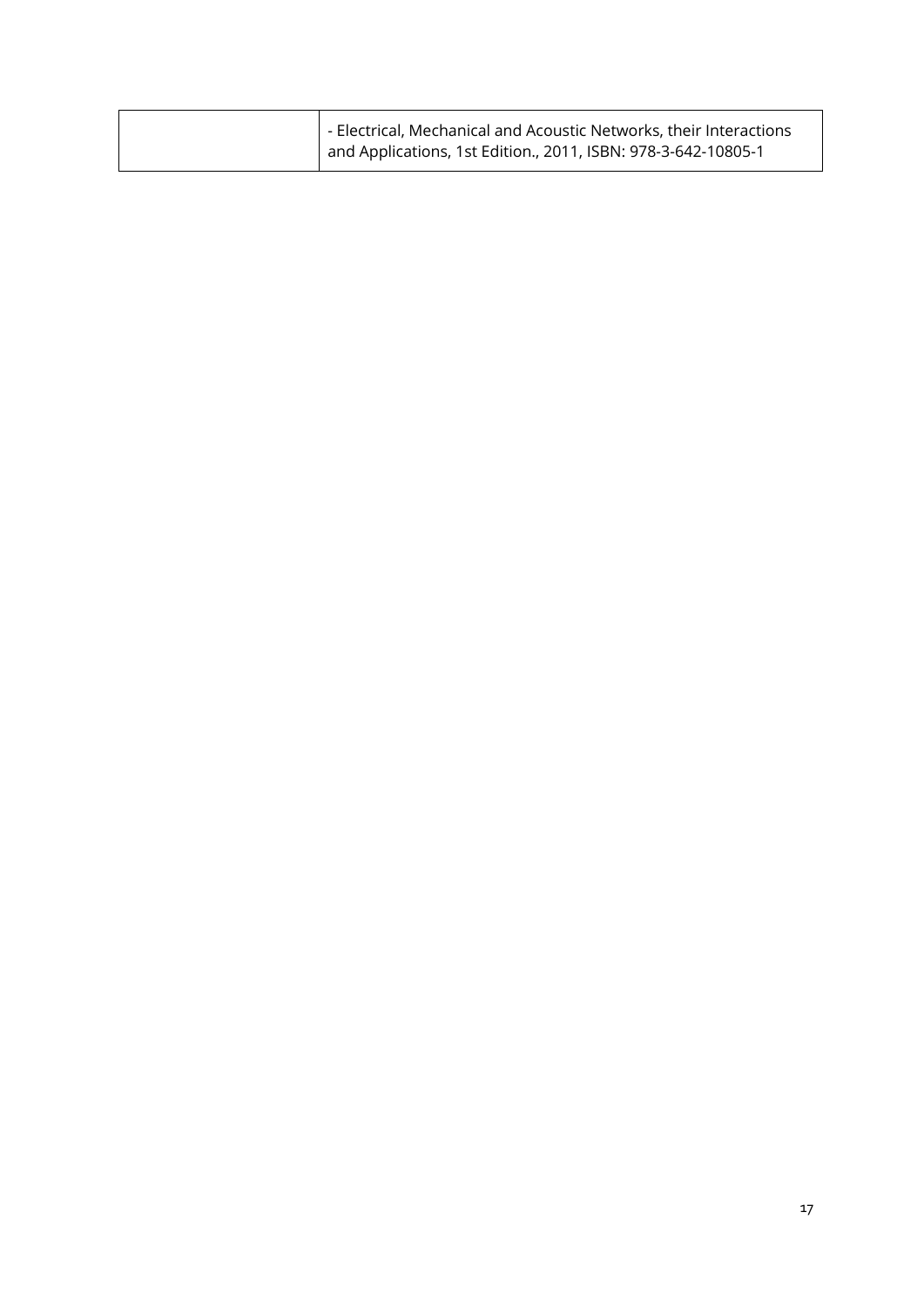<span id="page-17-1"></span><span id="page-17-0"></span>

| Modulnummer                                           | <b>Modulname</b>                                                                                                                                                                                                                                                                                                                                               | verantw. Dozent |
|-------------------------------------------------------|----------------------------------------------------------------------------------------------------------------------------------------------------------------------------------------------------------------------------------------------------------------------------------------------------------------------------------------------------------------|-----------------|
| NES-DSE-14-E14                                        | <b>Embedded Hardware Systems</b><br>Design                                                                                                                                                                                                                                                                                                                     | Prof. Kumar     |
| <b>Objectives</b>                                     | After successfully completing this module, the participants are able<br>to translate system specifications into executable calculation mod-<br>els using a high specification language and to decode these formal<br>specifications into a register transfer level HDL, which can be imple-<br>mented on an FPGA.                                              |                 |
| <b>Contents</b>                                       | The aim of this module is to understand and practice the principles<br>of complex embedded systems development. The main topics in-<br>clude: embedded systems development methodology; specification<br>and modeling of systems; architectures of embedded systems; de-<br>ciphering specifications in architectures; rapid prototyping on FPGA<br>platforms. |                 |
| <b>Modes of teaching and</b><br>learning              | The module consists of 2 hours per week lectures, 2 hours per<br>week tutorials and self-study.                                                                                                                                                                                                                                                                |                 |
| <b>Prerequisites</b>                                  | Basic knowledge of computer architecture and embedded systems<br>is required. Furthermore, knowledge in hardware design, including<br>VHDL and FPGA is an advantage.                                                                                                                                                                                           |                 |
| <b>Usability</b>                                      | The module is an elective module of the branch of study<br>Nanoelectronics in the master's program Nanoelectronic Systems.                                                                                                                                                                                                                                     |                 |
| <b>Requirements for the</b><br>award of credit points | The credit points are awarded when the module assessment is<br>passed. The module assessment consists of an oral exam as indi-<br>vidual exam worth 30 minutes.                                                                                                                                                                                                |                 |
| <b>Retake exams</b>                                   | The exam form for the award of credits corresponds to the regular<br>exam at the first retake exam (WH1). In the case of an approved<br>second re-exam (WH2), the examination is an oral individual exam<br>of 30 minutes.                                                                                                                                     |                 |
| <b>Credit points and grades</b>                       | 6 credit points can be obtained by the module. The module grade<br>is the grade of the examination.                                                                                                                                                                                                                                                            |                 |
| <b>Frequency</b>                                      | The module is offered every summer semester.                                                                                                                                                                                                                                                                                                                   |                 |
| <b>Workload</b>                                       | The total effort is 180 hours.                                                                                                                                                                                                                                                                                                                                 |                 |
| <b>Duration</b>                                       | The module takes one semester.                                                                                                                                                                                                                                                                                                                                 |                 |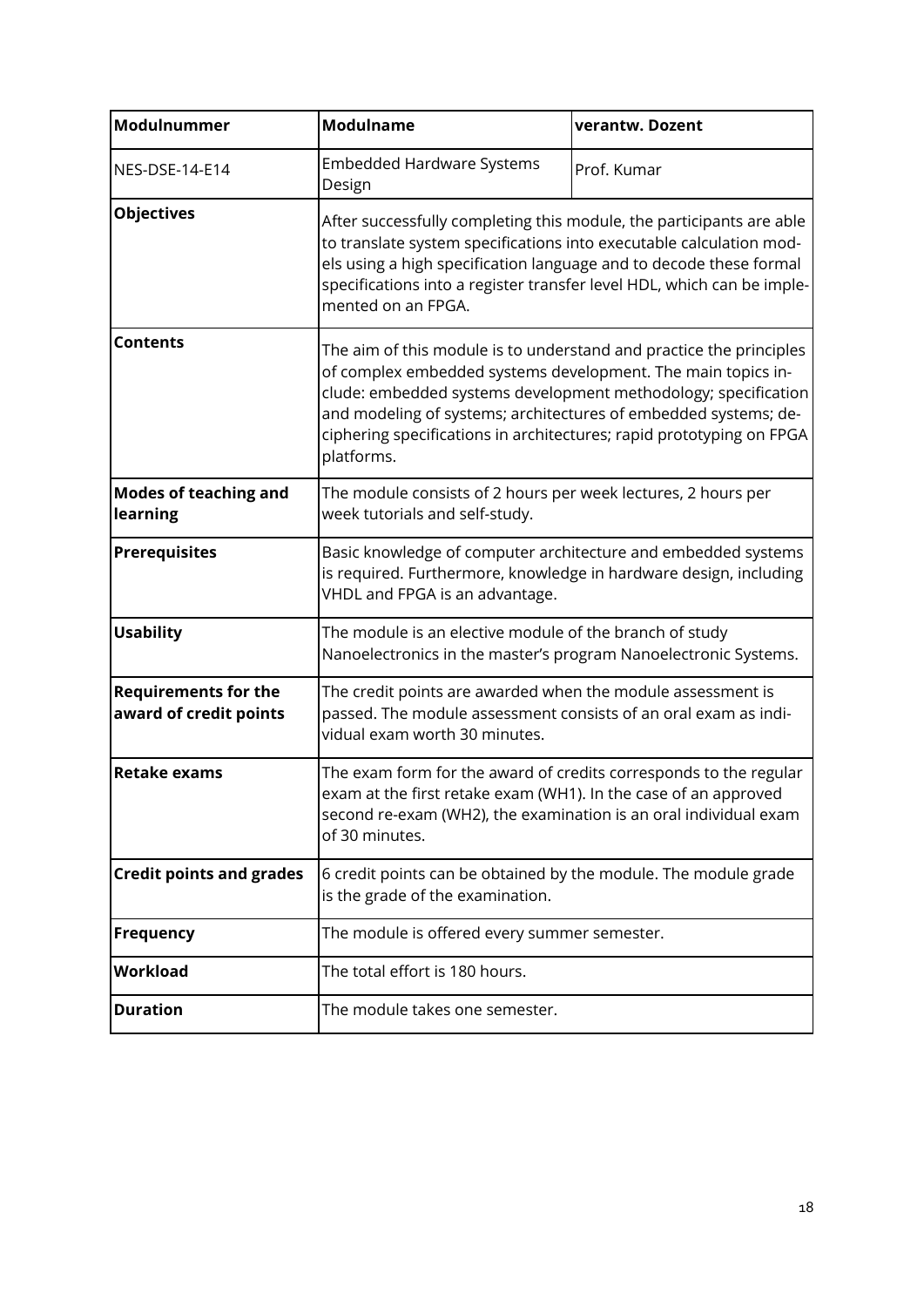<span id="page-18-1"></span><span id="page-18-0"></span>

| <b>Module number</b>                                     | <b>Module name</b>                                                                                                                                                                                                                                                                                                                                                                                                                                                                                                                                                                                                                                                                                                                 | Lecturer in charge        |
|----------------------------------------------------------|------------------------------------------------------------------------------------------------------------------------------------------------------------------------------------------------------------------------------------------------------------------------------------------------------------------------------------------------------------------------------------------------------------------------------------------------------------------------------------------------------------------------------------------------------------------------------------------------------------------------------------------------------------------------------------------------------------------------------------|---------------------------|
| NES-INF-DSE-20-E-SFT                                     | Foundations of Software Fault-<br>Tolerance                                                                                                                                                                                                                                                                                                                                                                                                                                                                                                                                                                                                                                                                                        | Prof. Dr. Christof Fetzer |
| <b>Contents and</b><br>objectives                        | After the completion of this module, graduates of this module are<br>able to develop and to use mechanisms and systems designs, that<br>address on often than the average as software errors occurring<br>system failures in distributed systems at run time. They have the<br>necessary expertise on the subject of forgiveness and use their<br>expertise to discuss and evaluate current scientific work in this area.<br>The students to have the necessary practical skills with which they<br>can analyze and correct errors in specific application scenarios. They<br>are in a position to use the acquired skills of this module in new,<br>unknown scenarios and apply them to develop effective practical<br>solutions. |                           |
| <b>Modes of teaching</b><br>and learning                 | The module consists of 2 hours per week lectures, 2 hours per week<br>tutorials and self-study.                                                                                                                                                                                                                                                                                                                                                                                                                                                                                                                                                                                                                                    |                           |
| <b>Prerequisites</b>                                     | Participants should be familar with the basics of design,<br>development and operation of computer-based systems. (bachelor<br>level)                                                                                                                                                                                                                                                                                                                                                                                                                                                                                                                                                                                              |                           |
| <b>Usability</b>                                         | The module is a required elective module of the branch of study<br>Nanoelectronics in the master's program Nanoelectronic Systems.                                                                                                                                                                                                                                                                                                                                                                                                                                                                                                                                                                                                 |                           |
| <b>Requirements for the</b><br>award of credit<br>points | The credit points are awarded when the module assessment is<br>passed. The module assessment consists of an oral exam of 30<br>minutes.                                                                                                                                                                                                                                                                                                                                                                                                                                                                                                                                                                                            |                           |
| <b>Credit points and</b><br>grades                       | 6 credit points can be obtained by the module. The module grade is<br>the grade of the examination.                                                                                                                                                                                                                                                                                                                                                                                                                                                                                                                                                                                                                                |                           |
| <b>Frequency</b>                                         | The module is offered every summer semester.                                                                                                                                                                                                                                                                                                                                                                                                                                                                                                                                                                                                                                                                                       |                           |
| Workload                                                 | The total effort is 180 hours.                                                                                                                                                                                                                                                                                                                                                                                                                                                                                                                                                                                                                                                                                                     |                           |
| <b>Duration</b>                                          | The module takes one semester.                                                                                                                                                                                                                                                                                                                                                                                                                                                                                                                                                                                                                                                                                                     |                           |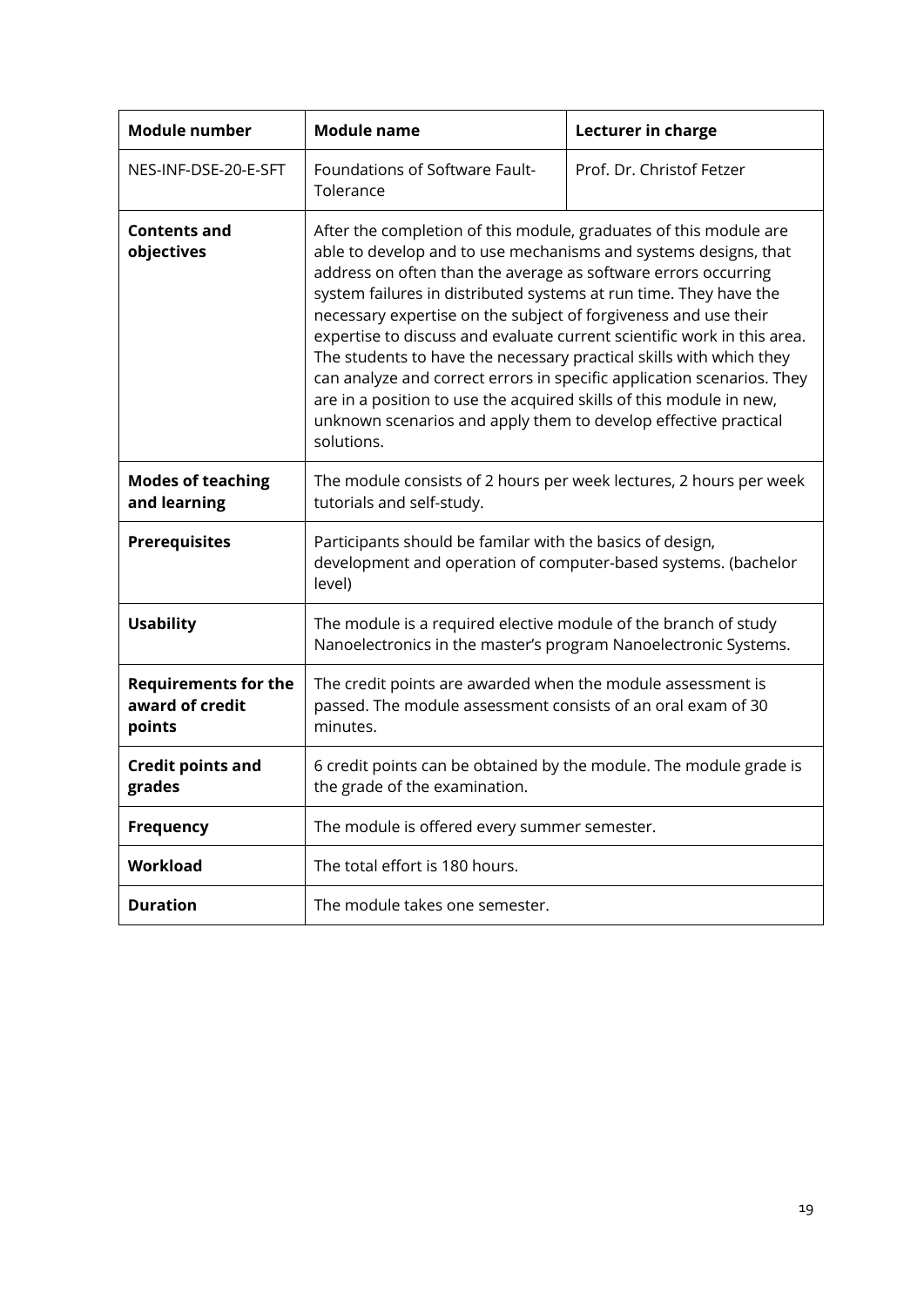<span id="page-19-1"></span><span id="page-19-0"></span>

| <b>Module number</b>                                     | <b>Module name</b>                                                                                                                                                                                                                                                                                                                                                                                                                                                                                                                                                                                                                                            | Lecturer in charge        |
|----------------------------------------------------------|---------------------------------------------------------------------------------------------------------------------------------------------------------------------------------------------------------------------------------------------------------------------------------------------------------------------------------------------------------------------------------------------------------------------------------------------------------------------------------------------------------------------------------------------------------------------------------------------------------------------------------------------------------------|---------------------------|
| NES-INF-DSE-20-M-SE1                                     | Foundations of Systems<br>Engineering                                                                                                                                                                                                                                                                                                                                                                                                                                                                                                                                                                                                                         | Prof. Dr. Christof Fetzer |
| <b>Contents and</b><br>objectives                        | After completing this module, students are familar with the basics of<br>design, development and operation of computer-based systems.<br>They have an overview of structures of such systems, which usually<br>consist of several hardware components and several layers of<br>software. The students have the necessary knowledge, especially to<br>non-functional aspects of systems, such as reliability and availability,<br>and control mechanisms for providing these non-functional aspects.<br>The students should be able to understand fundamental<br>relationships of the subject and they can use this knowledge during<br>their further studies. |                           |
| <b>Modes of teaching</b><br>and learning                 | The module consists of 2 hours per week lectures, 2 hours per week<br>tutorials and self-study.                                                                                                                                                                                                                                                                                                                                                                                                                                                                                                                                                               |                           |
| <b>Prerequisites</b>                                     | Basic knowledge in the areas of system architecture, modularization<br>and structuring of complex systems (on bachelor level).                                                                                                                                                                                                                                                                                                                                                                                                                                                                                                                                |                           |
| <b>Usability</b>                                         | The module is a required elective module of the branch of study<br>Nanoelectronics in the master's program Nanoelectronic Systems.                                                                                                                                                                                                                                                                                                                                                                                                                                                                                                                            |                           |
| <b>Requirements for the</b><br>award of credit<br>points | The credit points are awarded when the module assessment is<br>passed. The module assessment consists of a written exam worth 60<br>60 minutes. A collection of exercises in the amount of 30 hours has<br>to be solved as exam prerequisites.                                                                                                                                                                                                                                                                                                                                                                                                                |                           |
| <b>Credit points and</b><br>grades                       | 5 credit points can be obtained by the module. The module grade is<br>the grade of the examination.                                                                                                                                                                                                                                                                                                                                                                                                                                                                                                                                                           |                           |
| <b>Frequency</b>                                         | The module is offered every winter semester.                                                                                                                                                                                                                                                                                                                                                                                                                                                                                                                                                                                                                  |                           |
| Workload                                                 | The total effort is 150 hours.                                                                                                                                                                                                                                                                                                                                                                                                                                                                                                                                                                                                                                |                           |
| <b>Duration</b>                                          | The module takes one semester.                                                                                                                                                                                                                                                                                                                                                                                                                                                                                                                                                                                                                                |                           |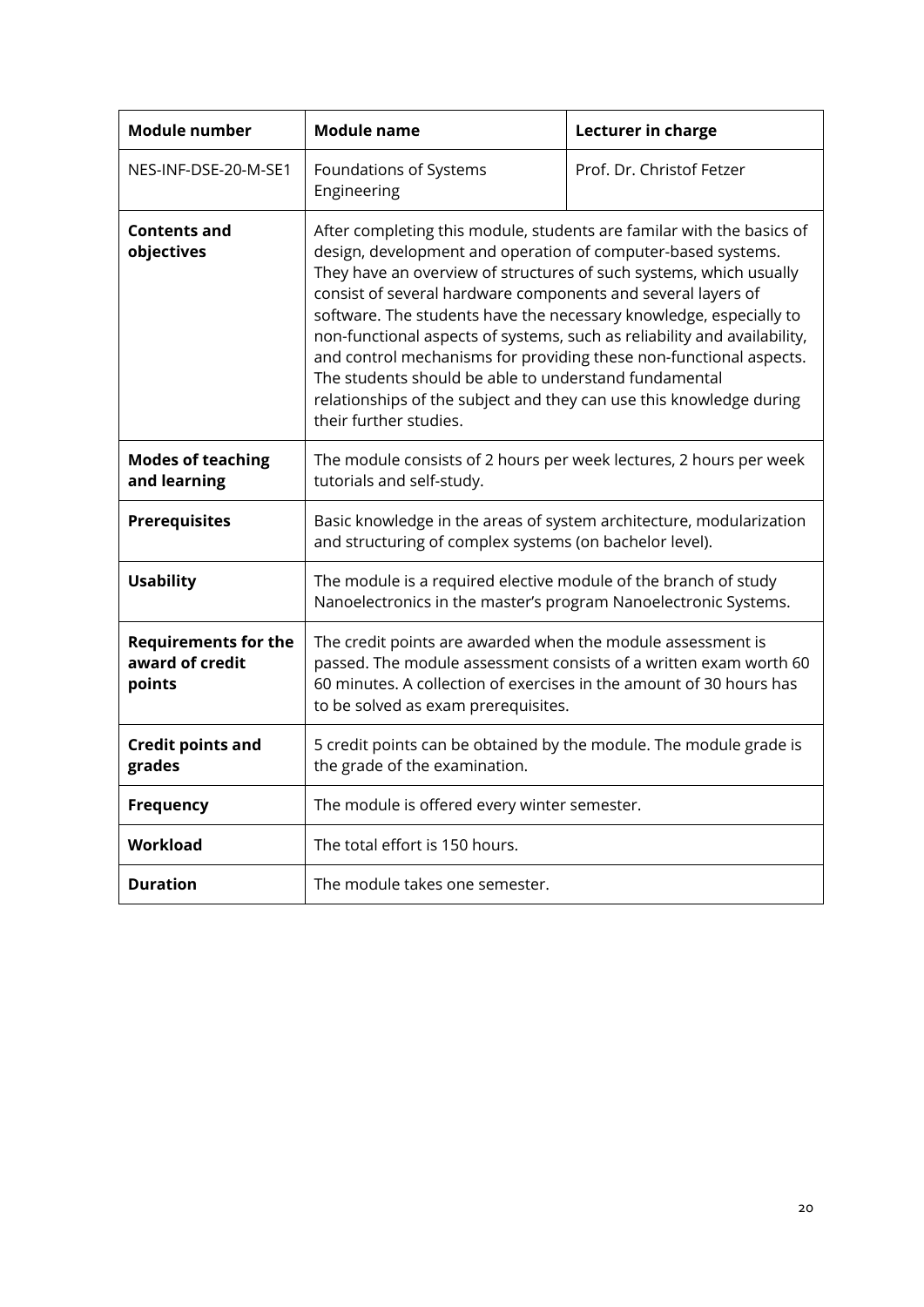<span id="page-20-1"></span><span id="page-20-0"></span>

| <b>Module number</b>                                     | <b>Module name</b>                                                                                                                                                                                                                                                                                                                                                                                                                                              | Lecturer in charge                   |
|----------------------------------------------------------|-----------------------------------------------------------------------------------------------------------------------------------------------------------------------------------------------------------------------------------------------------------------------------------------------------------------------------------------------------------------------------------------------------------------------------------------------------------------|--------------------------------------|
| NES-12 08 01-20.1                                        | Future Computing Strategies in<br>Nanoelectronic Systems                                                                                                                                                                                                                                                                                                                                                                                                        | Prof. Dr. phil. nat. Ronald Tetzlaff |
| <b>Objectives</b>                                        | After completion of the module, the students have advanced<br>knowledge of future computer strategies which use the<br>functionalities of state-of-the-art nanotechnologies.                                                                                                                                                                                                                                                                                    |                                      |
| <b>Contents</b>                                          | The content of the module focuses on state-of-the-art computing<br>structures for data processing using innovative nanotechnologies<br>which increase the efficiency of integrated circuits and therefore<br>reach far beyond the age of Moore's law.<br>The following computer architecutures, amongst others, are dealt<br>with in the module: neuromorphic structures, Cross-Point Arrays,<br>Crossbar Arrays, neural networks, and quantum computing.       |                                      |
| <b>Modes of teaching</b><br>and learning                 | The module consists of 2 hours per week lectures, 1 hour per week<br>tutorials and self-study.                                                                                                                                                                                                                                                                                                                                                                  |                                      |
| <b>Prerequisites</b>                                     | Students should have knowledge of higher mathematics, system<br>theory and circuit design on Bachelor level.                                                                                                                                                                                                                                                                                                                                                    |                                      |
| <b>Usability</b>                                         | The module is a required elective module in the Master's program<br>Nanoelectronic Systems.                                                                                                                                                                                                                                                                                                                                                                     |                                      |
| <b>Requirements for the</b><br>award of credit<br>points | The credit points are awarded when the module assessment is<br>passed. The module assessment consists of a written exam in the<br>amount of 90 minutes if the number of registered students exceeds<br>5. With up to 5 registered students the written exam can be replaced<br>by an oral exam as individual exam worth 30 minutes. The nature of<br>the specific exam is announced at the end of the registration period<br>as usually known from the faculty. |                                      |
| <b>Credit points and</b><br>grades                       | 4 credit points can be obtained by the module. The module grade is<br>the grade of the examination.                                                                                                                                                                                                                                                                                                                                                             |                                      |
| <b>Frequency</b>                                         | The module is offered every winter semester.                                                                                                                                                                                                                                                                                                                                                                                                                    |                                      |
| Workload                                                 | The total effort is 120 hours.                                                                                                                                                                                                                                                                                                                                                                                                                                  |                                      |
| <b>Duration</b>                                          | The module takes one semester.                                                                                                                                                                                                                                                                                                                                                                                                                                  |                                      |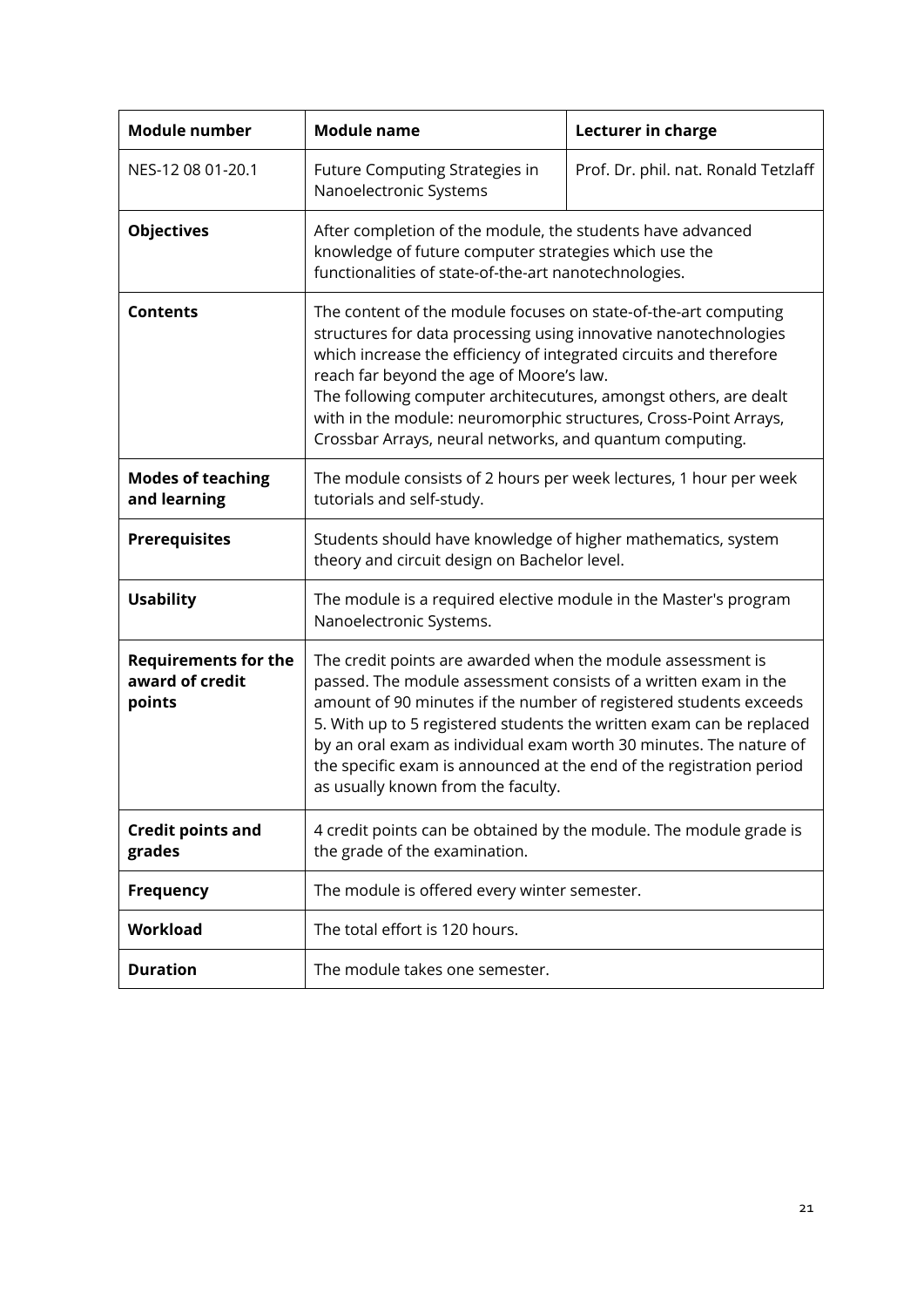<span id="page-21-1"></span><span id="page-21-0"></span>

| <b>Module number</b>                                     | <b>Module name</b>                                                                                                                                        | Lecturer in charge |
|----------------------------------------------------------|-----------------------------------------------------------------------------------------------------------------------------------------------------------|--------------------|
| NES-30 GLC-14.1                                          | German Language and Culture                                                                                                                               |                    |
| <b>Contents and</b><br>objectives                        | Content of the module:<br>German lessons with regional and cultural topics                                                                                |                    |
|                                                          | Objective:<br>Knowledge about German everyday language (written and spoken)<br>on A1-Level of the CEFR                                                    |                    |
| <b>Modes of teaching</b><br>and learning                 | The module consists of 4 hours per week language courses and self-<br>study.                                                                              |                    |
| <b>Prerequisites</b>                                     |                                                                                                                                                           |                    |
| <b>Usability</b>                                         | The module is a required elective module of the branch of study<br>Nanoelectronics in the master's program Nanoelectronic Systems.                        |                    |
| <b>Requirements for the</b><br>award of credit<br>points | The credit points are awarded when the module assessment is<br>passed. The module assessment consists of a written exam with the<br>amount of 90 minutes. |                    |
| <b>Credit points and</b><br>grades                       | 4 credit points can be obtained by the module. The module grade is<br>the grade of the examination.                                                       |                    |
| <b>Frequency</b>                                         | The module is offered every winter semester.                                                                                                              |                    |
| Workload                                                 | The total effort is 120 hours.                                                                                                                            |                    |
| <b>Duration</b>                                          | The module takes one semester.                                                                                                                            |                    |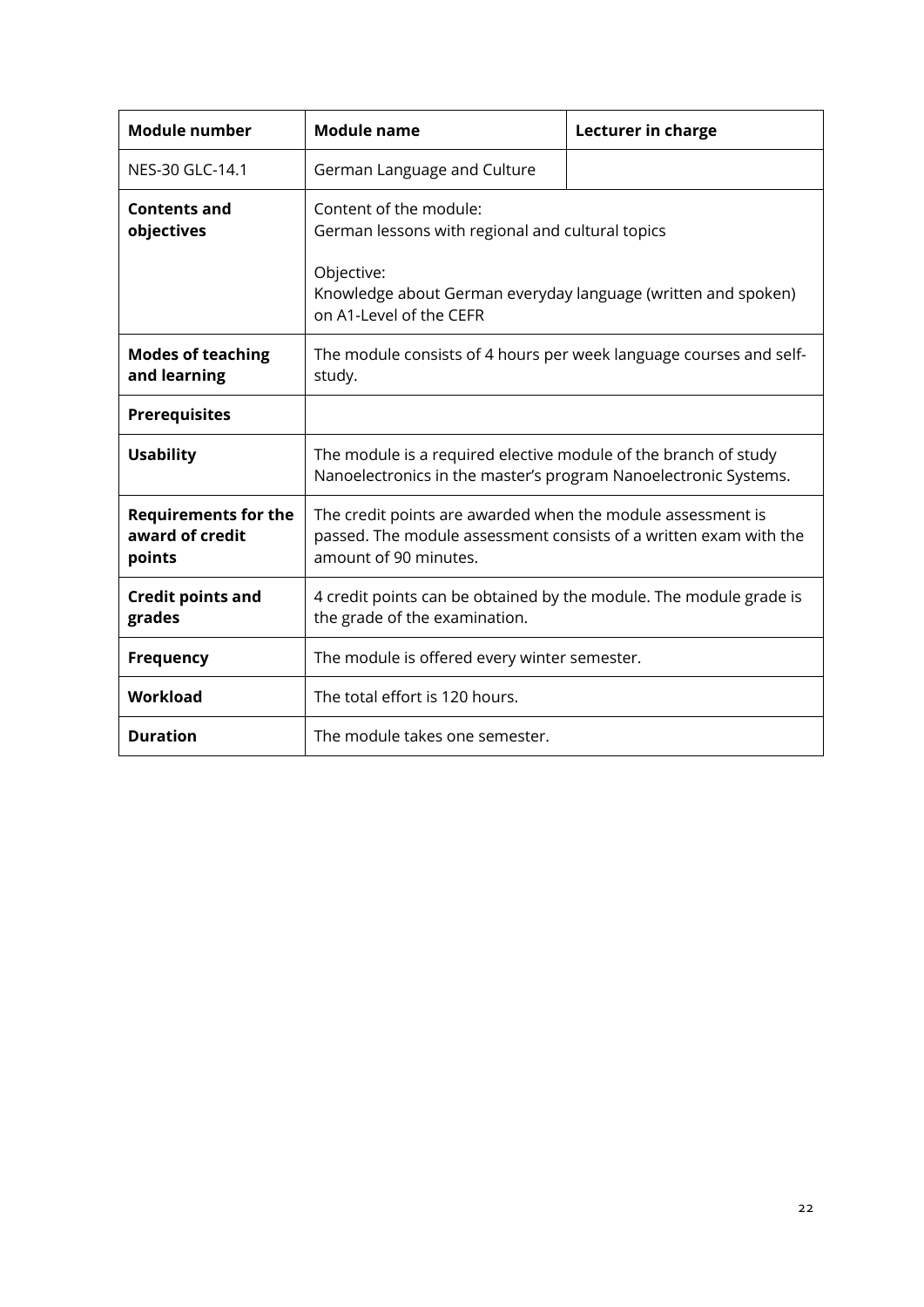<span id="page-22-1"></span><span id="page-22-0"></span>

| <b>Module number</b>                                     | <b>Module name</b>                                                                                                                                                                                                                                                                                                                                                                                                                                                                                                                                                           | Lecturer in charge |
|----------------------------------------------------------|------------------------------------------------------------------------------------------------------------------------------------------------------------------------------------------------------------------------------------------------------------------------------------------------------------------------------------------------------------------------------------------------------------------------------------------------------------------------------------------------------------------------------------------------------------------------------|--------------------|
| NES-11 20 20                                             | Hardware Modelling and<br>Simulation                                                                                                                                                                                                                                                                                                                                                                                                                                                                                                                                         | Prof. Göhringer    |
| <b>Objectives</b>                                        | After successful completion of this module, the participants have<br>qualifying knowledge in the areas of simulation, evaluation and<br>verification of digital systems, such as field programmable gate<br>arrays (FPGAs) and in the area of modeling digital systems using<br>SystemC. Further, they have practical skills in programming digital<br>systems using the hardware description language VHDL and<br>experience from sample projects.                                                                                                                          |                    |
| <b>Contents</b>                                          | The module provides overview and special knowledge in the fields of<br>simulation, evaluation and verification of digital systems. The<br>practical course accompanying the lecture includes practical<br>experience in programming digital systems using the hardware<br>description language VHDL and the modelling language SystemC.                                                                                                                                                                                                                                      |                    |
| <b>Modes of teaching</b><br>and learning                 | The module includes 2 hours per week lectures and 2 hours per<br>week exercises as well as self-study.                                                                                                                                                                                                                                                                                                                                                                                                                                                                       |                    |
| <b>Prerequisites</b>                                     | Programming knowledge in C/C++ as well as basic knowledge and<br>skills in technical computer science are required, in particular the<br>participants should be familiar with the basics at Bachelor level.                                                                                                                                                                                                                                                                                                                                                                  |                    |
| <b>Usability</b>                                         | The module is an elective module in the Nanoelectronic Systems<br>Master's program.                                                                                                                                                                                                                                                                                                                                                                                                                                                                                          |                    |
| <b>Requirements for the</b><br>award of credit<br>points | The credit points are earned when the module examination has been<br>passed. For up to 10 registered participants, the module examination<br>consists of an oral examination performance as an individual<br>examination lasting 20 minutes. If there are more than 10<br>participants, the examination consists of a written examination<br>lasting 60 minutes. The type of concrete examination will be<br>determined by the module supervisor at the end of the examination<br>registration period and will be publicly announced in accordance<br>with faculty practice. |                    |
| <b>Credit points and</b><br>grades                       | 6 credit points can be earned through the module. The module<br>grade corresponds to the grade of the examination performance.                                                                                                                                                                                                                                                                                                                                                                                                                                               |                    |
| <b>Frequency</b>                                         | The module is offered every winter semester.                                                                                                                                                                                                                                                                                                                                                                                                                                                                                                                                 |                    |
| Workload                                                 | The total effort is 180 hours.                                                                                                                                                                                                                                                                                                                                                                                                                                                                                                                                               |                    |
| <b>Duration</b>                                          | The module takes one semester.                                                                                                                                                                                                                                                                                                                                                                                                                                                                                                                                               |                    |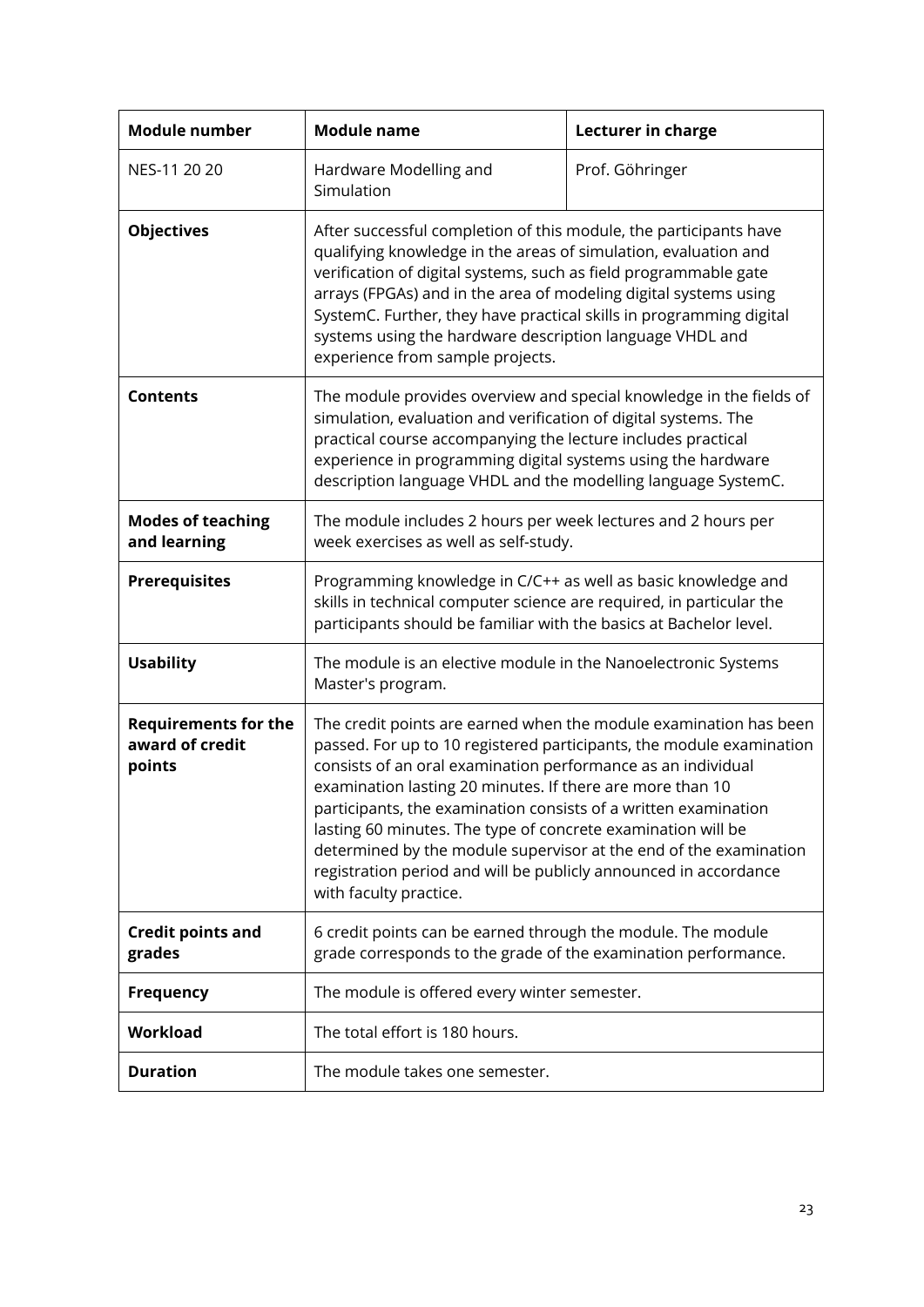<span id="page-23-1"></span><span id="page-23-0"></span>

| <b>Module number</b>                                     | <b>Module name</b>                                                                                                                                                                                                                                                                                                                                                                                                                           | Lecturer in charge |
|----------------------------------------------------------|----------------------------------------------------------------------------------------------------------------------------------------------------------------------------------------------------------------------------------------------------------------------------------------------------------------------------------------------------------------------------------------------------------------------------------------------|--------------------|
| NES-12 10 04-14.1                                        | Hardware/Software Codesign Lab                                                                                                                                                                                                                                                                                                                                                                                                               | Dr. Emil Matúš     |
| Contents and<br>objectives                               | Content of the module:<br>Approaches to accelerate digital signal processing algorithms<br>Outcomes:<br>The students know the ASIP design methodology (Application<br>Specific Instruction Processor). They can independently implement<br>algorithms and are able to participate with their own contributions to<br>discussions about the complexity, memory usage, layout of data in<br>the memory architecture and possible improvements. |                    |
| <b>Modes of teaching</b><br>and learning                 | The module consists of 2 hours per week practical training and self-<br>study.                                                                                                                                                                                                                                                                                                                                                               |                    |
| <b>Prerequisites</b>                                     | Knowledge in Hardware/Software Codesign, as e.g. are taught in the<br>module Hardware/Software Codesign, and basic knowledge in<br>assembly language programming, Matlab and DSP architecture<br>concepts on bachelor level.                                                                                                                                                                                                                 |                    |
| <b>Usability</b>                                         | The module is a required elective module in the master's program<br>Nanoelectronic Systems.                                                                                                                                                                                                                                                                                                                                                  |                    |
| <b>Requirements for the</b><br>award of credit<br>points | The credit points are awarded when the module assessment is<br>passed. The module assessment consists of a project report in the<br>scope of 30 hours.                                                                                                                                                                                                                                                                                       |                    |
| <b>Credit points and</b><br>grades                       | 4 credit points can be obtained by the module. The module grade is<br>the grade of the examination.                                                                                                                                                                                                                                                                                                                                          |                    |
| <b>Frequency</b>                                         | The module is offered every winter semester.                                                                                                                                                                                                                                                                                                                                                                                                 |                    |
| Workload                                                 | The total effort is 120 hours.                                                                                                                                                                                                                                                                                                                                                                                                               |                    |
| Duration                                                 | The module takes one semester.                                                                                                                                                                                                                                                                                                                                                                                                               |                    |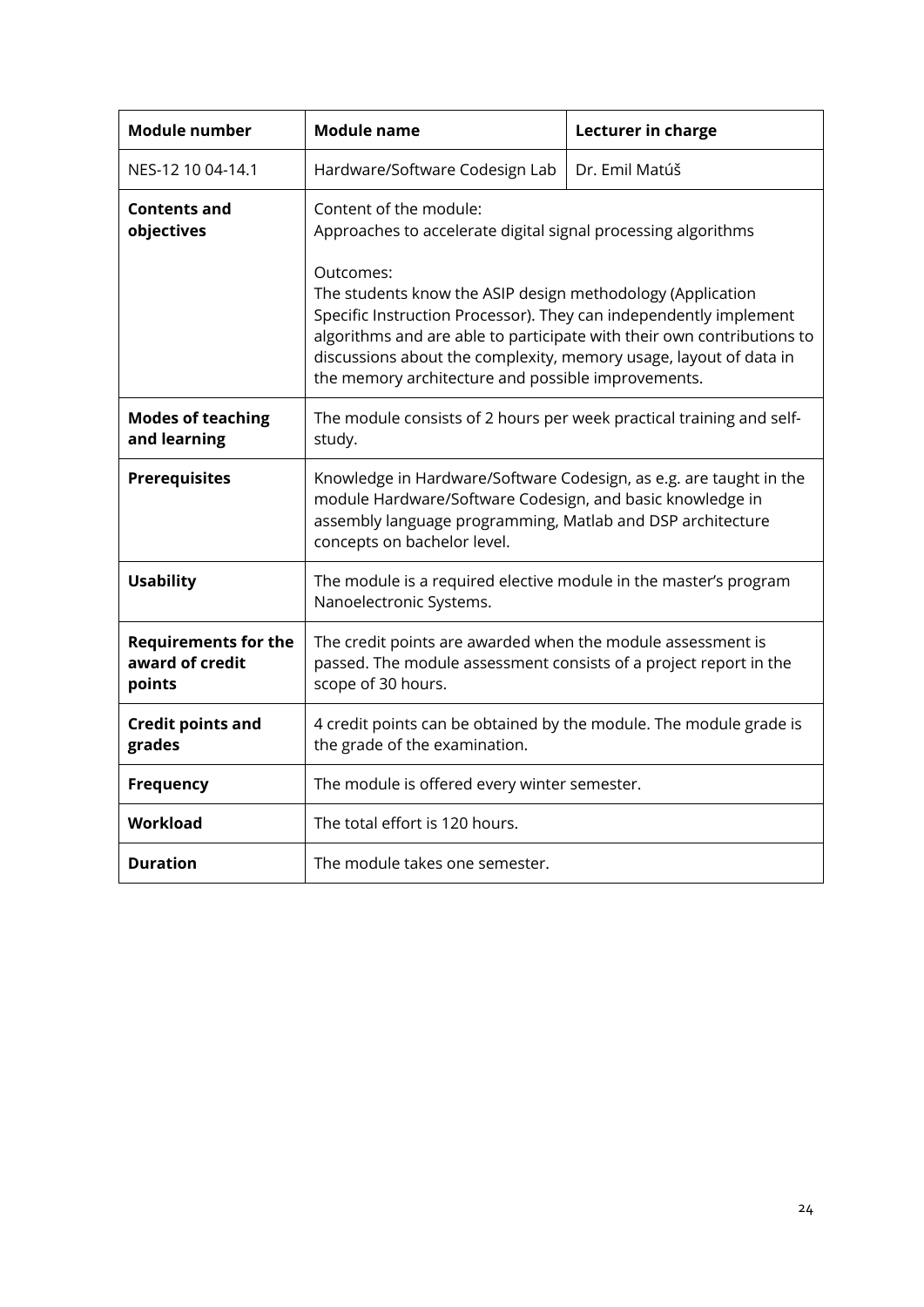<span id="page-24-1"></span><span id="page-24-0"></span>

| <b>Module number</b>                                     | <b>Module name</b>                                                                                                                                                                                                                                                                                                                                                                                                                                                                                                                                                                                                                                     | Lecturer in charge           |
|----------------------------------------------------------|--------------------------------------------------------------------------------------------------------------------------------------------------------------------------------------------------------------------------------------------------------------------------------------------------------------------------------------------------------------------------------------------------------------------------------------------------------------------------------------------------------------------------------------------------------------------------------------------------------------------------------------------------------|------------------------------|
| NES-12 12 07-14.1                                        | <b>Innovative Semiconductor Devices</b>                                                                                                                                                                                                                                                                                                                                                                                                                                                                                                                                                                                                                | Prof. Dr.-Ing. T. Mikolajick |
| <b>Contents and</b><br>objectives                        | Content of the module are:<br>Realisation of Semiconductor devcies<br>Semiconductor devices for special applications<br>- Semiconductor devices in nm-dimensions<br>The qualification goals are:<br>After completing this module, students are able<br>- to design innovative concepts for active nanoelectronic devices,<br>- to understand physical effects and transport mechanisms,<br>to identify the specific types of components existing at the pre-<br>$\overline{\phantom{a}}$<br>sent technology and the research or development stage, as well<br>as to realize the corresponding materials science and electrical<br>boundary conditions. |                              |
|                                                          | The students can communicate in English.                                                                                                                                                                                                                                                                                                                                                                                                                                                                                                                                                                                                               |                              |
| <b>Modes of teaching</b><br>and learning                 | The module consists of 2 hours per week lectures, 1 hours per week<br>tutorials and self-study.<br>The language of instruction is at least partly English.                                                                                                                                                                                                                                                                                                                                                                                                                                                                                             |                              |
| <b>Prerequisites</b>                                     | Requirements are necessary, which can be obtained in the first part<br>of module Semiconductor Technology and in the module Materials<br>for Nanoelectronics and Vacuum Technology for example.                                                                                                                                                                                                                                                                                                                                                                                                                                                        |                              |
| <b>Usability</b>                                         | The module is an elective module for the master's program Nanoe-<br>lectronic.                                                                                                                                                                                                                                                                                                                                                                                                                                                                                                                                                                         |                              |
| <b>Requirements for the</b><br>award of credit<br>points | The credit points are awarded when the module assessment is<br>passed. The module assessment consist of a written exam in the<br>amount of 90 minutes, if the number of registered students exceeds<br>20. With up to 20 registered students the witten exam will be replace<br>by an oral exam as an individual exam worth 15 minutes. The nature<br>of the specific exam is announced at the end of the registration<br>period as usually known from the faculty.                                                                                                                                                                                    |                              |
| <b>Credit points and</b><br>grades                       | 4 credit points can be earned by the module. The module grade is<br>the grade of the modul assesment.                                                                                                                                                                                                                                                                                                                                                                                                                                                                                                                                                  |                              |
| <b>Frequency</b>                                         | The module is offered every winter semester.                                                                                                                                                                                                                                                                                                                                                                                                                                                                                                                                                                                                           |                              |
| Workload                                                 | The total effort is 120 hours.                                                                                                                                                                                                                                                                                                                                                                                                                                                                                                                                                                                                                         |                              |
| <b>Duration</b>                                          | The module takes one semester.                                                                                                                                                                                                                                                                                                                                                                                                                                                                                                                                                                                                                         |                              |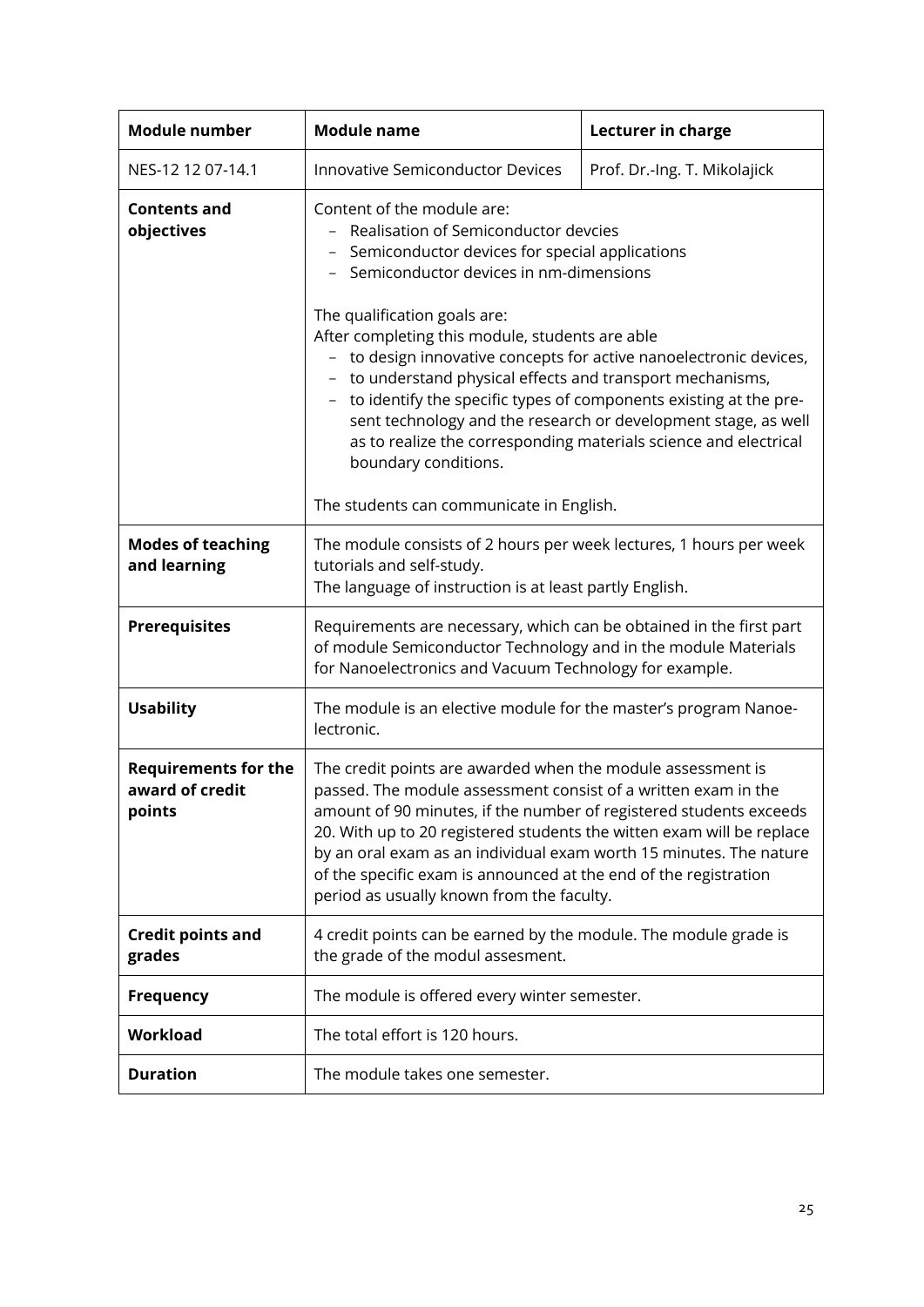<span id="page-25-1"></span><span id="page-25-0"></span>

| <b>Module number</b>                                     | <b>Module name</b>                                                                                                                                                                                                                                                                                                                                                                                                                                                                                                                                                                                                                                                                                                                                                                                                                                                                                                         | Lecturer in charge |
|----------------------------------------------------------|----------------------------------------------------------------------------------------------------------------------------------------------------------------------------------------------------------------------------------------------------------------------------------------------------------------------------------------------------------------------------------------------------------------------------------------------------------------------------------------------------------------------------------------------------------------------------------------------------------------------------------------------------------------------------------------------------------------------------------------------------------------------------------------------------------------------------------------------------------------------------------------------------------------------------|--------------------|
| NES-12 08 04-14.1                                        | Integrated Circuits for Broadband<br><b>Optical Communications</b>                                                                                                                                                                                                                                                                                                                                                                                                                                                                                                                                                                                                                                                                                                                                                                                                                                                         | Prof. Ellinger     |
| <b>Contents and</b><br>objectives                        | The module content includes:<br>- Design of integrated circuits in aggressively scaled<br>nanotechnologies, focusing on the broadband optical<br>communications<br>- Transimpedance amplifier, detector circuits, laser drivers,<br>multiplexers, frequency dividers, oscillators, phase locked loops,<br>synthesizers and data recovery circuits<br>- Challenges (eg, high bandwidth, gain, noise and good large signal<br>performances despite of lower voltages) and appropriate solutions<br>for circuits in nanotechnology<br>Qualication goals:<br>Students obtain competences regarding<br>- methods for the design of very fast integrated circuits and systems<br>for optical communications,<br>- the analysis and optimisation of these circuits, and<br>- The students get to know design tools for circuits<br>- The students use the English technical language in the field of high-<br>frequency circuits. |                    |
| <b>Modes of teaching</b><br>and learning                 | The module consists of 3 hours per week lectures, 1 hour per week<br>tutorials, 2 hours per week practical training and self-study.                                                                                                                                                                                                                                                                                                                                                                                                                                                                                                                                                                                                                                                                                                                                                                                        |                    |
| <b>Prerequisites</b>                                     | Basic knowledge in analog circuit design on bachelor level is<br>required.                                                                                                                                                                                                                                                                                                                                                                                                                                                                                                                                                                                                                                                                                                                                                                                                                                                 |                    |
| <b>Usability</b>                                         | The module is a required elective module in the master's program<br>Nanoelectronic Systems.                                                                                                                                                                                                                                                                                                                                                                                                                                                                                                                                                                                                                                                                                                                                                                                                                                |                    |
| <b>Requirements for the</b><br>award of credit<br>points | The credit points are awarded when the module assessment is<br>passed. The module assessment consists of a written exam in the<br>amount of 120 minutes. The exam can be written either in German<br>or Englisch.                                                                                                                                                                                                                                                                                                                                                                                                                                                                                                                                                                                                                                                                                                          |                    |
| <b>Credit points and</b><br>grades                       | 7 credit points can be obtained by the module. The module grade is<br>the grade of the written exam.                                                                                                                                                                                                                                                                                                                                                                                                                                                                                                                                                                                                                                                                                                                                                                                                                       |                    |
| <b>Frequency</b>                                         | The module is offered every winter semester.                                                                                                                                                                                                                                                                                                                                                                                                                                                                                                                                                                                                                                                                                                                                                                                                                                                                               |                    |
| Workload                                                 | The total effort is 210 hours.                                                                                                                                                                                                                                                                                                                                                                                                                                                                                                                                                                                                                                                                                                                                                                                                                                                                                             |                    |
| <b>Duration</b>                                          | The module takes one semester.                                                                                                                                                                                                                                                                                                                                                                                                                                                                                                                                                                                                                                                                                                                                                                                                                                                                                             |                    |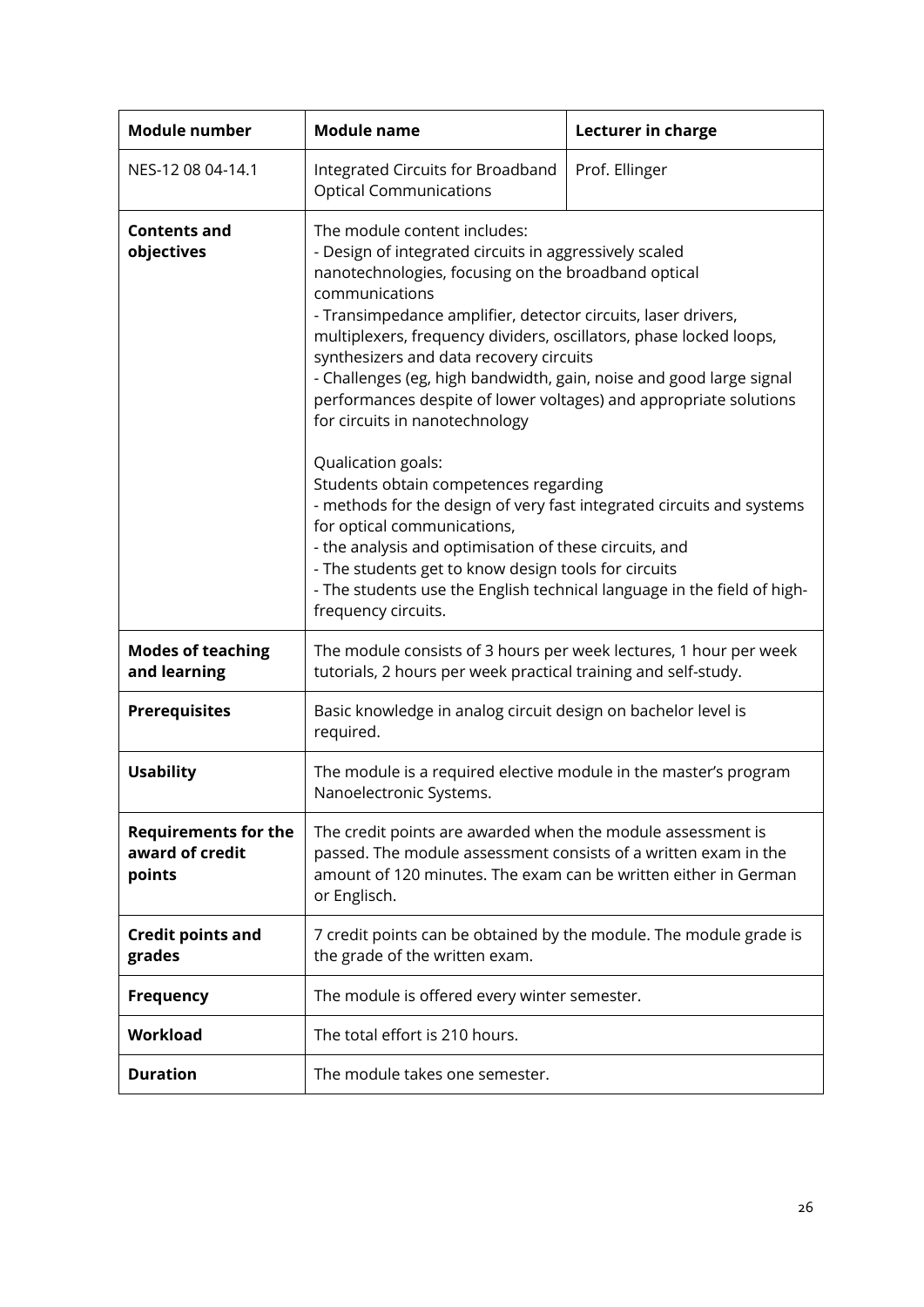<span id="page-26-1"></span><span id="page-26-0"></span>

| <b>Module number</b>                                     | <b>Module name</b>                                                                                                                                                                                                                                                                                                                                                                                                                                                                                                                                                                                                                                                                                 | Lecturer in charge |
|----------------------------------------------------------|----------------------------------------------------------------------------------------------------------------------------------------------------------------------------------------------------------------------------------------------------------------------------------------------------------------------------------------------------------------------------------------------------------------------------------------------------------------------------------------------------------------------------------------------------------------------------------------------------------------------------------------------------------------------------------------------------|--------------------|
| NES-12 10 06-14.1                                        | Integrated Photonic Devices for<br>Communications and Signal<br>Processing                                                                                                                                                                                                                                                                                                                                                                                                                                                                                                                                                                                                                         | Prof. Jamshidi     |
| <b>Contents and</b><br>objectives                        | After the completion of the module the students know theoretical<br>background and technologies of various integrated photonic devices<br>on silicon, with the emphasis on communications and signal<br>processing. They can model, design, and simulate basic components<br>including passive devices (waveguides, couplers, Gratings,<br>Interferometers, resonators, filters) as well as high speed electro-<br>optical modulators (Mach Zehnder and micro ring), electro-<br>absorption modulators, high speed photo diodes, and lasers. They<br>are able to analyze and synthesize these devices using different<br>analytical and numerical methods.<br>Students can communicate in English. |                    |
| <b>Modes of teaching</b><br>and learning                 | The module consists of 4 hours per week lectures and 2 hours per<br>week practical training and self-study.<br>The language of instruction is English at least partly.                                                                                                                                                                                                                                                                                                                                                                                                                                                                                                                             |                    |
| <b>Prerequisites</b>                                     | Knowledge on bachelor Niveau of Electromagnetism and<br>Semiconductors                                                                                                                                                                                                                                                                                                                                                                                                                                                                                                                                                                                                                             |                    |
| <b>Usability</b>                                         | The module is a required elective module of the branch of study<br>Nanoelectronics in the Master's program of Nanoelectronic Systems.                                                                                                                                                                                                                                                                                                                                                                                                                                                                                                                                                              |                    |
| <b>Requirements for the</b><br>award of credit<br>points | The credit points are awarded when the module assessment is<br>passed. The module assessment consists of an assigned paper in<br>scope of 30 hours and an oral exam as individual exam worth<br>30 minutes.                                                                                                                                                                                                                                                                                                                                                                                                                                                                                        |                    |
| Credit points and<br>grades                              | 7 credit points can be earned by the module. The module grade is<br>the unweighted mean of the grades for the assigned paper and the<br>oral exam.                                                                                                                                                                                                                                                                                                                                                                                                                                                                                                                                                 |                    |
| <b>Frequency</b>                                         | The module is offered every summer semester.                                                                                                                                                                                                                                                                                                                                                                                                                                                                                                                                                                                                                                                       |                    |
| Workload                                                 | The total effort is 210 hours.                                                                                                                                                                                                                                                                                                                                                                                                                                                                                                                                                                                                                                                                     |                    |
| <b>Duration</b>                                          | The module takes one semester.                                                                                                                                                                                                                                                                                                                                                                                                                                                                                                                                                                                                                                                                     |                    |
| <b>Accompanied</b><br>Literature                         | G. T. Reed, Silicon Photonics: The State of the Art (Wiley, 2008).<br>A. Yariv and P. Yeh, Photonics, 6 <sup>th</sup> ed (Oxford, 2007).                                                                                                                                                                                                                                                                                                                                                                                                                                                                                                                                                           |                    |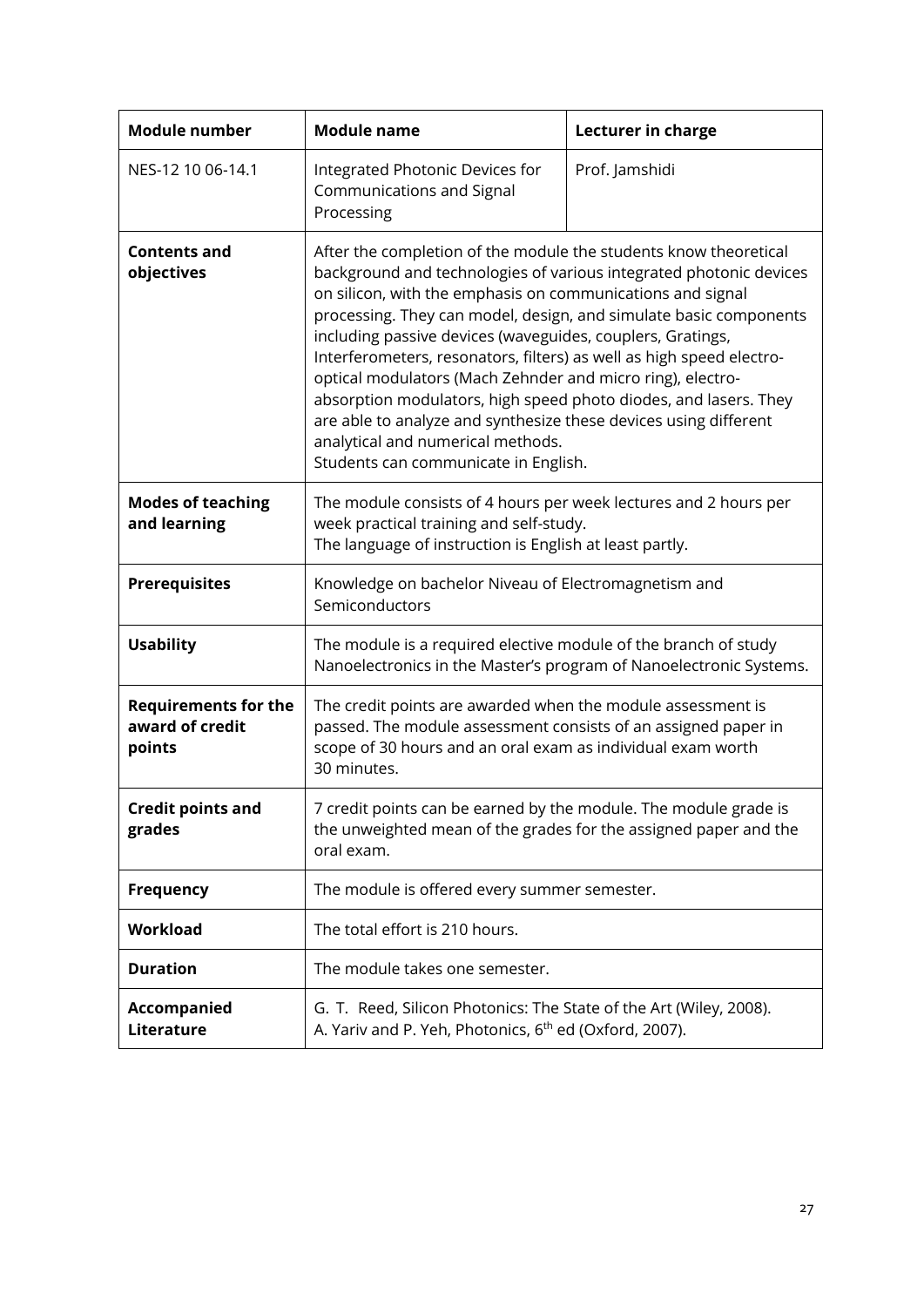<span id="page-27-1"></span><span id="page-27-0"></span>

| <b>Module number</b>                                    | <b>Module name</b>                                                                                                                                                                                                                                                                                                                                                      | Lecturer in charge |
|---------------------------------------------------------|-------------------------------------------------------------------------------------------------------------------------------------------------------------------------------------------------------------------------------------------------------------------------------------------------------------------------------------------------------------------------|--------------------|
| NES-12 10 08                                            | Introduction to Optical Non-<br>classical Computing: Concepts<br>and Devices                                                                                                                                                                                                                                                                                            | Prof. Jamshidi     |
| <b>Contents and</b><br>objectives                       | After the completion of the module the students know various<br>optical computing methods. They know the basic principles of<br>artificial neural networks, quantum computation, and Ising<br>machines. Also, students know both linear and nonlinear photonic<br>devices which are needed for the realization of these methods.<br>Students can communicate in English |                    |
| <b>Modes of teaching</b><br>and learning                | The module consists of 4 hours per week lectures and 2 hours per<br>week practical training and self-study.<br>The language of instruction is English                                                                                                                                                                                                                   |                    |
| <b>Prerequisites</b>                                    | Knowledge on Bachelor Niveau of Electromagnetism, System theory,<br>and Semiconductors.                                                                                                                                                                                                                                                                                 |                    |
| <b>Usability</b>                                        | The module is an elective module for the Master's program of Nano-<br>electronic Systems                                                                                                                                                                                                                                                                                |                    |
| <b>Requirement for the</b><br>award of credit<br>points | The credit points are awarded if the module examination is<br>passed. The credit points are awarded when the module assessment<br>is passed. The module assessment consists of an assigned paper in<br>the scope of 30 hours and an oral exam as individual exam worth<br>30 minutes.                                                                                   |                    |
| <b>Credit points and</b><br>grades                      | 7 credit points can be earned by the module. The module grade is<br>the unweighted average of the grade of the assigned paper and the<br>grade of the oral exam<br>$M = (PL1 + PL2) / 2.$                                                                                                                                                                               |                    |
| <b>Frequency</b>                                        | The module is offered every winter semester.                                                                                                                                                                                                                                                                                                                            |                    |
| Workload                                                | The total effort is 210 hours.                                                                                                                                                                                                                                                                                                                                          |                    |
| <b>Duration</b>                                         | The module takes one semester                                                                                                                                                                                                                                                                                                                                           |                    |
| <b>Accompanied</b><br>Literature                        | 1. Quantum Computations and Quantum Information by M. Nielsen<br>and I. L. Chuang<br>2. Adiabatic Quantum Computation and Quantum Annealing: Theory<br>and Practice by C. C. McGeoch<br>3. Principles of Artificial Neural Networks by D. Graupe<br>Other materials presented in the class                                                                              |                    |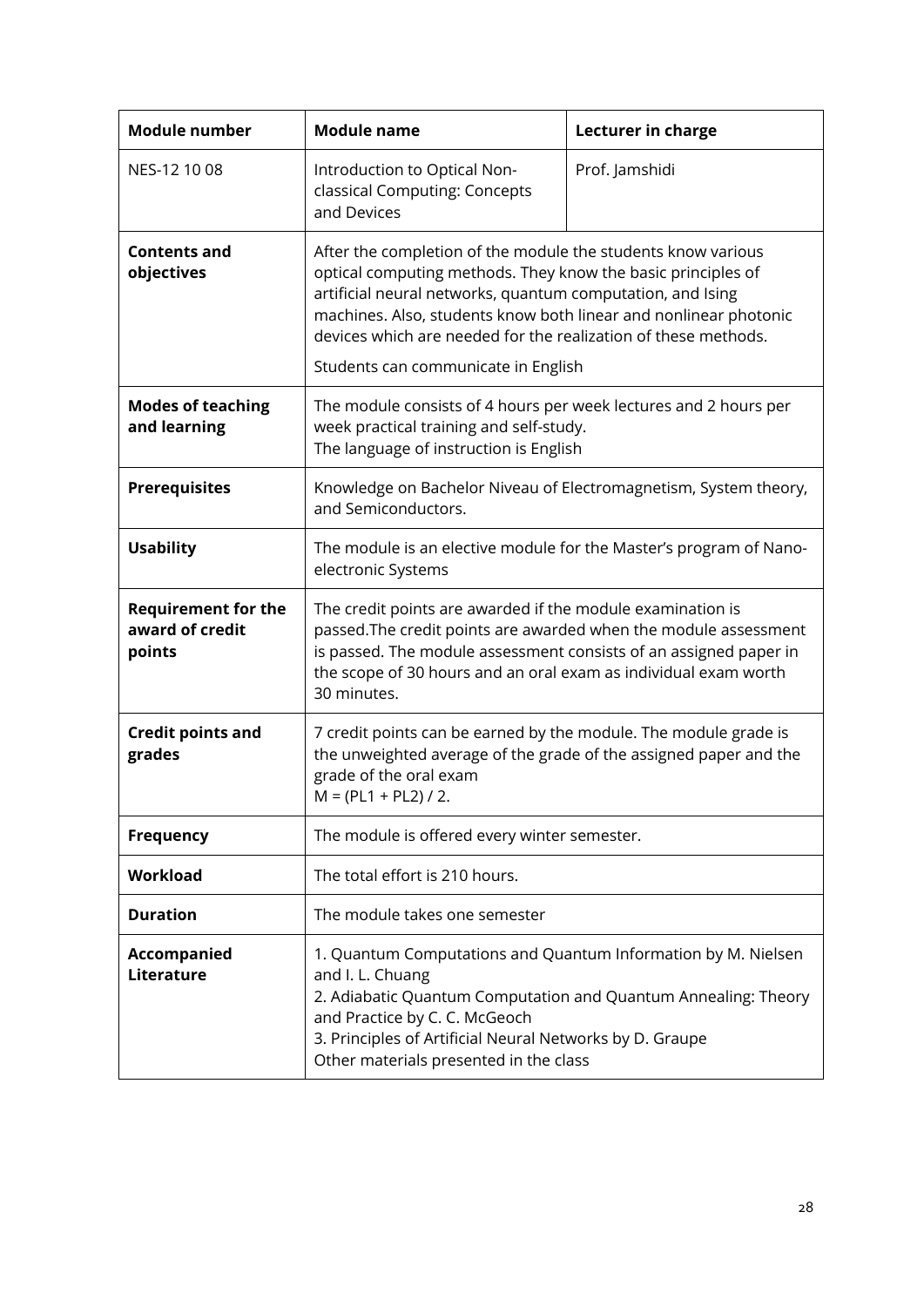<span id="page-28-1"></span><span id="page-28-0"></span>

| <b>Module number</b>                                     | <b>Module name</b>                                                                                                                                                                                                                                                                                                                                                                                                                                                                                                                                                                                                                                                                                                                              | Lecturer in charge |
|----------------------------------------------------------|-------------------------------------------------------------------------------------------------------------------------------------------------------------------------------------------------------------------------------------------------------------------------------------------------------------------------------------------------------------------------------------------------------------------------------------------------------------------------------------------------------------------------------------------------------------------------------------------------------------------------------------------------------------------------------------------------------------------------------------------------|--------------------|
| NES-10 01 01-14.1                                        | Investing in a Sustainable Future                                                                                                                                                                                                                                                                                                                                                                                                                                                                                                                                                                                                                                                                                                               | Prof. E. Günther   |
| <b>Contents and</b><br>objectives                        | Contents of the module:<br>Basics and history of innovation and the implementation of<br>innovation in organisations<br>Definition, assessment and concrete application within<br>organizations of sustainable issues of organizational decisions<br>Different perspectives on entrepreneurial decisions<br>Qualification objectives:<br>Students taking this course achieve to include ecological and<br>economical aspects of Corporate Social Responsibility in their<br>decisions making and understand the basics of innovation<br>management.<br>Furthermore, they can work in interdisciplinary and intercultural<br>teams, develop themselves solutions and present them in writing<br>and which they present in written and oral form. |                    |
| <b>Modes of teaching</b><br>and learning                 | The module consists of 1 hours per week lectures, 2 hours per week<br>seminars and self-study.                                                                                                                                                                                                                                                                                                                                                                                                                                                                                                                                                                                                                                                  |                    |
| <b>Prerequisites</b>                                     |                                                                                                                                                                                                                                                                                                                                                                                                                                                                                                                                                                                                                                                                                                                                                 |                    |
| <b>Usability</b>                                         | The module is a required elective module of the branch of study<br>Nanoelectronics in the master's program Nanoelectronic Systems.                                                                                                                                                                                                                                                                                                                                                                                                                                                                                                                                                                                                              |                    |
| <b>Requirements for the</b><br>award of credit<br>points | The credit points are awarded when the module assessment is<br>passed. The module assessment consists of a written exam in the<br>amount of 90 minutes.                                                                                                                                                                                                                                                                                                                                                                                                                                                                                                                                                                                         |                    |
| <b>Credit points and</b><br>grades                       | 4 credit points can be obtained by the module. The module grade is<br>the grade of the written exam.                                                                                                                                                                                                                                                                                                                                                                                                                                                                                                                                                                                                                                            |                    |
| <b>Frequency</b>                                         | The module is offered every summer semester.                                                                                                                                                                                                                                                                                                                                                                                                                                                                                                                                                                                                                                                                                                    |                    |
| Workload                                                 | The total effort is 120 hours.                                                                                                                                                                                                                                                                                                                                                                                                                                                                                                                                                                                                                                                                                                                  |                    |
| <b>Duration</b>                                          | The module takes one semester.                                                                                                                                                                                                                                                                                                                                                                                                                                                                                                                                                                                                                                                                                                                  |                    |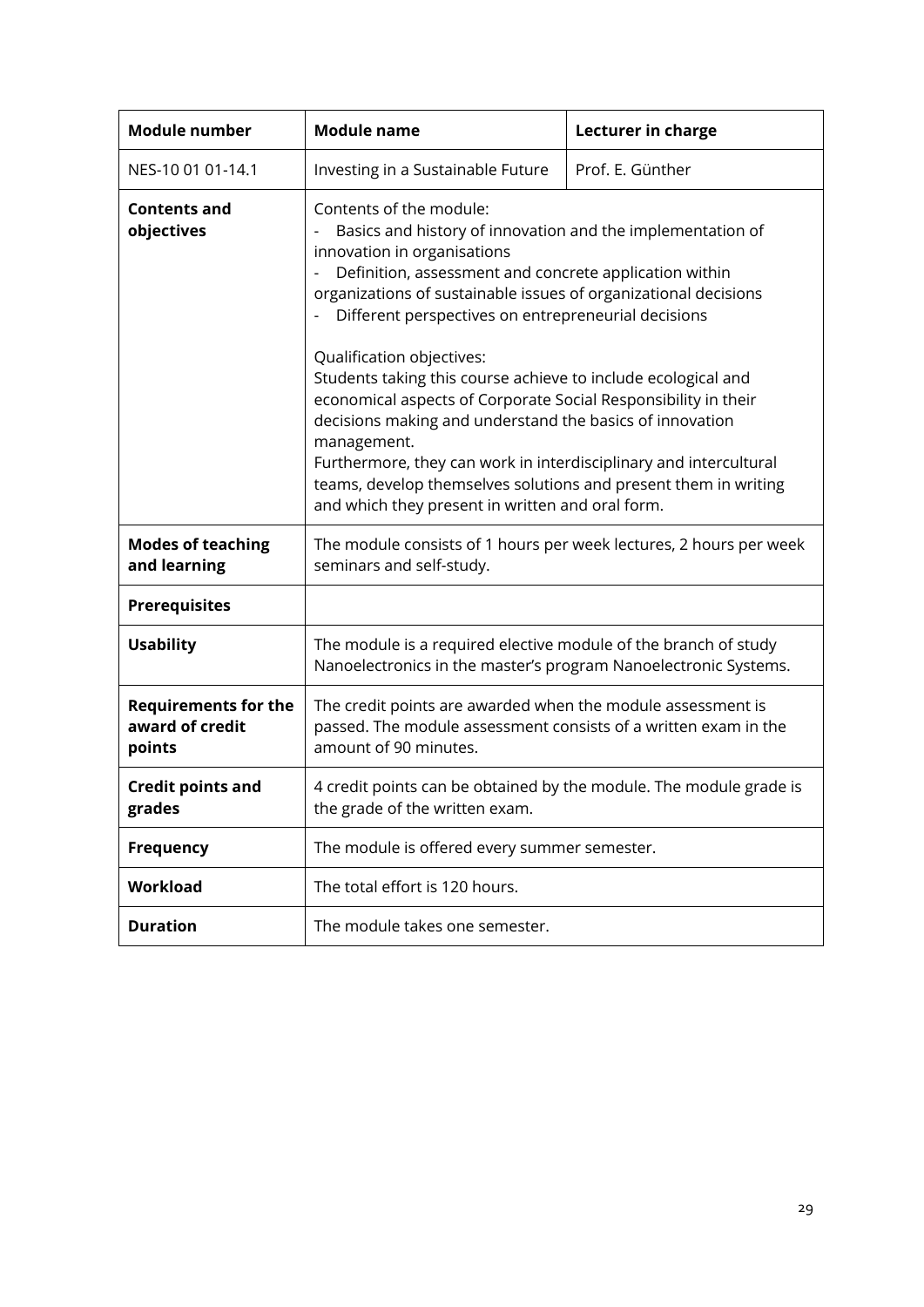<span id="page-29-1"></span><span id="page-29-0"></span>

| <b>Module number</b>                                     | <b>Module name</b>                                                                                                                                                                                                                                                                                                                                                                                                                                                                                                                       | Lecturer in charge |
|----------------------------------------------------------|------------------------------------------------------------------------------------------------------------------------------------------------------------------------------------------------------------------------------------------------------------------------------------------------------------------------------------------------------------------------------------------------------------------------------------------------------------------------------------------------------------------------------------------|--------------------|
| NES-12 12 01-14.1                                        | <b>Materials for Nanoelectronics</b><br>and Vacuum Technology                                                                                                                                                                                                                                                                                                                                                                                                                                                                            | Prof. Richter      |
| <b>Contents and</b><br>objectives                        | The module contains:<br>The materials fundamentals for nanoelectronics and the<br>fundamentals for vacuum technology.                                                                                                                                                                                                                                                                                                                                                                                                                    |                    |
|                                                          | Objectives:<br>The students have the ability from the knowledge of<br>the structure, the properties, the manufacture and the structure<br>forming materials, and<br>the effects and the basic types of small structures<br>the opportunities and challenges of nanoelectronic materials sys-<br>tems to derive.<br>Students can<br>derive relationships of vacuum technology from the knowledge of<br>$\blacksquare$<br>the kinetic gas theory<br>justify suitable pump and pressure measuring methods for vari-<br>ous pressure ranges. |                    |
| <b>Modes of teaching</b><br>and learning                 | The module consists of 4 hours per week lectures, 1 hour per week<br>practical training and self-study.                                                                                                                                                                                                                                                                                                                                                                                                                                  |                    |
| <b>Prerequisites</b>                                     |                                                                                                                                                                                                                                                                                                                                                                                                                                                                                                                                          |                    |
| <b>Usability</b>                                         | The module is a required elective module of the branch of study<br>Nanoelectronics in the master's program Nanoelectronic Systems.                                                                                                                                                                                                                                                                                                                                                                                                       |                    |
| <b>Requirements for the</b><br>award of credit<br>points | The credit points are awarded when the module assessment is<br>passed. The module assessment consists of two written exams in<br>the amount of 90 minutes for each and a collection of practical<br>protocols, if the number of registered students exceeds 20. With up<br>to 20 registered students, the written exams will be replaced by an<br>oral exam as an individual exam worth 30 minutes. The nature of the<br>specific exams are announced at the end of the registration period<br>as usually known from the faculty.        |                    |
| <b>Credit points and</b><br>grades                       | 6 credit points can be obtained by the module. The module grade is<br>weighted mean of the grades from the written exams weighted by<br>40 % each and the grade of the collection of lab protocols weighted<br>by 20 %.                                                                                                                                                                                                                                                                                                                  |                    |
| <b>Frequency</b>                                         | The module is offered every winter semester.                                                                                                                                                                                                                                                                                                                                                                                                                                                                                             |                    |
| Workload                                                 | The total effort is 180 hours.                                                                                                                                                                                                                                                                                                                                                                                                                                                                                                           |                    |
| <b>Duration</b>                                          | The module takes one semester.                                                                                                                                                                                                                                                                                                                                                                                                                                                                                                           |                    |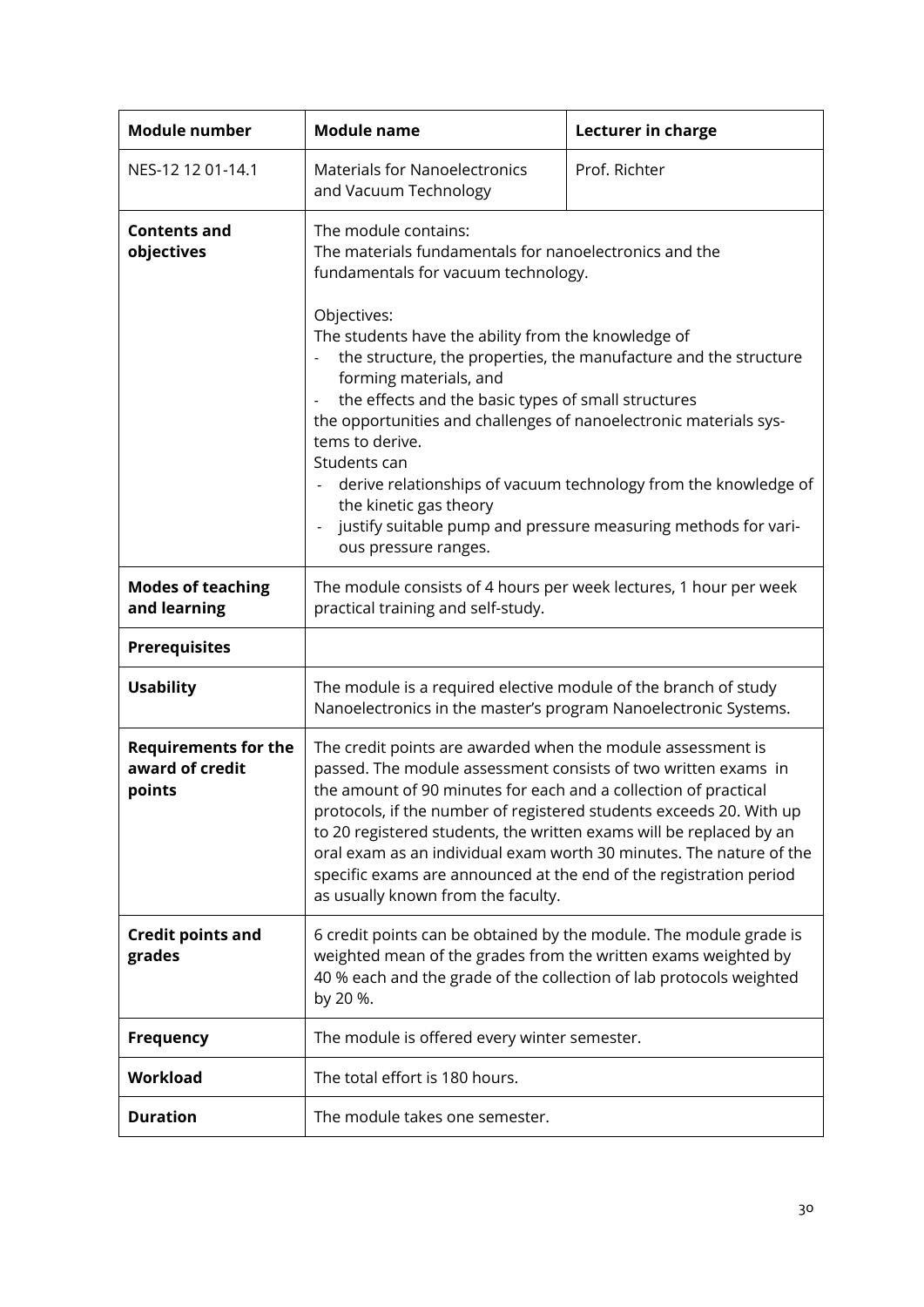<span id="page-30-1"></span><span id="page-30-0"></span>

| <b>Module number</b>                                     | <b>Module name</b>                                                                                                                                                                                                                                                                                                                                                                                                                                                                                                                                                                                                                                                                                                                                                                                                                                                                                            | Lecturer in charge              |
|----------------------------------------------------------|---------------------------------------------------------------------------------------------------------------------------------------------------------------------------------------------------------------------------------------------------------------------------------------------------------------------------------------------------------------------------------------------------------------------------------------------------------------------------------------------------------------------------------------------------------------------------------------------------------------------------------------------------------------------------------------------------------------------------------------------------------------------------------------------------------------------------------------------------------------------------------------------------------------|---------------------------------|
| NES-12 06 01-14.1                                        | Materials for the 3D System<br>Integration                                                                                                                                                                                                                                                                                                                                                                                                                                                                                                                                                                                                                                                                                                                                                                                                                                                                    | Prof. Dr.-Ing. Dr. h.c. K. Bock |
| <b>Contents and</b><br>objectives                        | The module consists of content<br>1. 3D system integration and 3D technologies<br>Introduction: 3D/2.5D concepts and Si interposer<br>Fabrication of the Through Silicon Vias (TSVs)<br>- Cu-Plating for TSV, Redistribution Layer (RDL) and Bumping<br>- Si Wafer Thinning<br>- Si Wafer Bonding und Stacking<br>2. Micro-/Nanomaterials and reliability aspects<br>Scaling of the interconnects and new challenges<br>Materials for interconnects (phase diagrams, microstructure,<br>mechanical/thermo-mechanical behavior, reliability)<br>Nanomaterials for the 3D system integration (nanocomposites,<br>$\qquad \qquad \blacksquare$<br>functional layers, nanoporous materials, etc.)<br>Reliability prognosis for new interconnect systems<br>Qualification goals:<br>The students know the technologies for the fabrication of<br>miniaturized 3D and 2.5D components as well as Si interposer with |                                 |
|                                                          | TSVs. They can select the materials for the 3D packages with a<br>respect of their impact on reliability. Students are familiar with new<br>concepts in nanomaterials application for 3D packages.<br>The students can communicate in English.                                                                                                                                                                                                                                                                                                                                                                                                                                                                                                                                                                                                                                                                |                                 |
| <b>Modes of teaching</b><br>and learning                 | The module consists of 4 hours per week lectures, 1 hour per week<br>labs, one excursion and self-study.<br>The language of instruction is English at least partly.                                                                                                                                                                                                                                                                                                                                                                                                                                                                                                                                                                                                                                                                                                                                           |                                 |
| <b>Prerequisites</b>                                     | There are competences required, that can be purchased for example<br>at the modules Semiconductor Technology (first semester) and Materials<br>for Nanoelectronics and Vacuum Technology. The basic knowledge in<br>the area of Electronics Packaging Technology is welcome.                                                                                                                                                                                                                                                                                                                                                                                                                                                                                                                                                                                                                                  |                                 |
| <b>Usability</b>                                         | The module is a required elective module of the branch of study<br>Nanoelectronics in the master's program Nanoelectronic Systems.                                                                                                                                                                                                                                                                                                                                                                                                                                                                                                                                                                                                                                                                                                                                                                            |                                 |
| <b>Requirements for the</b><br>award of credit<br>points | The credit points are awarded when the module assessment is<br>passed. The module assessment consists of two written exams in the<br>amount of 90 minutes for each and an ungraded lab course. The lab<br>course must be passed.                                                                                                                                                                                                                                                                                                                                                                                                                                                                                                                                                                                                                                                                              |                                 |
| <b>Credit points and</b><br>grades                       | 7 credit points can be earned by the module. The module grade is<br>the unweighted mean of the grades of the two written exams.                                                                                                                                                                                                                                                                                                                                                                                                                                                                                                                                                                                                                                                                                                                                                                               |                                 |
| <b>Frequency</b>                                         | The module is offered every academic year beginning in the summer<br>semester.                                                                                                                                                                                                                                                                                                                                                                                                                                                                                                                                                                                                                                                                                                                                                                                                                                |                                 |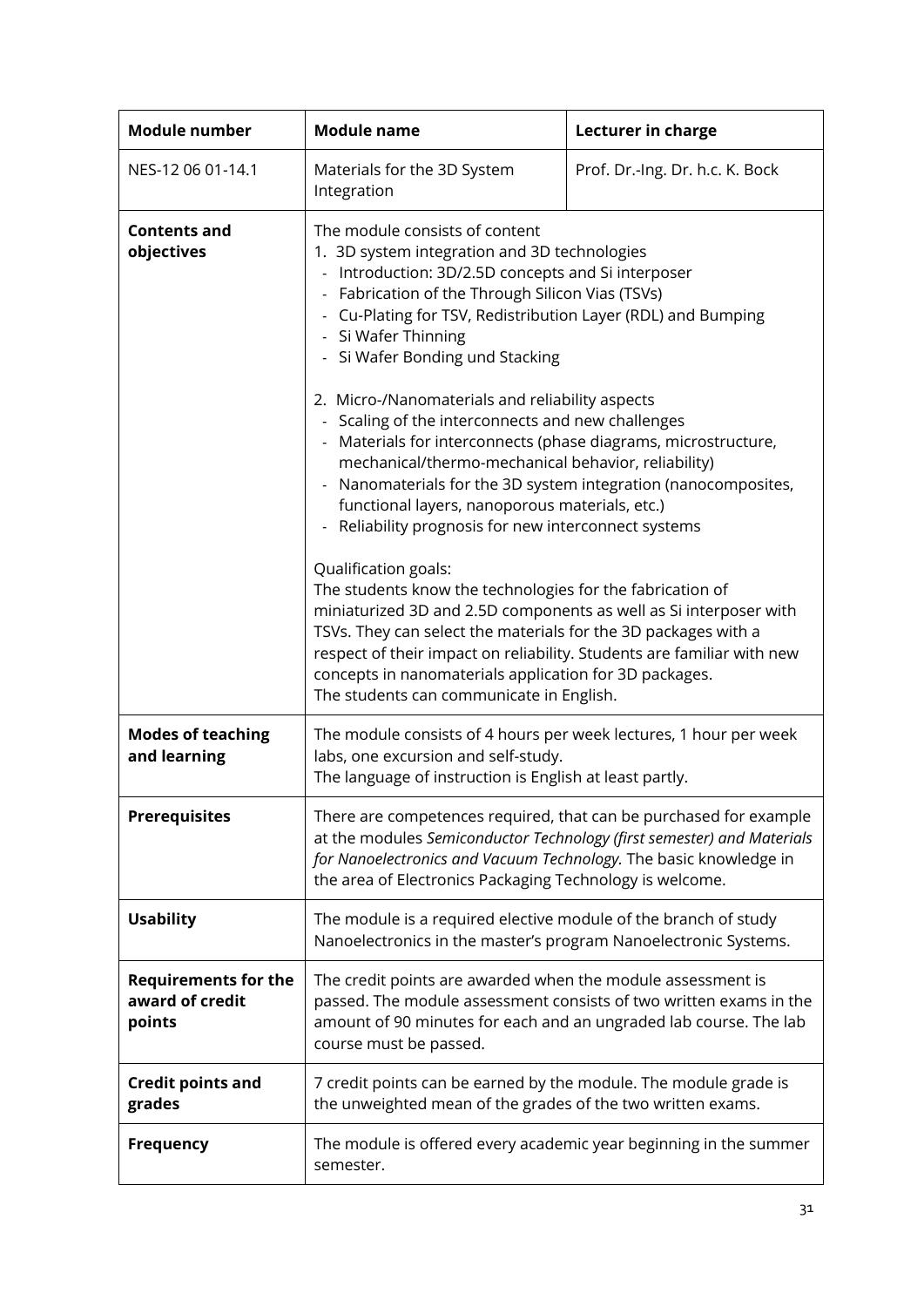| Workload | The total effort is 210 hours.  |
|----------|---------------------------------|
| Duration | The module takes two semesters. |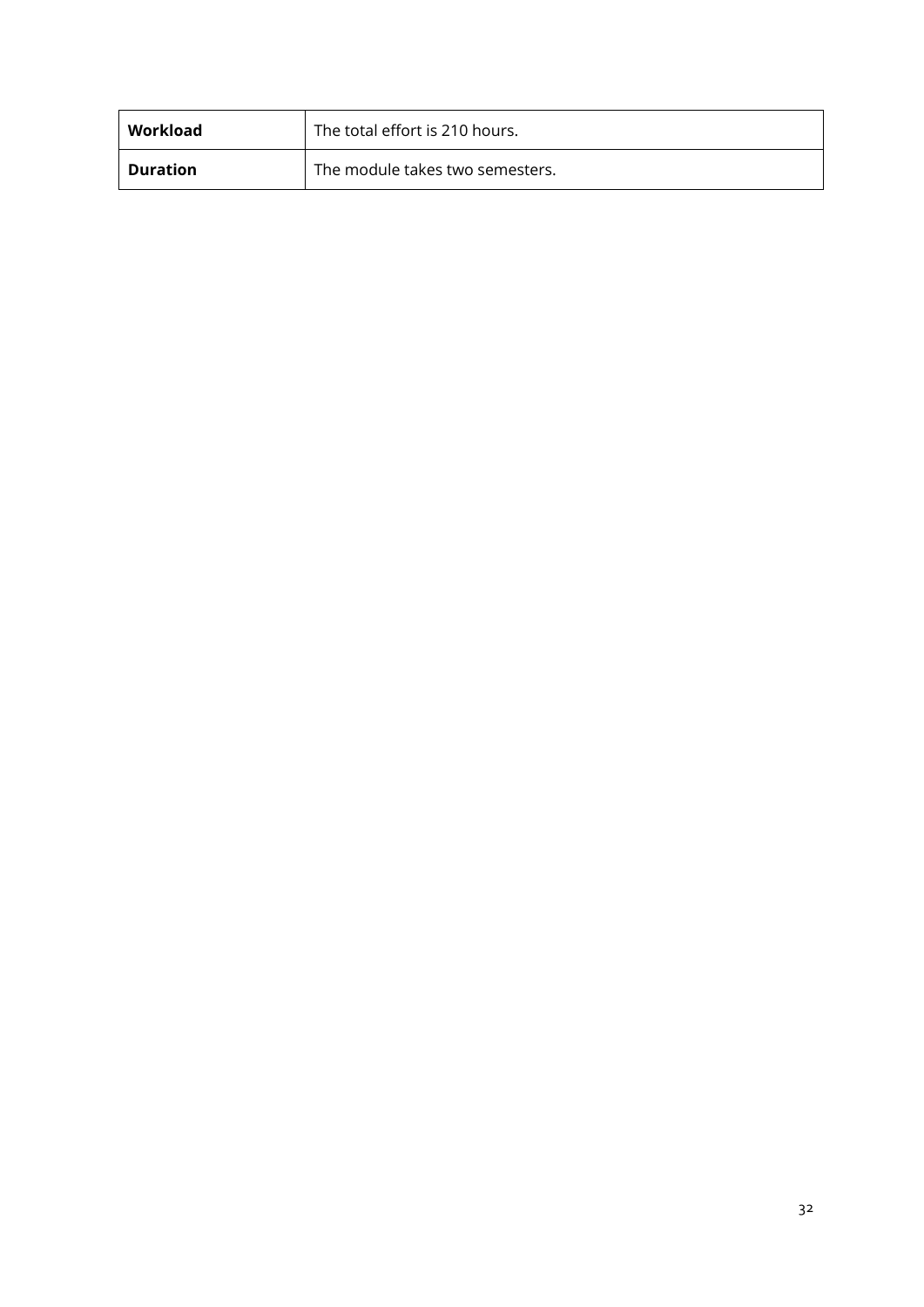<span id="page-32-1"></span><span id="page-32-0"></span>

| <b>Module number</b>                                     | <b>Module name</b>                                                                                                                                                                                                                                                                                                                                                                                                                                                                                                                                                                                                                                                                                                                                                              | Lecturer in charge           |
|----------------------------------------------------------|---------------------------------------------------------------------------------------------------------------------------------------------------------------------------------------------------------------------------------------------------------------------------------------------------------------------------------------------------------------------------------------------------------------------------------------------------------------------------------------------------------------------------------------------------------------------------------------------------------------------------------------------------------------------------------------------------------------------------------------------------------------------------------|------------------------------|
| NES-12 12 03-14.1                                        | Memory Technology                                                                                                                                                                                                                                                                                                                                                                                                                                                                                                                                                                                                                                                                                                                                                               | Prof. Dr.-Ing. T. Mikolajick |
| <b>Contents and</b><br>objectives                        | This module covers memory concepts in the market and in research<br>respectively development stage:<br>- Magnatic memories<br>- Optival memories<br>- Semiconductor memories (SRAM, DRAM, nonvolatile Memories<br>(EPROM, EEPROM, Flash))<br>- Innovative semiconductor memories (e.g. ferroelectric,<br>magnetoresistive, resisitive, organic, and single molecule memories)<br>Qualification goals:<br>After completion of the module the students have the comeptences<br>to optimize and develop new generetions of existing memory<br>concepts. Based on the physical effects they will also be able to<br>devolpe new memory concepts. Furthermore the students are able<br>to evaluate areas of application for the memory concept and are<br>aware of their limitation. |                              |
| <b>Modes of teaching</b><br>and learning                 | The module consists of 4 hours per week lectures, 2 hours per week<br>seminars and self-study.                                                                                                                                                                                                                                                                                                                                                                                                                                                                                                                                                                                                                                                                                  |                              |
| <b>Prerequisites</b>                                     | Requirements are necessary, which can be obtained in the first part<br>of module Semiconductor Technology and in the module Materials<br>for Nanoelectronics and Vacuum Technology for example.                                                                                                                                                                                                                                                                                                                                                                                                                                                                                                                                                                                 |                              |
| <b>Usability</b>                                         | The module is a required elective module of the branch of study<br>Nanoelectronics in the master's program Nanoelectronic Systems<br>and a required elective module in the main study of the degree<br>program Elektrotechnik.                                                                                                                                                                                                                                                                                                                                                                                                                                                                                                                                                  |                              |
| <b>Requirements for the</b><br>award of credit<br>points | The credit points are awarded when the module assessment is<br>passed. The module assessment consist of a written exam in the<br>amount of 90 minutes, if the number of registered students exceeds<br>20. With up to 20 registered students the witten exam will be replace<br>by an oral exam as an individual exam worth 15 minutes. The nature<br>of the specific exam is announced at the end of the registration<br>period as usually known from the faculty.                                                                                                                                                                                                                                                                                                             |                              |
| <b>Credit points and</b><br>grades                       | 7 credit points can be obtained by the module. The module grade is<br>the grade of the module assessment.                                                                                                                                                                                                                                                                                                                                                                                                                                                                                                                                                                                                                                                                       |                              |
| <b>Frequency</b>                                         | The module is offered every academic year beginning in the summer<br>semester.                                                                                                                                                                                                                                                                                                                                                                                                                                                                                                                                                                                                                                                                                                  |                              |
| Workload                                                 | The total effort is 210 hours.                                                                                                                                                                                                                                                                                                                                                                                                                                                                                                                                                                                                                                                                                                                                                  |                              |
| <b>Duration</b>                                          | The module takes two semester.                                                                                                                                                                                                                                                                                                                                                                                                                                                                                                                                                                                                                                                                                                                                                  |                              |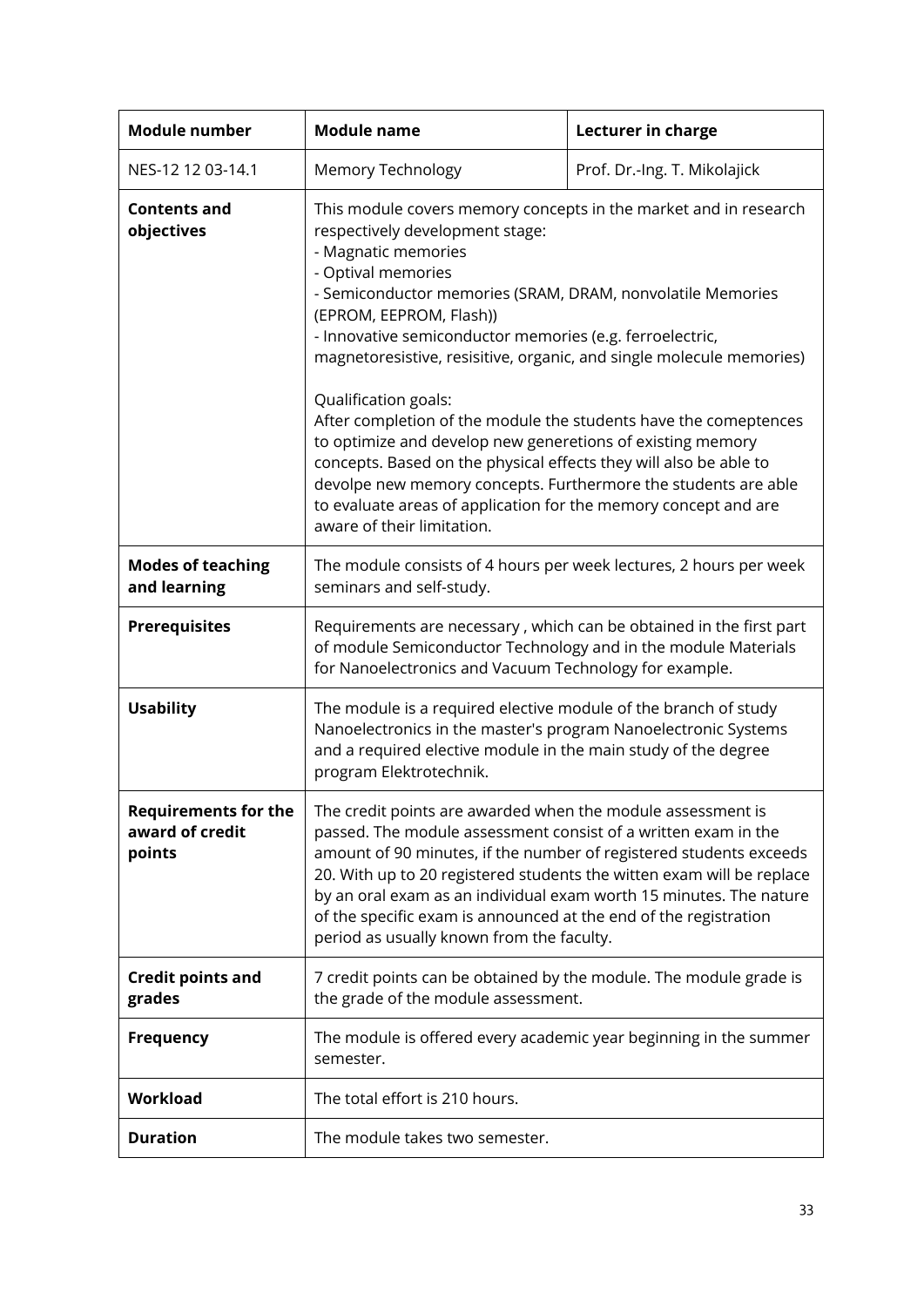<span id="page-33-1"></span><span id="page-33-0"></span>

| <b>Module number</b>                                     | <b>Module name</b>                                                                                                                                                                                                                                                                                                                                                                                                                                                                                                                                                                                                                                                                                                                                                                                                                                                                                                                                                                                                                                                                                                                                                                                                                                                                                                                                                                                                                                                      | Lecturer in charge                |
|----------------------------------------------------------|-------------------------------------------------------------------------------------------------------------------------------------------------------------------------------------------------------------------------------------------------------------------------------------------------------------------------------------------------------------------------------------------------------------------------------------------------------------------------------------------------------------------------------------------------------------------------------------------------------------------------------------------------------------------------------------------------------------------------------------------------------------------------------------------------------------------------------------------------------------------------------------------------------------------------------------------------------------------------------------------------------------------------------------------------------------------------------------------------------------------------------------------------------------------------------------------------------------------------------------------------------------------------------------------------------------------------------------------------------------------------------------------------------------------------------------------------------------------------|-----------------------------------|
| NES-12 08 26                                             | Modeling and Characterization of<br>Nanoelectronic Devices                                                                                                                                                                                                                                                                                                                                                                                                                                                                                                                                                                                                                                                                                                                                                                                                                                                                                                                                                                                                                                                                                                                                                                                                                                                                                                                                                                                                              | Prof. Dr.-Ing. habil. M. Schröter |
| <b>Contents and</b><br>objectives                        | The module comprises two courses: one focusing on practical<br>modeling and measurement aspects typically encountered in an<br>industrial environment, and the other one covers emerging<br>nanoelectronic devices that have a high potential for revolutionizing<br>future analog and high-frequency electronic applications. Both<br>lectures are accompanied by exercises including a student lab. Major<br>topics of this module are:<br>• Overview on typical methods for the experimental characteriza-<br>tion of advanced electronic devices, including small-signal, noise<br>and distortion measurements.<br>• Present research trends and special device modeling related top-<br>ics relevant for the semiconductor industry (incl. test structures,<br>model parameter determination, statistical modeling, thermal ef-<br>fects).<br>• Fundamentals of one-dimensional (1D) carrier transport in emerg-<br>ing devices (e.g. nano-tube/-wire field-effect transistors).<br>• Multi-scale modeling of 1D nanoelectronic devices from carrier<br>transport to compact models (i.e. circuit level) and application to<br>experimental characteristics.<br>After completing this module, students are capable of<br>• understanding the basic operation of selected advanced tran-sis-<br>tors incl. their most important characteristics and models;<br>analyzing measurement results and applying advanced solution<br>methodologies to practical problems. |                                   |
| <b>Modes of teaching</b><br>and learning                 | 4 hours per week lectures, 1 hour per week tutorials, 1 hour per<br>week practical training and self-study                                                                                                                                                                                                                                                                                                                                                                                                                                                                                                                                                                                                                                                                                                                                                                                                                                                                                                                                                                                                                                                                                                                                                                                                                                                                                                                                                              |                                   |
| <b>Prerequisites</b>                                     | There are competencies required, which can be obtained in the mod-<br>ules Technologies and Electronic Devices and Physics of selected devices<br>for example.                                                                                                                                                                                                                                                                                                                                                                                                                                                                                                                                                                                                                                                                                                                                                                                                                                                                                                                                                                                                                                                                                                                                                                                                                                                                                                          |                                   |
| <b>Usability</b>                                         | The module is a required elective module in the field of study Micro-<br>electronics of the Diplom and master's program Electrical Engineering<br>and a required elective module in the branch of study Nanoelectron-<br>ics in the master's program Nanoelectronic Systems.                                                                                                                                                                                                                                                                                                                                                                                                                                                                                                                                                                                                                                                                                                                                                                                                                                                                                                                                                                                                                                                                                                                                                                                            |                                   |
| <b>Requirements for the</b><br>award of credit<br>points | The credit points are awarded when the module assessment is<br>passed. The module assessment consists of a written exam in the<br>amount of 90 minutes and an assigned paper.                                                                                                                                                                                                                                                                                                                                                                                                                                                                                                                                                                                                                                                                                                                                                                                                                                                                                                                                                                                                                                                                                                                                                                                                                                                                                           |                                   |
| <b>Credit points and</b><br>grades                       | 7 credit points can be earned by the module. The module grade is<br>the weighted mean of the grade for the written exam (50 %) and the<br>grade for the assigned paper (50 %).                                                                                                                                                                                                                                                                                                                                                                                                                                                                                                                                                                                                                                                                                                                                                                                                                                                                                                                                                                                                                                                                                                                                                                                                                                                                                          |                                   |
| <b>Frequency</b>                                         | The module is offered every summer semester.                                                                                                                                                                                                                                                                                                                                                                                                                                                                                                                                                                                                                                                                                                                                                                                                                                                                                                                                                                                                                                                                                                                                                                                                                                                                                                                                                                                                                            |                                   |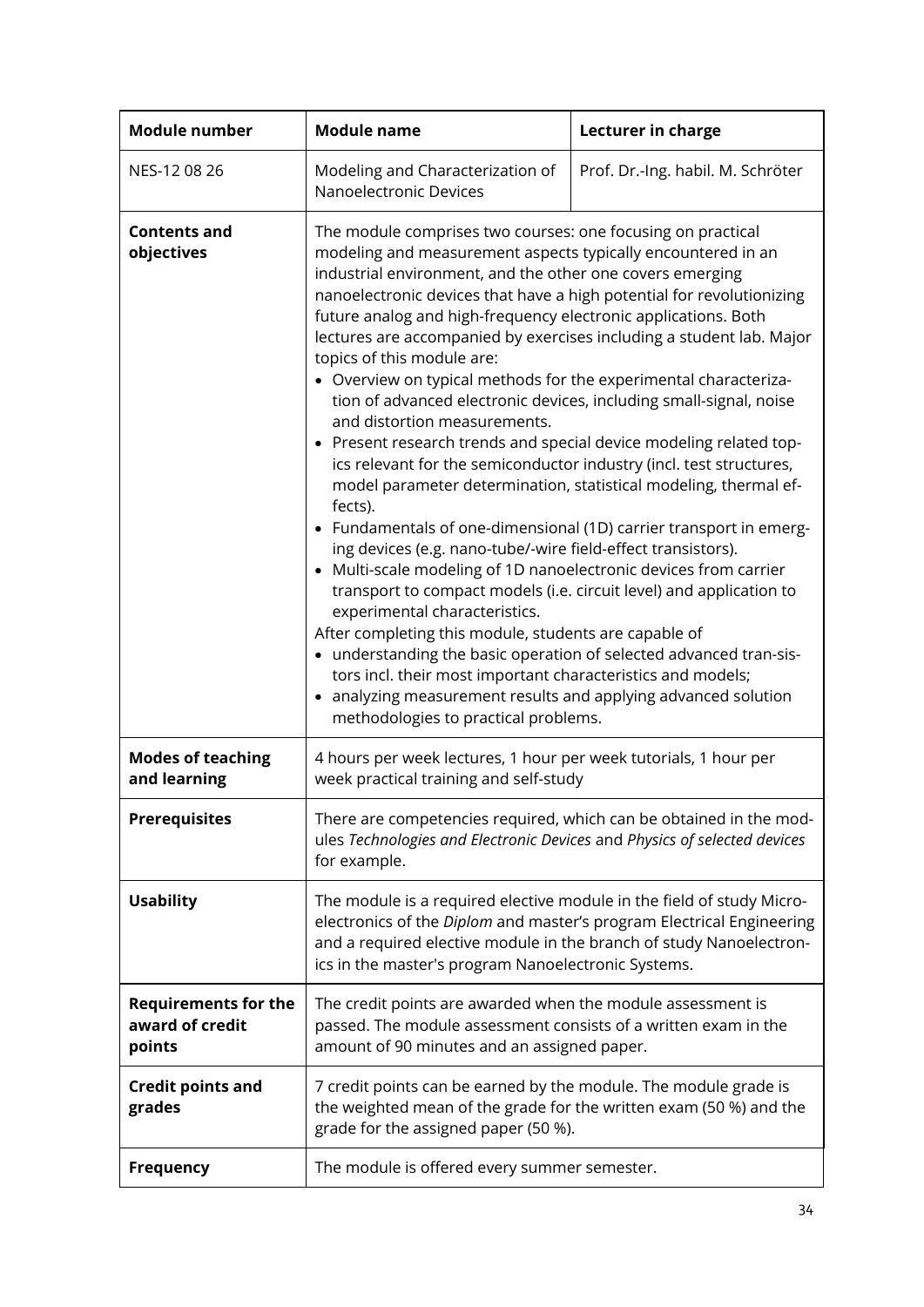| Workload        | The total effort is 210 hours. |
|-----------------|--------------------------------|
| <b>Duration</b> | The module takes one semester. |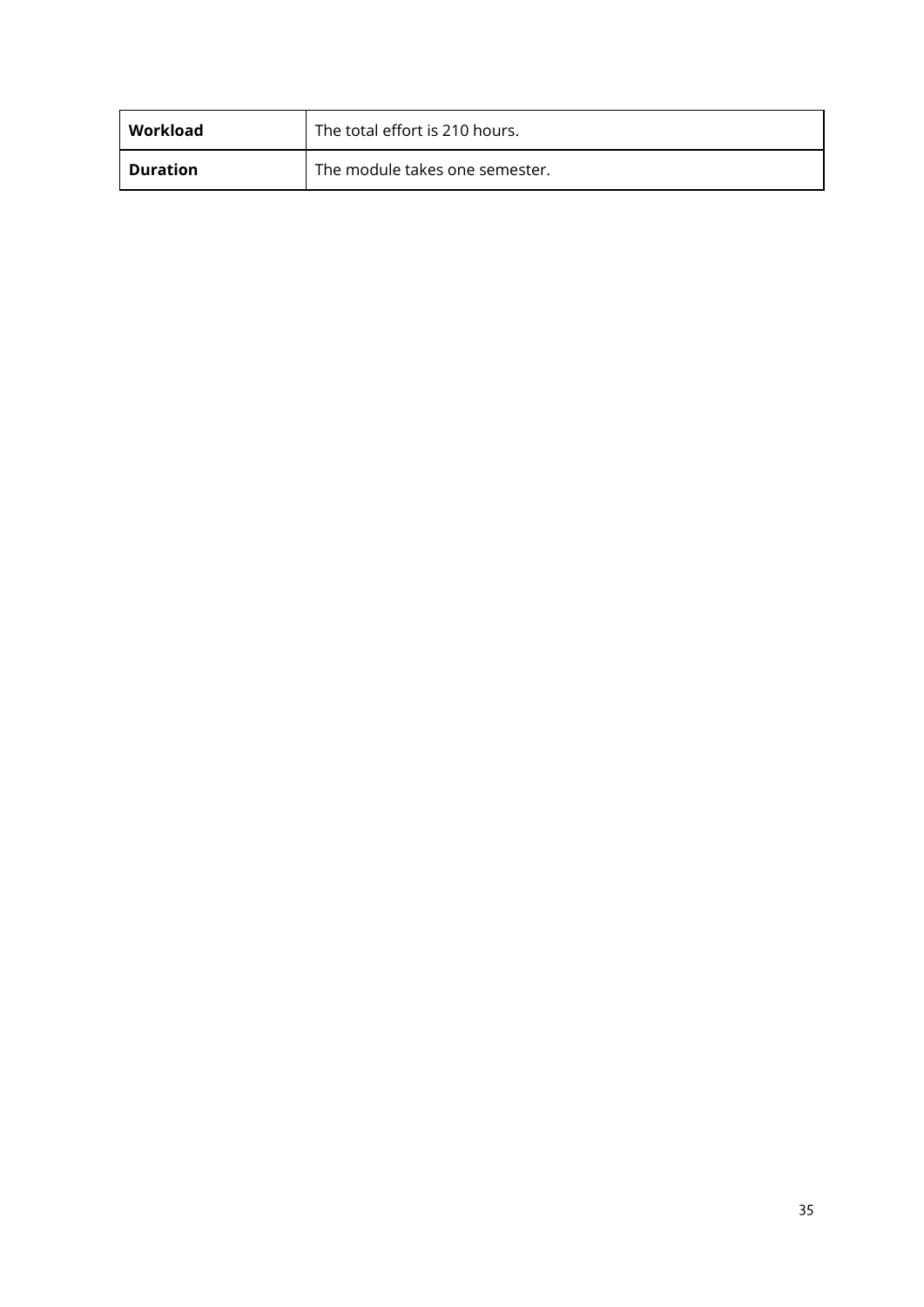<span id="page-35-1"></span><span id="page-35-0"></span>

| <b>Module number</b>                                     | <b>Module name</b>                                                                                                                                                                                                                                                                                                                                                                                                                                                                                         | Lecturer in charge |
|----------------------------------------------------------|------------------------------------------------------------------------------------------------------------------------------------------------------------------------------------------------------------------------------------------------------------------------------------------------------------------------------------------------------------------------------------------------------------------------------------------------------------------------------------------------------------|--------------------|
| NES-13 14 02-14.1                                        | <b>Molecular Electronics</b>                                                                                                                                                                                                                                                                                                                                                                                                                                                                               | Prof. Cuniberti    |
| <b>Contents and</b><br>objectives                        | The students know the basics of molecular electronics with emphasis<br>on: experimental methods, physical effects and theoretical tools,<br>such as single molecule electronics, raster probe and break-junction<br>techniques, transport mechanisms at the nanoscale, molecular<br>components (diodes, transistors, sensors) and molecular<br>architectures. The students know the most important experimental<br>and theoretical methods of investigation of charge transport at the<br>molecular scale. |                    |
| <b>Modes of teaching</b><br>and learning                 | The module consists of 2 hours per week lectures, 2 hours per week<br>tutorials and self-study.                                                                                                                                                                                                                                                                                                                                                                                                            |                    |
| <b>Prerequisites</b>                                     |                                                                                                                                                                                                                                                                                                                                                                                                                                                                                                            |                    |
| <b>Usability</b>                                         | The module is a required elective module in the master's program<br>Nanoelectronic Systems.                                                                                                                                                                                                                                                                                                                                                                                                                |                    |
| <b>Requirements for the</b><br>award of credit<br>points | The credit points are awarded when the module assessment is<br>passed. The module assessment consits of a written exam in the<br>amount of 90 minutes, if the number of registered students exceeds<br>10. With up to 10 registered students the written exam will be<br>replaced by an oral exam as individual exam worth 20 minutes. The<br>nature of the specific exam is announced at the end of the<br>registration period as usually known from the faculty.                                         |                    |
| <b>Credit points and</b><br>grades                       | 6 credit points can be obtained by the module. The module grade is<br>the grade of the examination.                                                                                                                                                                                                                                                                                                                                                                                                        |                    |
| <b>Frequency</b>                                         | The module is offered every winter semester.                                                                                                                                                                                                                                                                                                                                                                                                                                                               |                    |
| <b>Workload</b>                                          | The total effort is 180 hours.                                                                                                                                                                                                                                                                                                                                                                                                                                                                             |                    |
| <b>Duration</b>                                          | The module takes one semester.                                                                                                                                                                                                                                                                                                                                                                                                                                                                             |                    |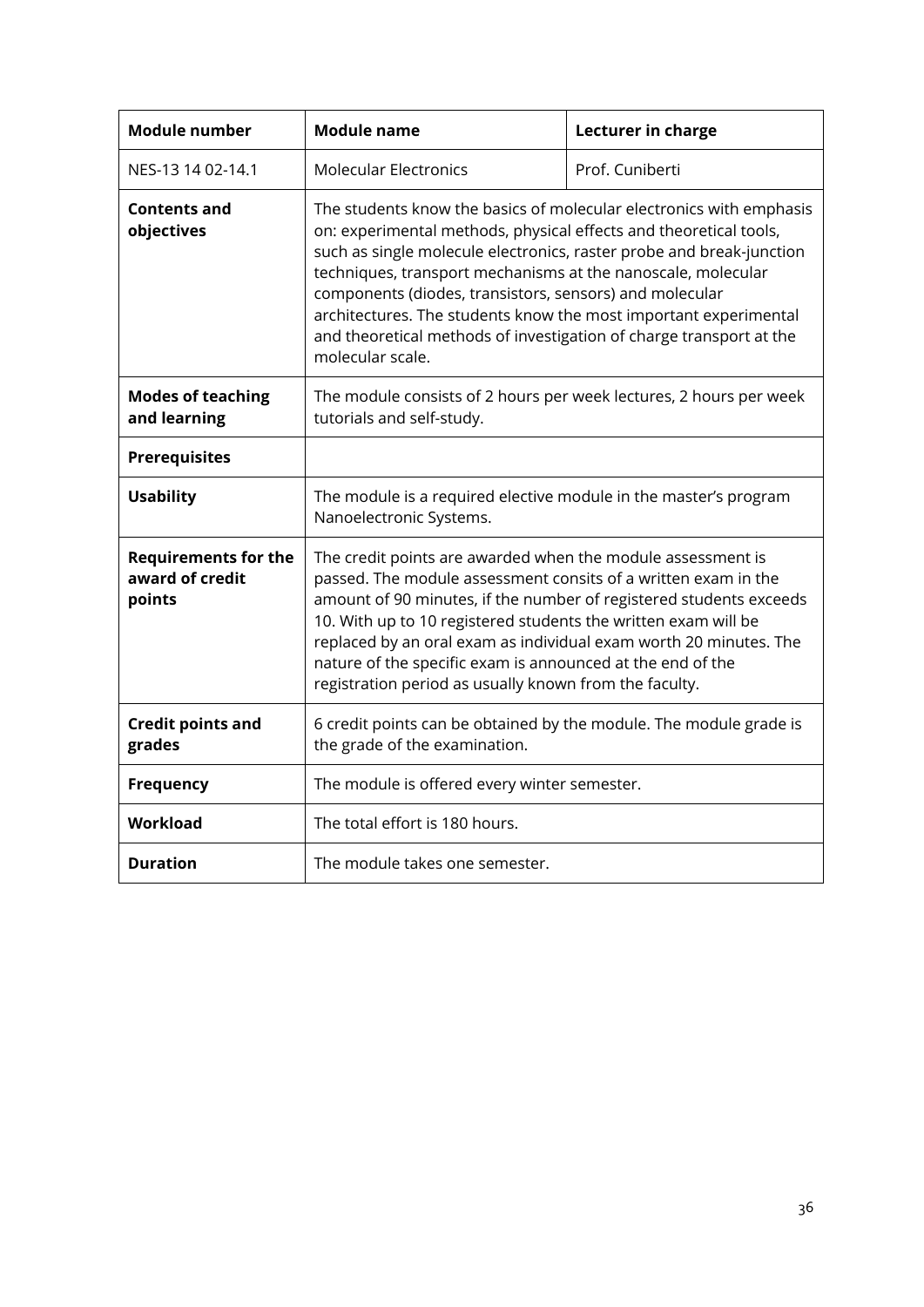<span id="page-36-1"></span><span id="page-36-0"></span>

| <b>Module number</b>                                     | <b>Module name</b>                                                                                                                                                                                                                                                                                                                                                                                                                                                                                                                                                                                                                            | Lecturer in charge |
|----------------------------------------------------------|-----------------------------------------------------------------------------------------------------------------------------------------------------------------------------------------------------------------------------------------------------------------------------------------------------------------------------------------------------------------------------------------------------------------------------------------------------------------------------------------------------------------------------------------------------------------------------------------------------------------------------------------------|--------------------|
| NES-13 14 01-14.1                                        | Nanotechnology and Material<br>Science                                                                                                                                                                                                                                                                                                                                                                                                                                                                                                                                                                                                        | Prof. Cuniberti    |
| <b>Contents and</b><br>objectives                        | After completing the module the students know the basic physics of<br>nanotechnology and the production and properties of<br>nanostructured materials, including<br>quantum effects, mesoscopic systems, scaling laws<br>fabrication of clusters and nanotubes<br>band structure, density of states, electron transport in low-<br>dimensional solids<br>theoretical foundations of scanning tunneling microscopy, atomic<br>force microscopy, and optical near-field microscopy<br>nanostructuring via electron beam lithography, optical<br>lithography, and scanning probe methods<br>- Giant magnetoresistance, single electronic devices |                    |
| <b>Modes of teaching</b><br>and learning                 | The module consists of 4 hours per week lectures, 2 hours per week<br>tutorials, 2 hours per week practical training and self-study.                                                                                                                                                                                                                                                                                                                                                                                                                                                                                                          |                    |
| <b>Prerequisites</b>                                     | The basics of physics, chemistry, and quantum mechanics                                                                                                                                                                                                                                                                                                                                                                                                                                                                                                                                                                                       |                    |
| <b>Usability</b>                                         | The module is a required elective module of the branch of study<br>nanoelectronics in the master's program Nanoelectronic Systems.                                                                                                                                                                                                                                                                                                                                                                                                                                                                                                            |                    |
| <b>Requirements for the</b><br>award of credit<br>points | The credit points are awarded when the module assessment is<br>passed. The module assessment consists of a written exam in the<br>amount of 90 minutes, an oral exam as an individual exam worth 20<br>minutes and a graded lab course record, if the number of registered<br>students exceeds 10. With up to 10 registered students the written<br>exam is replaced by an oral exam as individual exam worth 20<br>minutes.<br>The nature of the specific exam is announced at the end of the<br>registration period as usually known from the faculty.                                                                                      |                    |
| <b>Credit points and</b><br>grades                       | 12 credit points can be obtained by the module. The module grade is<br>the unweighted mean of the grades of the exams.                                                                                                                                                                                                                                                                                                                                                                                                                                                                                                                        |                    |
| <b>Frequency</b>                                         | The module is offered every summer semester.                                                                                                                                                                                                                                                                                                                                                                                                                                                                                                                                                                                                  |                    |
| Workload                                                 | The total effort is 360 hours.                                                                                                                                                                                                                                                                                                                                                                                                                                                                                                                                                                                                                |                    |
| <b>Duration</b>                                          | The module takes one semester.                                                                                                                                                                                                                                                                                                                                                                                                                                                                                                                                                                                                                |                    |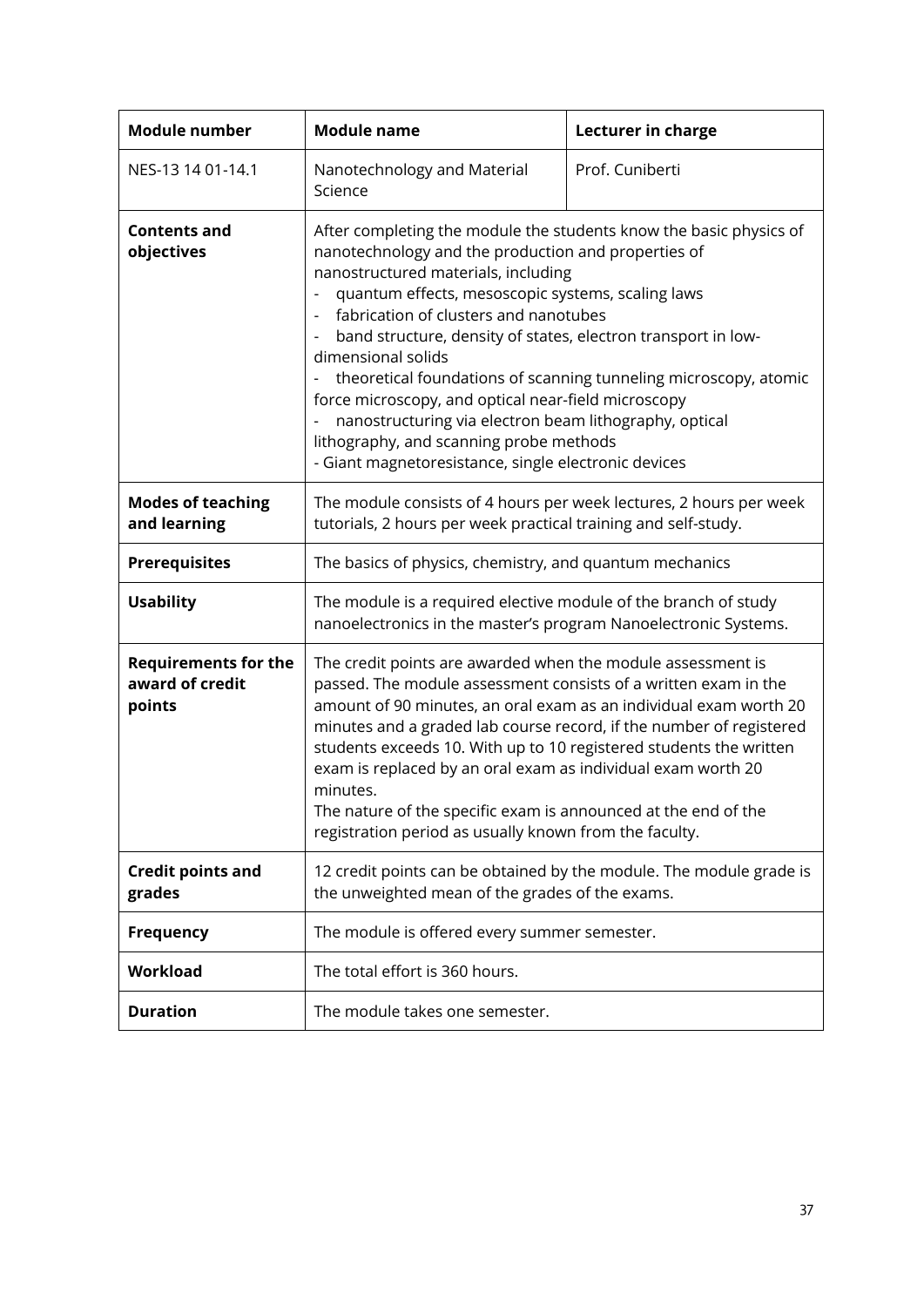<span id="page-37-1"></span><span id="page-37-0"></span>

| Modulnumber                                           | <b>Module Name</b>                                                                                                                                                                                                                                                                                                                                                                                                                                                                                                                       | <b>Lecturer in Charge</b> |  |  |
|-------------------------------------------------------|------------------------------------------------------------------------------------------------------------------------------------------------------------------------------------------------------------------------------------------------------------------------------------------------------------------------------------------------------------------------------------------------------------------------------------------------------------------------------------------------------------------------------------------|---------------------------|--|--|
| NES-12 08 06                                          | Neuromorphic VLSI Systems<br>Prof. Dr.-Ing. habil. C. Mayr                                                                                                                                                                                                                                                                                                                                                                                                                                                                               |                           |  |  |
| <b>Contents and</b><br>objectives                     | Content of the module:<br>Methods for design and sizing of integrated analogue<br><b>CMOS circuits</b><br>Neuromorphic VLSI systems: neurobiological fundamentals,<br>common abstraction models, and application in science<br>and technology, e.g. in brain machine interfaces and for sig-<br>nal processing<br>Fundamentals, concepts and methods of design and analy-<br>sis of analouge and neuromorphic CMOS circuits using the<br>design framework Cadence DF2<br>The module consists of lectures on fundamentals of neuromorphic |                           |  |  |
|                                                       | systems<br>and on CMOS circuit design, as well as accompanying computer<br>exercises using the corresponding VLSI design tools.<br>Objectives:<br>After completing the module, students are literate in the field of<br>neural networks from neurobiological principles up to applications.<br>They are able to use industrial design tools (Cadence DF2, Spectre),<br>to design and size CMOS circuits, to verify parameters and con-<br>straints by simulation and to design circuit layouts.                                          |                           |  |  |
| <b>Modes of teaching</b><br>and learning              | 4 hours per week lectures, 2 hours per week exercises, and self-<br>study                                                                                                                                                                                                                                                                                                                                                                                                                                                                |                           |  |  |
| <b>Prerequisites</b>                                  |                                                                                                                                                                                                                                                                                                                                                                                                                                                                                                                                          |                           |  |  |
| <b>Usability</b>                                      | The module is an elective module in the master's program Nanoe-<br>lectronic Systems.                                                                                                                                                                                                                                                                                                                                                                                                                                                    |                           |  |  |
| <b>Requirements for the</b><br>award of credit points | Credit points are awarded on passed module assessments. The<br>module assessment consists of an assignment paper and a presen-<br>tation.                                                                                                                                                                                                                                                                                                                                                                                                |                           |  |  |
| <b>Credit points and</b><br>grades                    | 7 credit points can be obtained by the module. The module grade is<br>the weighted mean of the grades from the assignment paper<br>weighted by 2/3 and the grade of the presentation weighted by 1/3.                                                                                                                                                                                                                                                                                                                                    |                           |  |  |
| <b>Frequency</b>                                      | The module is offered every summer semester.                                                                                                                                                                                                                                                                                                                                                                                                                                                                                             |                           |  |  |
| Workload                                              | The total effort is 210 hours.                                                                                                                                                                                                                                                                                                                                                                                                                                                                                                           |                           |  |  |
| <b>Duration</b>                                       | The module takes one semester.                                                                                                                                                                                                                                                                                                                                                                                                                                                                                                           |                           |  |  |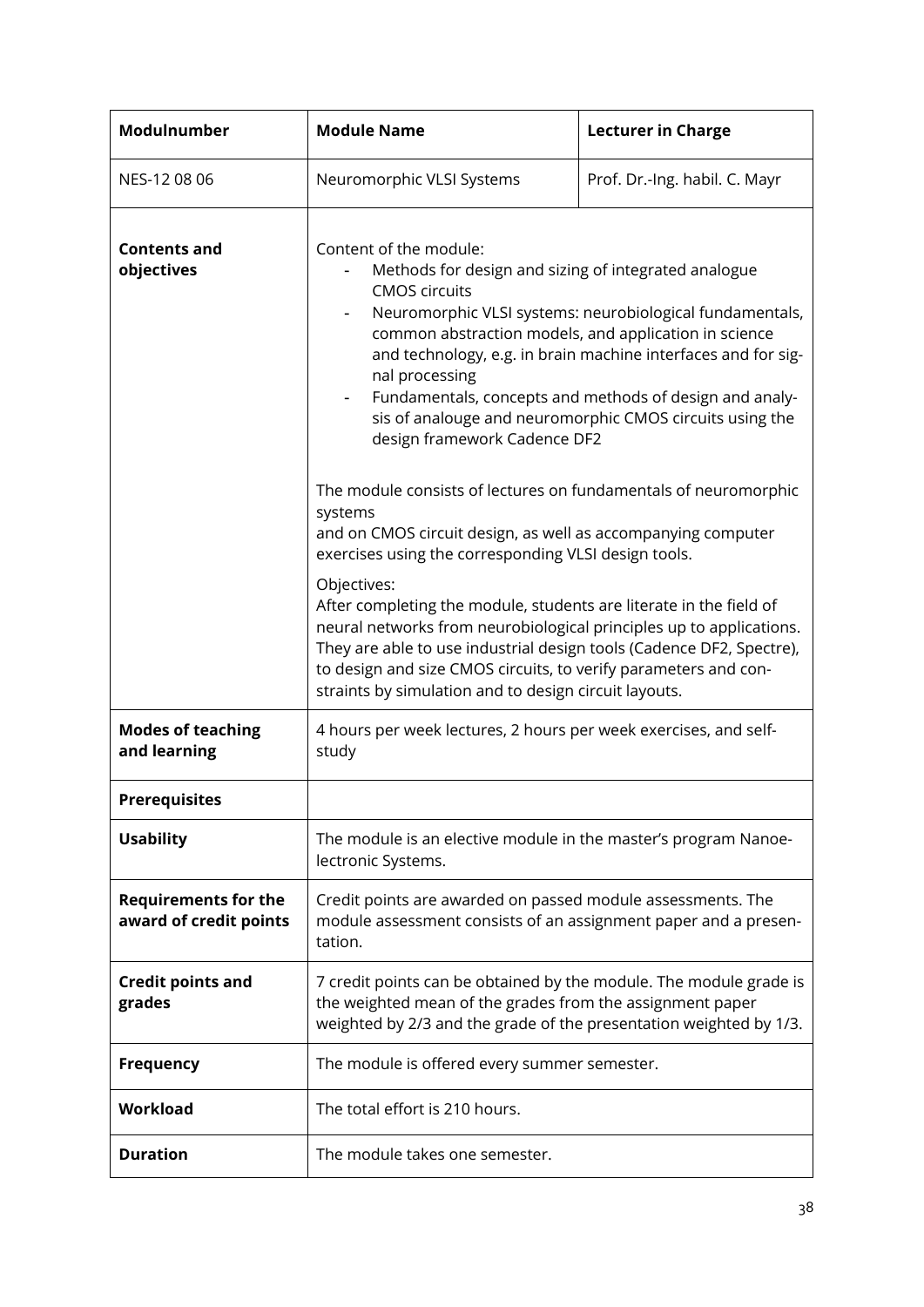<span id="page-38-1"></span><span id="page-38-0"></span>

| <b>Module number</b>                                     | <b>Module name</b>                                                                                                                                                                                                                                                                                                                                                                                                                                                                                                                                                                                                                                                                                                                                                                                                                                                                                                                                                                                                                                                                                                                                                                             | Lecturer in charge |  |  |
|----------------------------------------------------------|------------------------------------------------------------------------------------------------------------------------------------------------------------------------------------------------------------------------------------------------------------------------------------------------------------------------------------------------------------------------------------------------------------------------------------------------------------------------------------------------------------------------------------------------------------------------------------------------------------------------------------------------------------------------------------------------------------------------------------------------------------------------------------------------------------------------------------------------------------------------------------------------------------------------------------------------------------------------------------------------------------------------------------------------------------------------------------------------------------------------------------------------------------------------------------------------|--------------------|--|--|
| NES-12 12 05-14.1                                        | Optoelectronics                                                                                                                                                                                                                                                                                                                                                                                                                                                                                                                                                                                                                                                                                                                                                                                                                                                                                                                                                                                                                                                                                                                                                                                | Prof. Lakner       |  |  |
| <b>Contents and</b><br>objectives                        | Contents:<br>Nano-Optics:<br>- Optical phenomena on the length scale much lower than the<br>diffraction limit of the wavelength λ, e.g. interaction between<br>fluorescent atoms and molecules, optical interaction between<br>molecules and surfaces, but also surface-reinforcing effects.<br>- Usage of nano-optics for novel devices and applications (analysis<br>and characterization).<br>Opto-Electronic Devices and Systems: The principles and technical<br>realization of optoelectronic devices and systems (such as light<br>emitting diodes, laser diodes, compound semiconductors, organic<br>semiconductors, micro-opto-electro-mechanical systems for<br>modulation and deflection of light) and applications of these devices<br>in projection systems, displays, modulators and optical storage.<br>Outcomes:<br>The students know the most important optical phenomena on length<br>scales far below the diffraction limit (etc. bright and non-brihht<br>recombination processes, electric field enhancement at interfaces<br>and surfaces) and understand their application in optical devices and<br>their use in applications. They know how optoelectronic components |                    |  |  |
|                                                          | and systems are implemented and how they are used in applications<br>(e.g. projection systems, displays).                                                                                                                                                                                                                                                                                                                                                                                                                                                                                                                                                                                                                                                                                                                                                                                                                                                                                                                                                                                                                                                                                      |                    |  |  |
| <b>Modes of teaching</b><br>and learning                 | The module consists of 4 hours per week lectures, 1 hour per week<br>tutorials and self-study.                                                                                                                                                                                                                                                                                                                                                                                                                                                                                                                                                                                                                                                                                                                                                                                                                                                                                                                                                                                                                                                                                                 |                    |  |  |
| <b>Prerequisites</b>                                     | Basic knowledge about technical optic on bachelor level                                                                                                                                                                                                                                                                                                                                                                                                                                                                                                                                                                                                                                                                                                                                                                                                                                                                                                                                                                                                                                                                                                                                        |                    |  |  |
| <b>Usability</b>                                         | The module is a required elective module in the master's program<br>Nanoelectronic Systems.                                                                                                                                                                                                                                                                                                                                                                                                                                                                                                                                                                                                                                                                                                                                                                                                                                                                                                                                                                                                                                                                                                    |                    |  |  |
| <b>Requirements for the</b><br>award of credit<br>points | The credit points are awarded when the module assessment is<br>passed. The module assessment consists of an oral exam as<br>individual exam worth 20 minutes and a written exam in the amount<br>of 60 minutes, if the number of registered students exceeds 20. With<br>up to 20 registered students the written exam is replaced by an oral<br>exam as individual exam worth 20 minutes. The nature of the<br>specific exam is announced at the end of the registration period as<br>usually known from the faculty.                                                                                                                                                                                                                                                                                                                                                                                                                                                                                                                                                                                                                                                                         |                    |  |  |
| <b>Credit points and</b><br>grades                       | 7 credit points can be obtained by the module. The module grade is<br>unweighted mean of the grades of the examinations.                                                                                                                                                                                                                                                                                                                                                                                                                                                                                                                                                                                                                                                                                                                                                                                                                                                                                                                                                                                                                                                                       |                    |  |  |
| <b>Frequency</b>                                         | The module is offered every winter semester.                                                                                                                                                                                                                                                                                                                                                                                                                                                                                                                                                                                                                                                                                                                                                                                                                                                                                                                                                                                                                                                                                                                                                   |                    |  |  |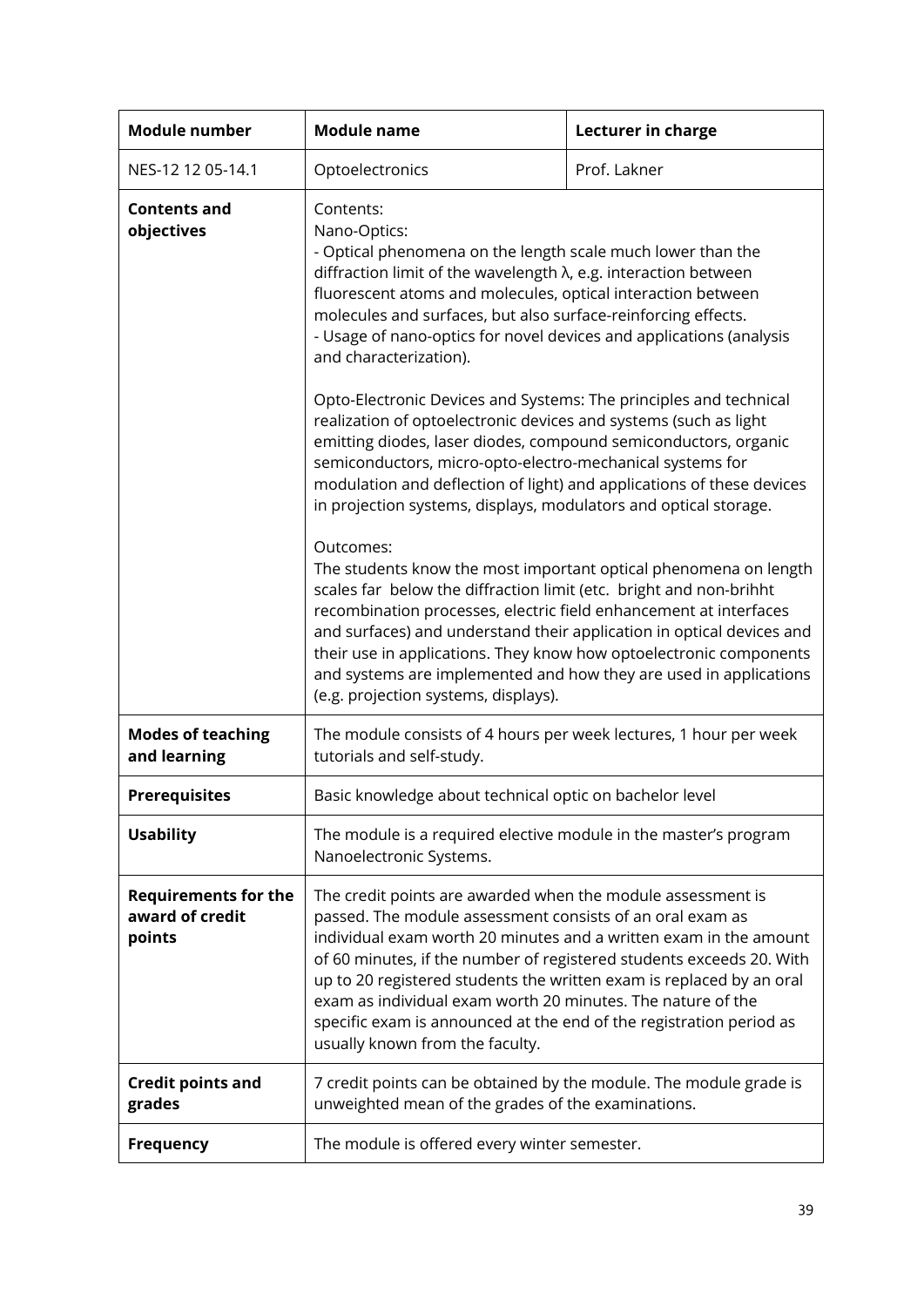| Workload                  | The total effort is 210 hours.                                                                                                                                                                                                        |
|---------------------------|---------------------------------------------------------------------------------------------------------------------------------------------------------------------------------------------------------------------------------------|
| <b>Duration</b>           | The module takes one semester.                                                                                                                                                                                                        |
| Accompanied<br>Literature | 1. Bergmann, Schäfer, Niedrig (Hg): Lehrbuch der Experimentalphy-<br>sik. Band III Optik. Walter de Gruyter Verlag Berlin, New York 2004<br>2. L. Novotny, B. Hecht: Principles of NanoOptics, Cambridge Univer-<br>sity Press (2006) |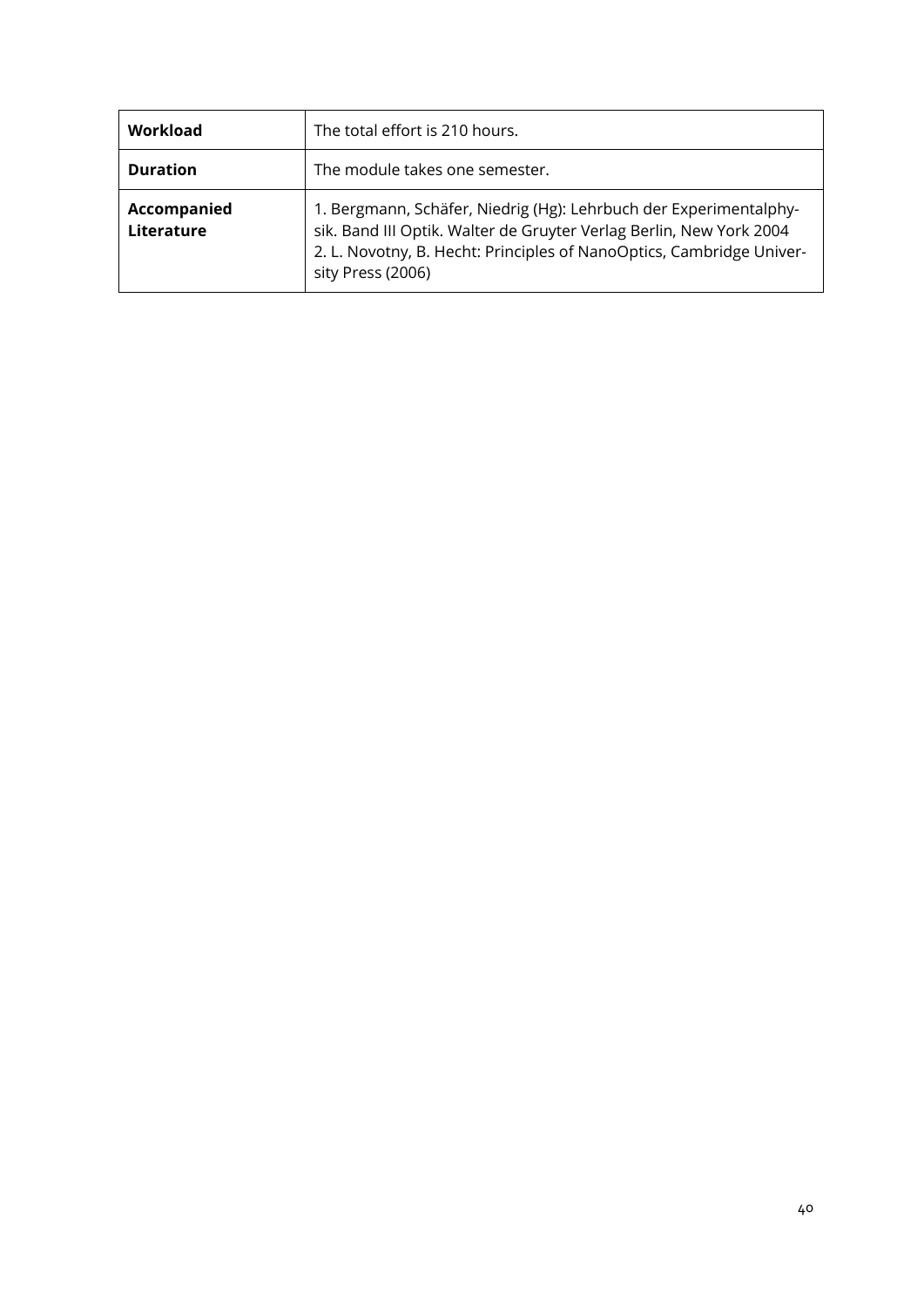<span id="page-40-1"></span><span id="page-40-0"></span>

| <b>Module Number</b>                                     | <b>Module Name</b>                                                                                                                                                                                                                                                                                              | <b>Lecturer in Charge</b>                                                                                                                                                                                                                                                         |  |  |  |  |
|----------------------------------------------------------|-----------------------------------------------------------------------------------------------------------------------------------------------------------------------------------------------------------------------------------------------------------------------------------------------------------------|-----------------------------------------------------------------------------------------------------------------------------------------------------------------------------------------------------------------------------------------------------------------------------------|--|--|--|--|
| <b>NES-02 04 01</b>                                      | Quantum Mechanics for<br>Nanoelectronics                                                                                                                                                                                                                                                                        | Prof. Dr. M. Helm                                                                                                                                                                                                                                                                 |  |  |  |  |
| <b>Contents and</b><br>objectives                        | The module deals with basic quantum mechanics with applications<br>to solid state physics and nanoelectronics.                                                                                                                                                                                                  |                                                                                                                                                                                                                                                                                   |  |  |  |  |
|                                                          | The foundations will be laid for a microscopic understanding of elec-<br>tronic materials and devices.                                                                                                                                                                                                          |                                                                                                                                                                                                                                                                                   |  |  |  |  |
|                                                          |                                                                                                                                                                                                                                                                                                                 | The students know basic quantum mechanics and its application to<br>periodic solids. They know the treatment of the hydrogen atom and<br>time-dependent perturbation theory. In particular, they can apply the<br>Schrödinger equation to one-dimensional problems independently. |  |  |  |  |
|                                                          | They know about semiconductor nanostructures (two, one, and zero-<br>dimensional structures, i.e., quantum wells, wires, and dots), their<br>fabrication and their energy levels, electron transport and optical ab-<br>sorption, their application to devices, as well as the effect of a mag-<br>netic field. |                                                                                                                                                                                                                                                                                   |  |  |  |  |
| <b>Modes of teaching</b><br>and learning                 | The module consists of 5 hours per week lectures and 1 hour per week<br>exercises.                                                                                                                                                                                                                              |                                                                                                                                                                                                                                                                                   |  |  |  |  |
| <b>Prerequisites</b>                                     | Knowledge of basic physics at bachelor level.                                                                                                                                                                                                                                                                   |                                                                                                                                                                                                                                                                                   |  |  |  |  |
| <b>Usability</b>                                         | The module is a required elective module in the master's program<br>Nanoelectronic Systems.                                                                                                                                                                                                                     |                                                                                                                                                                                                                                                                                   |  |  |  |  |
| <b>Requirements for the</b><br>award of credit<br>points | The credit points are awarded, when the module assessment has<br>been passed. The module assessment consists of an individual, oral<br>exam of 30 minutes duration.                                                                                                                                             |                                                                                                                                                                                                                                                                                   |  |  |  |  |
| <b>Credit points and</b><br>grades                       | 7 credit points can be earned by the module. The module grade is the<br>grade of the oral exam.                                                                                                                                                                                                                 |                                                                                                                                                                                                                                                                                   |  |  |  |  |
| <b>Frequency</b>                                         | The module is offered every winter semester.                                                                                                                                                                                                                                                                    |                                                                                                                                                                                                                                                                                   |  |  |  |  |
| Workload                                                 | The total effort is 210 hours.                                                                                                                                                                                                                                                                                  |                                                                                                                                                                                                                                                                                   |  |  |  |  |
| <b>Duration</b>                                          | The module takes one semester.                                                                                                                                                                                                                                                                                  |                                                                                                                                                                                                                                                                                   |  |  |  |  |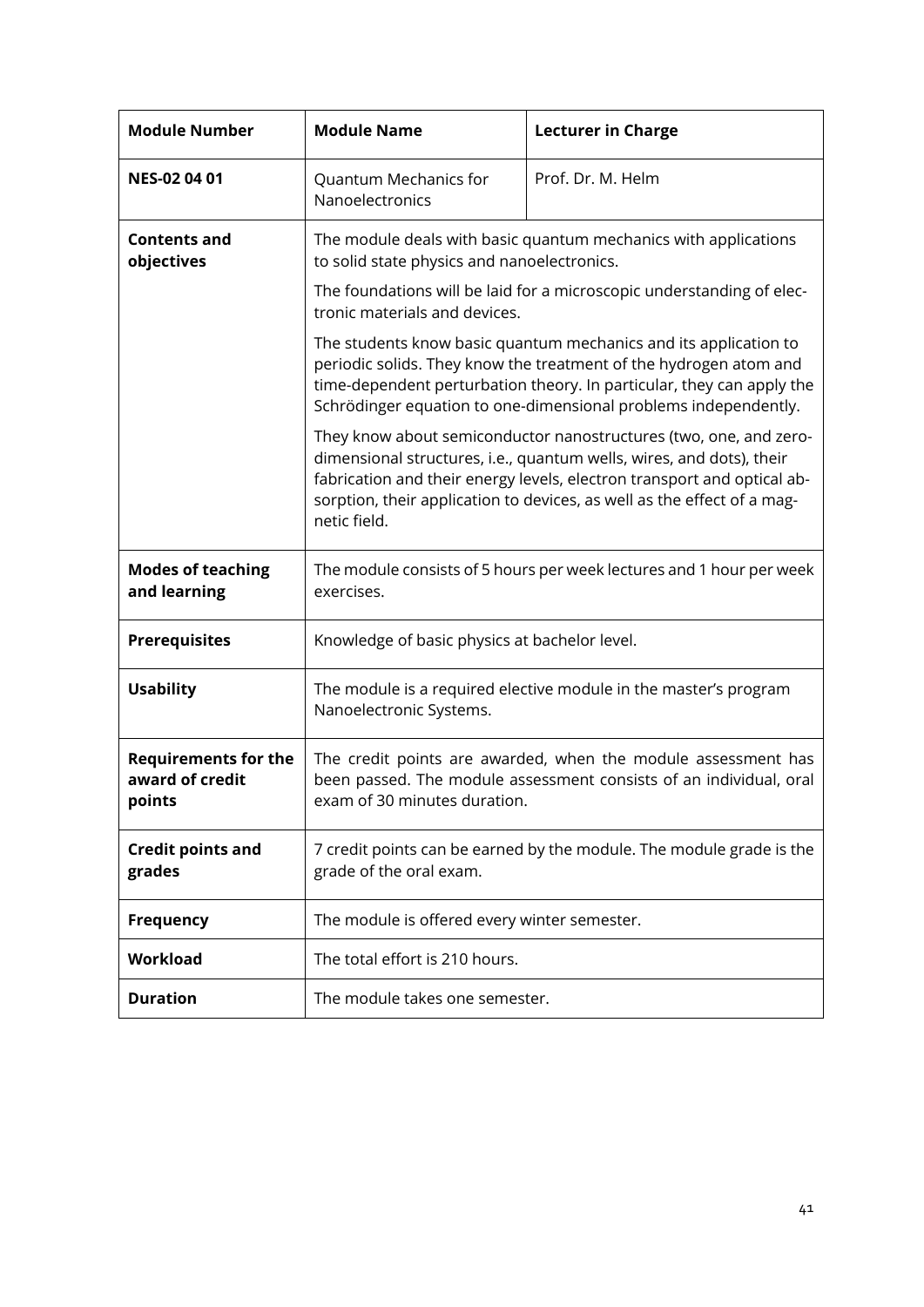<span id="page-41-1"></span><span id="page-41-0"></span>

| <b>Module number</b>                                     | <b>Module name</b>                                                                                                                                                                                                                                                                                               | Lecturer in charge |  |
|----------------------------------------------------------|------------------------------------------------------------------------------------------------------------------------------------------------------------------------------------------------------------------------------------------------------------------------------------------------------------------|--------------------|--|
| NES-12 09 01-14.1                                        | <b>Stochastic Signals and Systems</b>                                                                                                                                                                                                                                                                            | Prof. Jorswieck    |  |
| <b>Contents and</b><br>objectives                        | After completion of the module the students master the description<br>methods of stochastic signals as realizations of stochastic processes.<br>They are in a position to calculate the behavior of deterministic and<br>stochastic systems under the condition that the systems handle<br>stochastic processes. |                    |  |
| <b>Modes of teaching</b><br>and learning                 | The module consists of 2 hours per week lectures, 2 hours of<br>tutorials per week, and self-study.                                                                                                                                                                                                              |                    |  |
| <b>Prerequisites</b>                                     | Basics of the theory of deterministic systems and basic knowledge of<br>probability calculus on bachelor level                                                                                                                                                                                                   |                    |  |
| <b>Usability</b>                                         | The module is a required elective module of the branch of study<br>Nanoelectronics in the master's program Nanoelectronic Systems.                                                                                                                                                                               |                    |  |
| <b>Requirements for the</b><br>award of credit<br>points | The credit points are awarded when the module assessment is<br>passed. The module assessment is a written exam in the amount of<br>90 minutes.                                                                                                                                                                   |                    |  |
| <b>Credit points and</b><br>grades                       | 6 credit points can be obtained by the module. The module grade is<br>the grade of the examination.                                                                                                                                                                                                              |                    |  |
| <b>Frequency</b>                                         | The module is offered every winter semester.                                                                                                                                                                                                                                                                     |                    |  |
| Workload                                                 | The total effort is 180 hours.                                                                                                                                                                                                                                                                                   |                    |  |
| <b>Duration</b>                                          | The module takes one semester.                                                                                                                                                                                                                                                                                   |                    |  |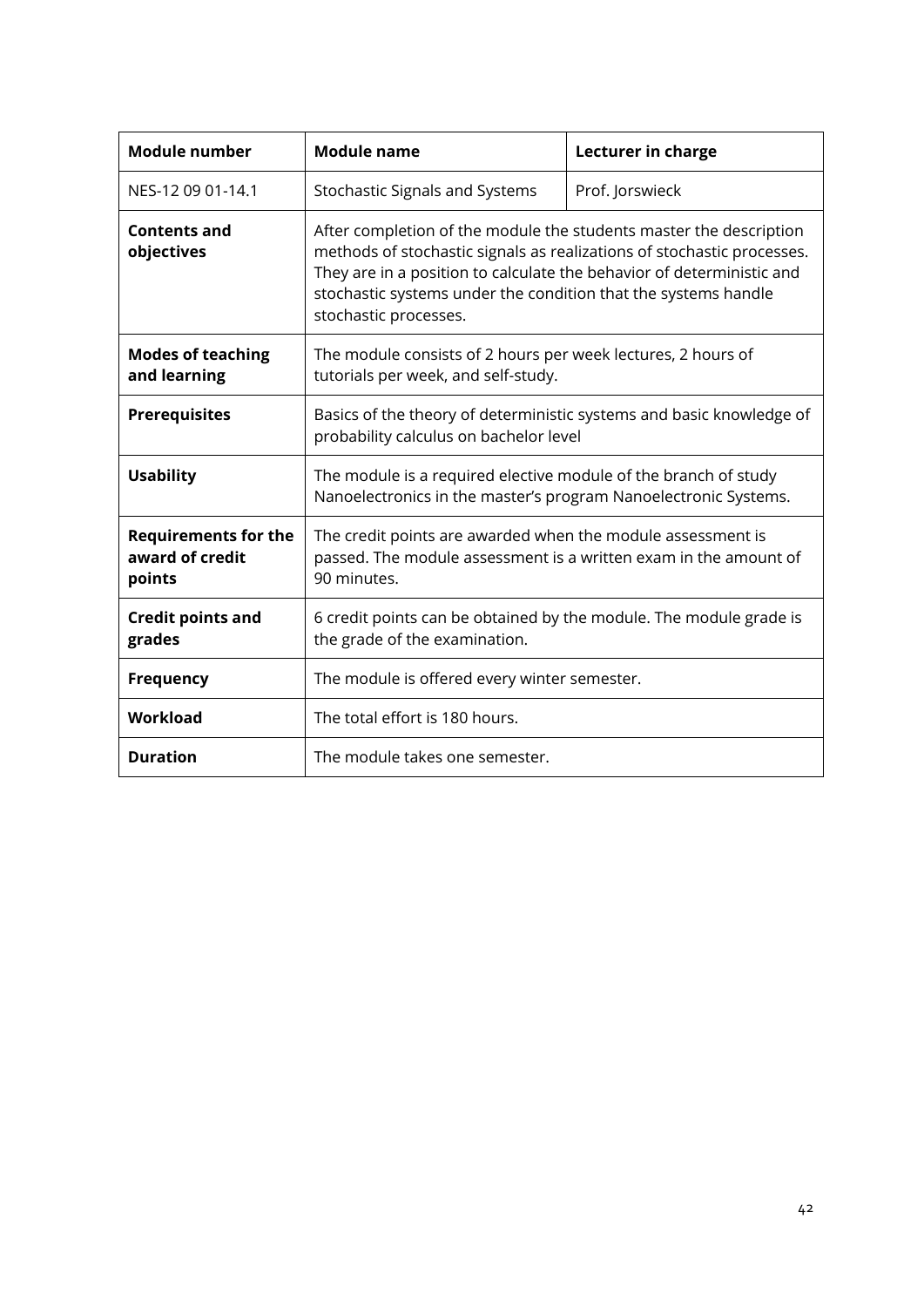<span id="page-42-1"></span><span id="page-42-0"></span>

| <b>Module number</b>                                     | <b>Module name</b>                                                                                                                                                                                                                                                                                                                                                                                                                                                                                                                                                                                                                                                                                                                                                                                                                                                                                                                                                                                                                           | Lecturer in charge                             |  |
|----------------------------------------------------------|----------------------------------------------------------------------------------------------------------------------------------------------------------------------------------------------------------------------------------------------------------------------------------------------------------------------------------------------------------------------------------------------------------------------------------------------------------------------------------------------------------------------------------------------------------------------------------------------------------------------------------------------------------------------------------------------------------------------------------------------------------------------------------------------------------------------------------------------------------------------------------------------------------------------------------------------------------------------------------------------------------------------------------------------|------------------------------------------------|--|
| NES-11 06 07-14.1                                        | Ubiquitous Systems                                                                                                                                                                                                                                                                                                                                                                                                                                                                                                                                                                                                                                                                                                                                                                                                                                                                                                                                                                                                                           | Prof. Dr. rer. nat. habil.<br>Alexander Schill |  |
| <b>Contents and</b><br>objectives                        | After completion of the module, the students will be able to analyse<br>the requirements needed by distributed applications and also in the<br>context of mobile networks. They can evaluate existing solutions and<br>put them into practice based on a reasonable conceptional<br>foundation. The module provides knowledge of the problems,<br>concepts and possible solutions regarding the development of<br>distributed systems. The focus will be on essential fundamental<br>principles and basic techniques as well as latest standards.<br>Furthermore, the students will learn the basics of mobile<br>communication and its application in the field of mobile computing.<br>Besides transmission basics of wireless networks, typical standards<br>and network concepts, the module also deals with software<br>architectures for mobile computing and distributed systems in the<br>field of application support. In addition, the module gives an outlook<br>on future high performance mobile networks and its applications. |                                                |  |
| <b>Modes of teaching</b><br>and learning                 | The module consists of 4 hours per week lectures, 2 hours per week<br>tutorials and self-study.                                                                                                                                                                                                                                                                                                                                                                                                                                                                                                                                                                                                                                                                                                                                                                                                                                                                                                                                              |                                                |  |
| <b>Prerequisites</b>                                     | Students should have basic knowledge of the areas of computer<br>networks and operating systems on Bachelor level.                                                                                                                                                                                                                                                                                                                                                                                                                                                                                                                                                                                                                                                                                                                                                                                                                                                                                                                           |                                                |  |
| <b>Usability</b>                                         | The module is a required elective module in the Master's program<br>Nanoelectronic Systems.                                                                                                                                                                                                                                                                                                                                                                                                                                                                                                                                                                                                                                                                                                                                                                                                                                                                                                                                                  |                                                |  |
| <b>Requirements for the</b><br>award of credit<br>points | The credit points are awarded when the module assessment is<br>passed. The module assessment consists of a written exam in the<br>amont of 120 minutes.                                                                                                                                                                                                                                                                                                                                                                                                                                                                                                                                                                                                                                                                                                                                                                                                                                                                                      |                                                |  |
| <b>Credit points and</b><br>grades                       | 7 credit points can be obtained by the module. The module grade is<br>the grade of the examination.                                                                                                                                                                                                                                                                                                                                                                                                                                                                                                                                                                                                                                                                                                                                                                                                                                                                                                                                          |                                                |  |
| <b>Frequency</b>                                         | The module is offered every winter semester.                                                                                                                                                                                                                                                                                                                                                                                                                                                                                                                                                                                                                                                                                                                                                                                                                                                                                                                                                                                                 |                                                |  |
| Workload                                                 | The total effort is 210 hours.                                                                                                                                                                                                                                                                                                                                                                                                                                                                                                                                                                                                                                                                                                                                                                                                                                                                                                                                                                                                               |                                                |  |
| <b>Duration</b>                                          | The module takes one semester.                                                                                                                                                                                                                                                                                                                                                                                                                                                                                                                                                                                                                                                                                                                                                                                                                                                                                                                                                                                                               |                                                |  |
| <b>Accompanied</b><br>Literature                         | Tanenbaum, A.S.: Computer Networks.                                                                                                                                                                                                                                                                                                                                                                                                                                                                                                                                                                                                                                                                                                                                                                                                                                                                                                                                                                                                          |                                                |  |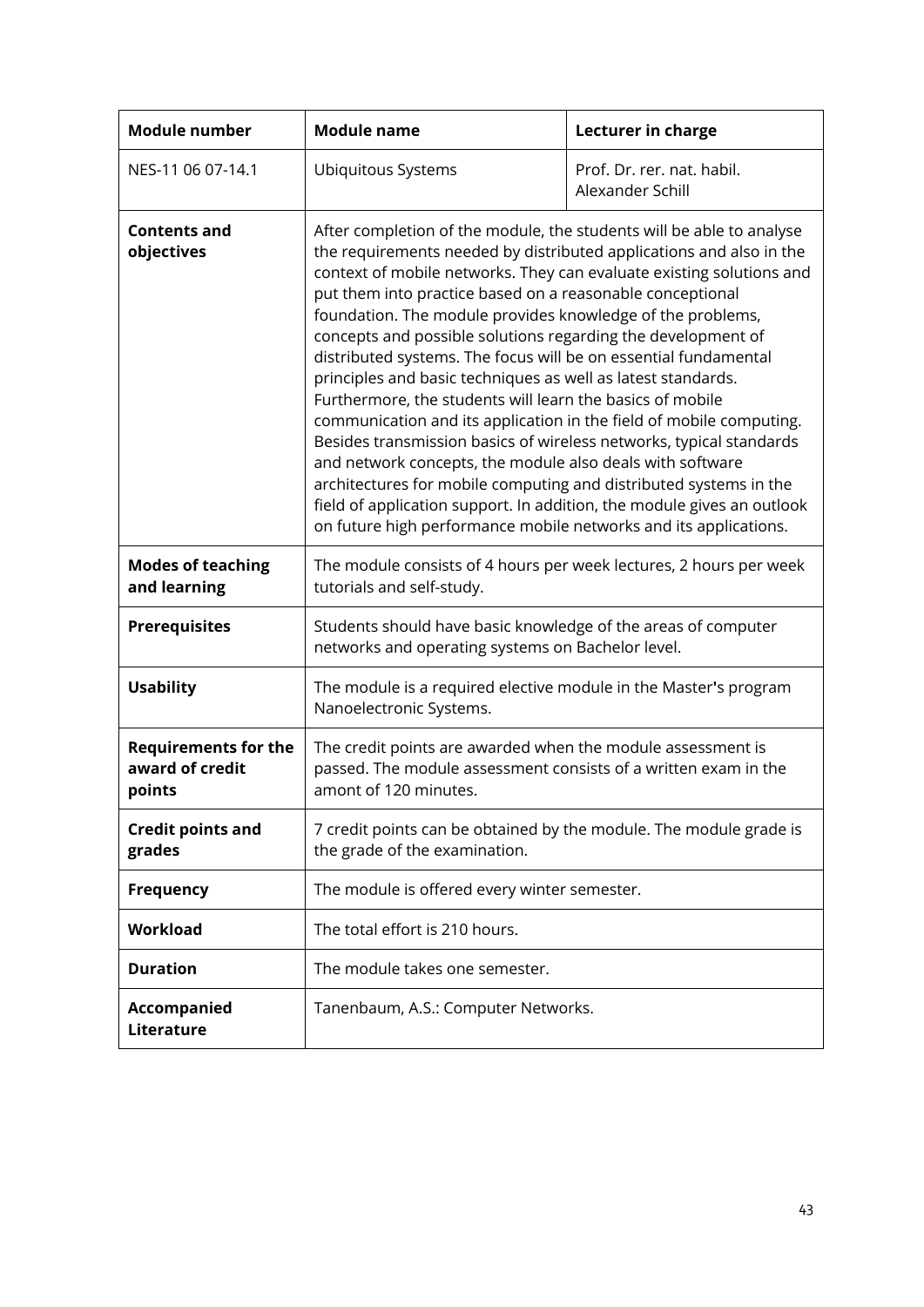<span id="page-43-1"></span><span id="page-43-0"></span>

| <b>Modul Number</b>                                      | <b>Modul Name</b>                                                                                                                                                                                                                                                                                                                                                                                                                                                                                                                                                                                                                                                                                                                                                                                                                                                                                                                                                                                                                                                                                                                                                                                                                                                                                                                                                                                                                                            | <b>Lecturer in Charge</b> |  |  |
|----------------------------------------------------------|--------------------------------------------------------------------------------------------------------------------------------------------------------------------------------------------------------------------------------------------------------------------------------------------------------------------------------------------------------------------------------------------------------------------------------------------------------------------------------------------------------------------------------------------------------------------------------------------------------------------------------------------------------------------------------------------------------------------------------------------------------------------------------------------------------------------------------------------------------------------------------------------------------------------------------------------------------------------------------------------------------------------------------------------------------------------------------------------------------------------------------------------------------------------------------------------------------------------------------------------------------------------------------------------------------------------------------------------------------------------------------------------------------------------------------------------------------------|---------------------------|--|--|
| NES-12 08 07                                             | Prof. Mayr<br><b>VLSI Processor Design</b>                                                                                                                                                                                                                                                                                                                                                                                                                                                                                                                                                                                                                                                                                                                                                                                                                                                                                                                                                                                                                                                                                                                                                                                                                                                                                                                                                                                                                   |                           |  |  |
| <b>Contents and</b><br>objectives                        | Content of the module:<br>Basics, concepts and methods for designing complex digital<br>VLSI-systems<br>Architectures for highly integrated digital processing systems,<br>$\bullet$<br>with emphasis on user-specific signal processing systems<br>Methods for the efficient transfer of architectural concepts in<br>$\bullet$<br>the highly integrated implementation of a digital system.<br>Specification and abstract modelling of the system, conver-<br>$\bullet$<br>sion into a Register-Transfer-Level (RTL) description, auto-<br>mated circuit synthesis and physical implementation (place &<br>route, layout synthesis), which results in the data needed for<br>manufacture of the chip.<br>Verification of the design on all levels of abstraction (behav-<br>٠<br>iour, implementation) via simulation (functional verification)<br>Proof of the equivalence of transformation steps via formal<br>$\bullet$<br>verification, i.e. by checking compliance with design rules (si-<br>gnoff-verification)<br>Training in working together as a design team (division of<br>٠<br>tasks, definition of interfaces, schedule planning and time<br>management)<br>Objectives:<br>After completion of this module, the students will be able to carry<br>out a complete implementation and verification of a VLSI-System (e.<br>g. a processor with a complexity comparable to an 8051) using indus-<br>trial design software (Synopsys, Cadence). |                           |  |  |
| <b>Modes of teaching</b><br>and learning                 | The module consists of 2 hours per week lectures, 2 hours tutorial, 2<br>hours lab work and self-study.                                                                                                                                                                                                                                                                                                                                                                                                                                                                                                                                                                                                                                                                                                                                                                                                                                                                                                                                                                                                                                                                                                                                                                                                                                                                                                                                                      |                           |  |  |
| <b>Prerequisites</b>                                     |                                                                                                                                                                                                                                                                                                                                                                                                                                                                                                                                                                                                                                                                                                                                                                                                                                                                                                                                                                                                                                                                                                                                                                                                                                                                                                                                                                                                                                                              |                           |  |  |
| <b>Usability</b>                                         | The module is an elective module in the master's program, Nanoelec-<br>tronic Systems.                                                                                                                                                                                                                                                                                                                                                                                                                                                                                                                                                                                                                                                                                                                                                                                                                                                                                                                                                                                                                                                                                                                                                                                                                                                                                                                                                                       |                           |  |  |
| <b>Requirements for the</b><br>award of credit<br>points | The credit points are awarded when the module assessment is<br>passed. The module assessment consists of a project report with a<br>scope of 30 hours and a presentation of 20 minutes duration.                                                                                                                                                                                                                                                                                                                                                                                                                                                                                                                                                                                                                                                                                                                                                                                                                                                                                                                                                                                                                                                                                                                                                                                                                                                             |                           |  |  |
| <b>Credit points and</b><br>grades                       | 7 credit points can be obtained by the module. The module grade is<br>the weighted mean of the grades of the project weighted by 2/3 and<br>the grade of the presentation weighted by 1/3.                                                                                                                                                                                                                                                                                                                                                                                                                                                                                                                                                                                                                                                                                                                                                                                                                                                                                                                                                                                                                                                                                                                                                                                                                                                                   |                           |  |  |
| <b>Frequency</b>                                         | The module is offered every summer semester.                                                                                                                                                                                                                                                                                                                                                                                                                                                                                                                                                                                                                                                                                                                                                                                                                                                                                                                                                                                                                                                                                                                                                                                                                                                                                                                                                                                                                 |                           |  |  |
| Workload                                                 | The total effort is 210 hours.                                                                                                                                                                                                                                                                                                                                                                                                                                                                                                                                                                                                                                                                                                                                                                                                                                                                                                                                                                                                                                                                                                                                                                                                                                                                                                                                                                                                                               |                           |  |  |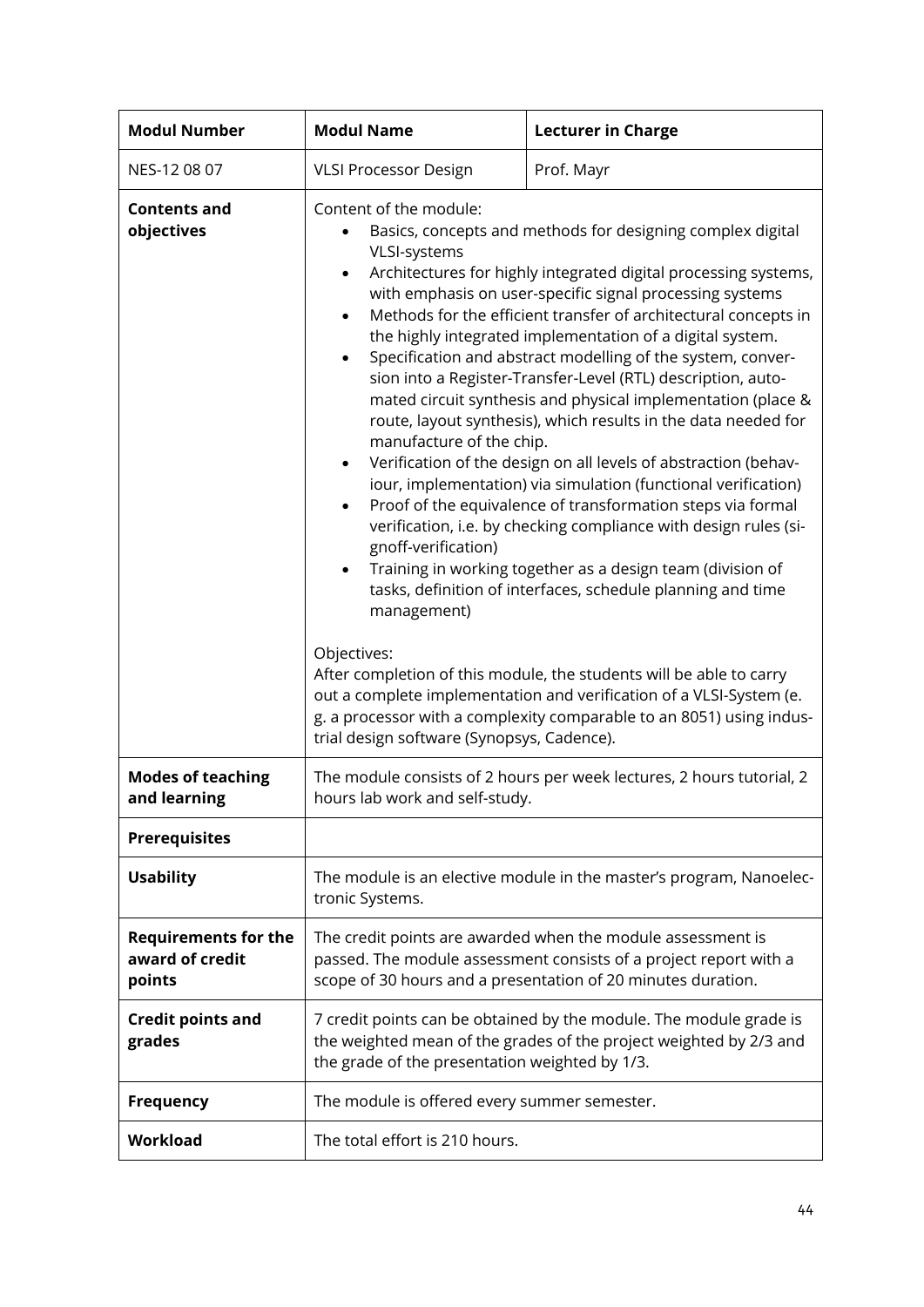| <b>Duration</b> | The module takes one semester. |
|-----------------|--------------------------------|
|-----------------|--------------------------------|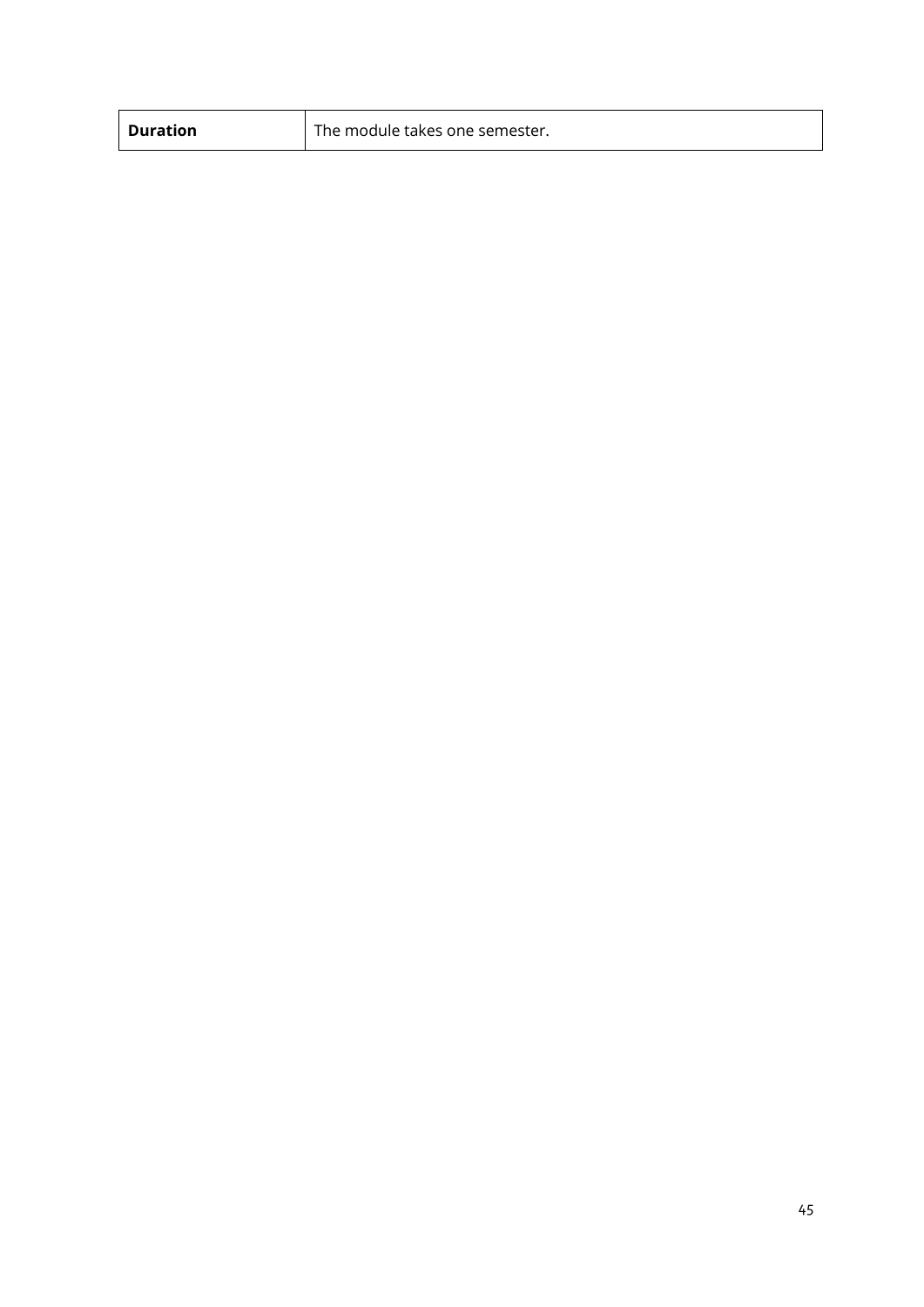<span id="page-45-1"></span><span id="page-45-0"></span>

| <b>Module number</b>                                     | <b>Module name</b>                                                                                                                                                                                                                                                                                                                                                                                                                                                                  | Lecturer in charge     |  |
|----------------------------------------------------------|-------------------------------------------------------------------------------------------------------------------------------------------------------------------------------------------------------------------------------------------------------------------------------------------------------------------------------------------------------------------------------------------------------------------------------------------------------------------------------------|------------------------|--|
| NES-11 06 04-14.1                                        | <b>Wireless Sensor Networks</b>                                                                                                                                                                                                                                                                                                                                                                                                                                                     | Dr.-Ing. habil. Dargie |  |
| <b>Contents and</b><br>objectives                        | After completion of the module, the students have a qualified<br>understanding of wireless sensors, the networks designed with<br>them, their architecture, the protocols and the common applications.<br>They are able to evaluate existing networks and to design new ones.<br>The content of the module focuses on self-management algorithms,<br>media access methods, routing algorithms, localization technologies<br>and data management tools for wireless sensor networks. |                        |  |
| <b>Modes of teaching</b><br>and learning                 | The module consists of 2 hours per week lectures, 2 hours per week<br>seminars and self-study.                                                                                                                                                                                                                                                                                                                                                                                      |                        |  |
| <b>Prerequisites</b>                                     | Students should have basic knowledge of computer architecture,<br>distributed systems, mobile communication, and software<br>engineering on Bachelor level.                                                                                                                                                                                                                                                                                                                         |                        |  |
| <b>Usability</b>                                         | The module is a required elective module in the Master's program<br>Nanoelectronic Systems.                                                                                                                                                                                                                                                                                                                                                                                         |                        |  |
| <b>Requirements for the</b><br>award of credit<br>points | The credit points are awarded when the module assessment is<br>passed. The module assessment consists of a written exam in the<br>amount of 60 minutes.                                                                                                                                                                                                                                                                                                                             |                        |  |
| <b>Credit points and</b><br>grades                       | 6 credit points can be obtained by the module. The module grade is<br>the grade of the examination.                                                                                                                                                                                                                                                                                                                                                                                 |                        |  |
| <b>Frequency</b>                                         | The module is offered every summer semester.                                                                                                                                                                                                                                                                                                                                                                                                                                        |                        |  |
| Workload                                                 | The total effort is 180 hours.                                                                                                                                                                                                                                                                                                                                                                                                                                                      |                        |  |
| <b>Duration</b>                                          | The module takes one semester.                                                                                                                                                                                                                                                                                                                                                                                                                                                      |                        |  |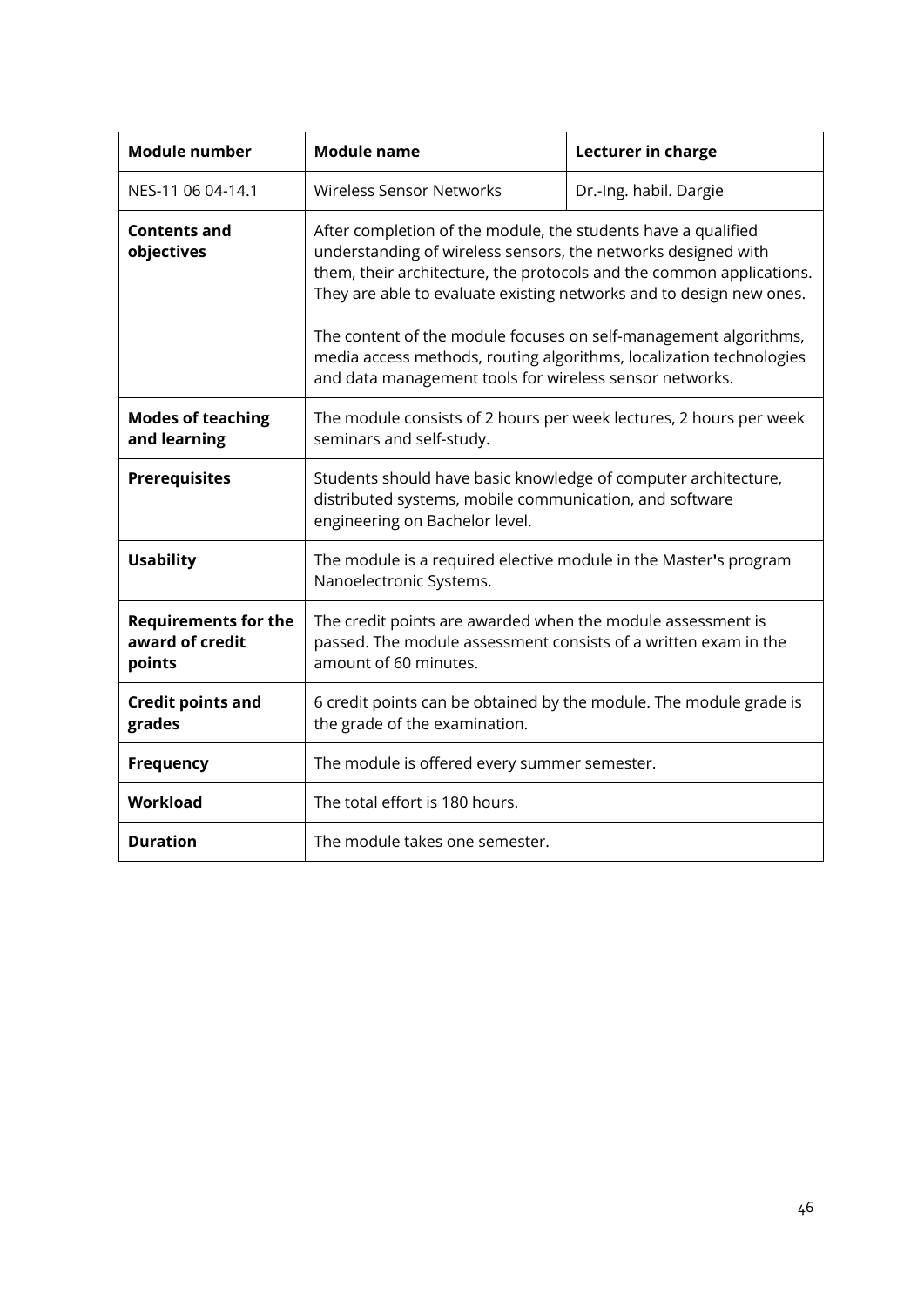#### **Appendix 2 Curriculum Plans**

#### **A-2.1. Curriculum plan for full-time students in the branch of study Nanoelectronics**

with type and number of SWS (= class hours per week per semester) and the necessary assessments, the type, hours and organisation of which are described in the module descriptions

#### **A-2.1.1 Overview of required modules**

<span id="page-46-0"></span>

| module no.        | module name                                       | 1 <sup>st</sup> semester | 2 <sup>nd</sup> semester | 3rd semester              | 4 <sup>th</sup> semester | <b>CP</b>      |  |
|-------------------|---------------------------------------------------|--------------------------|--------------------------|---------------------------|--------------------------|----------------|--|
|                   |                                                   | V/Ü/Se/Sp/P              | V/Ü/Se/Sp/P              | V/Ü/Se/Sp/P               | V/Ü/Se/Sp/P              |                |  |
| NES-11 06 01-19.1 | Lab Sessions                                      | 0/0/0/0/2 PVL PL         | 0/0/0/0/1 PL             |                           |                          | 5.             |  |
| NES-11 06 02-14.1 | Principles of Dependable Systems                  | 2/2/0/0/0 PVL PL         |                          |                           |                          | 6              |  |
| NES-12 10 01-14.1 | Fundamentals of Estimation and Detection          | 2/2/0/0/0 PL             |                          |                           |                          | 6              |  |
| NES-12 12 02-19.1 | Semiconductor Technology                          | 4/0/0/0/0                | 2/0/0/0/0 PL             |                           |                          | 9              |  |
| NES-12 08 02-14.1 | Radio Frequency Integrated Circuits               |                          | 3/1/0/0/2 PL             |                           |                          | $\overline{7}$ |  |
| NES-12 10 03-14.1 | Hardware/Software Codesign                        |                          | 2/1/0/0/0 PL             |                           |                          | $\overline{4}$ |  |
| NES-12 ASW-14.1   | Academic and Scientific Work                      |                          |                          | $\frac{x}{x}$ */*/*/*/* * |                          | 4              |  |
| NES-12 PW-14.1    | Project Work                                      |                          |                          | project PL                |                          | 10             |  |
|                   | required elective modules, see following<br>pages | 6 CP                     | 17 CP                    | 16 CP                     |                          | 39             |  |
|                   |                                                   |                          |                          |                           | master thesis            | 29             |  |
|                   |                                                   |                          |                          |                           | defence                  |                |  |
|                   |                                                   | 30                       | 30                       | 30                        | 30                       | 120            |  |

<span id="page-46-2"></span><span id="page-46-1"></span>V lecture

- Ü tutorial
- Se seminar
- Sp language course
- P lab course
- PL assessment(s)
- PVL pre-exam achievement(s)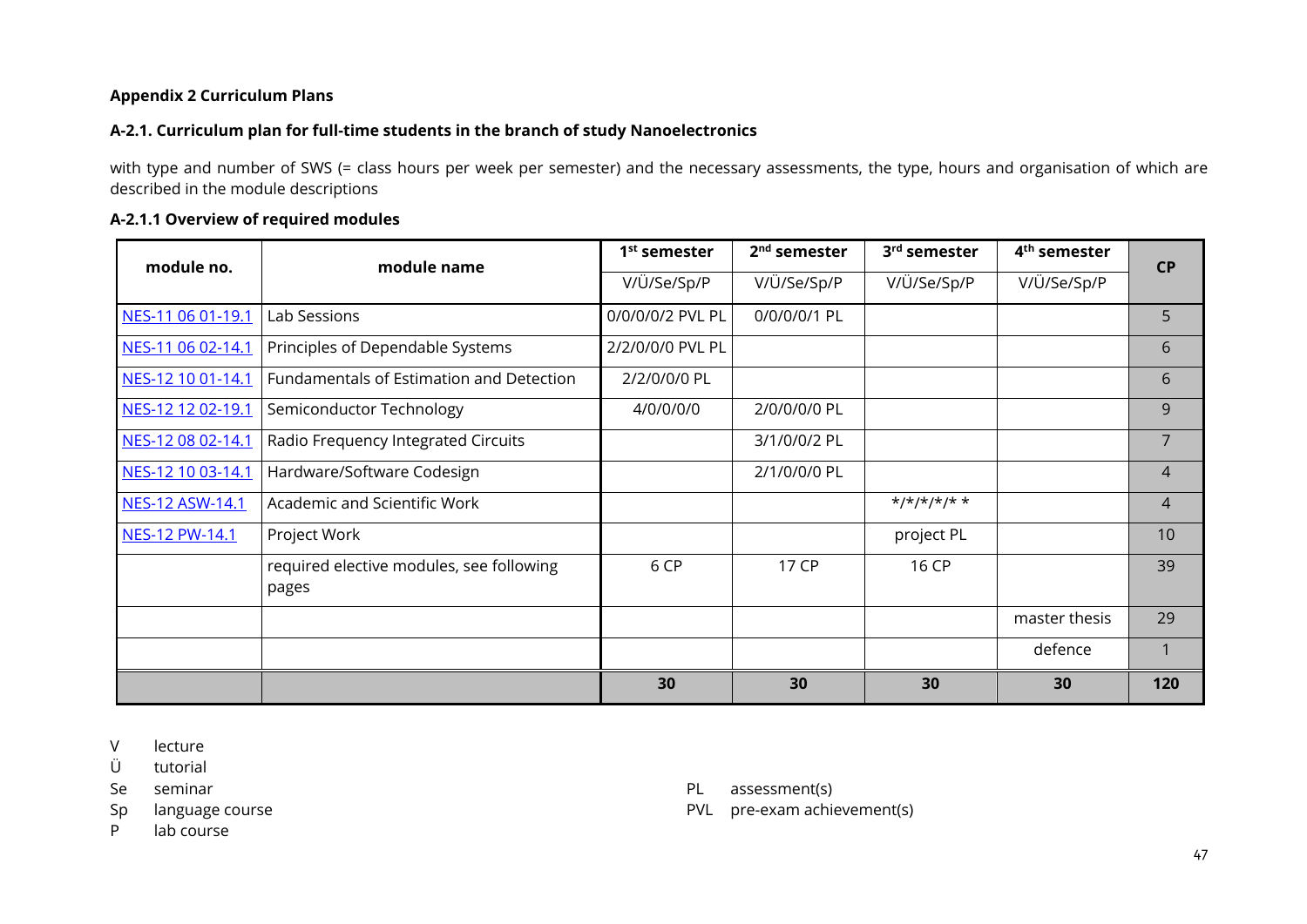# $CP$  credit points<br> $\star$  in acc. with st

in acc. with student's choice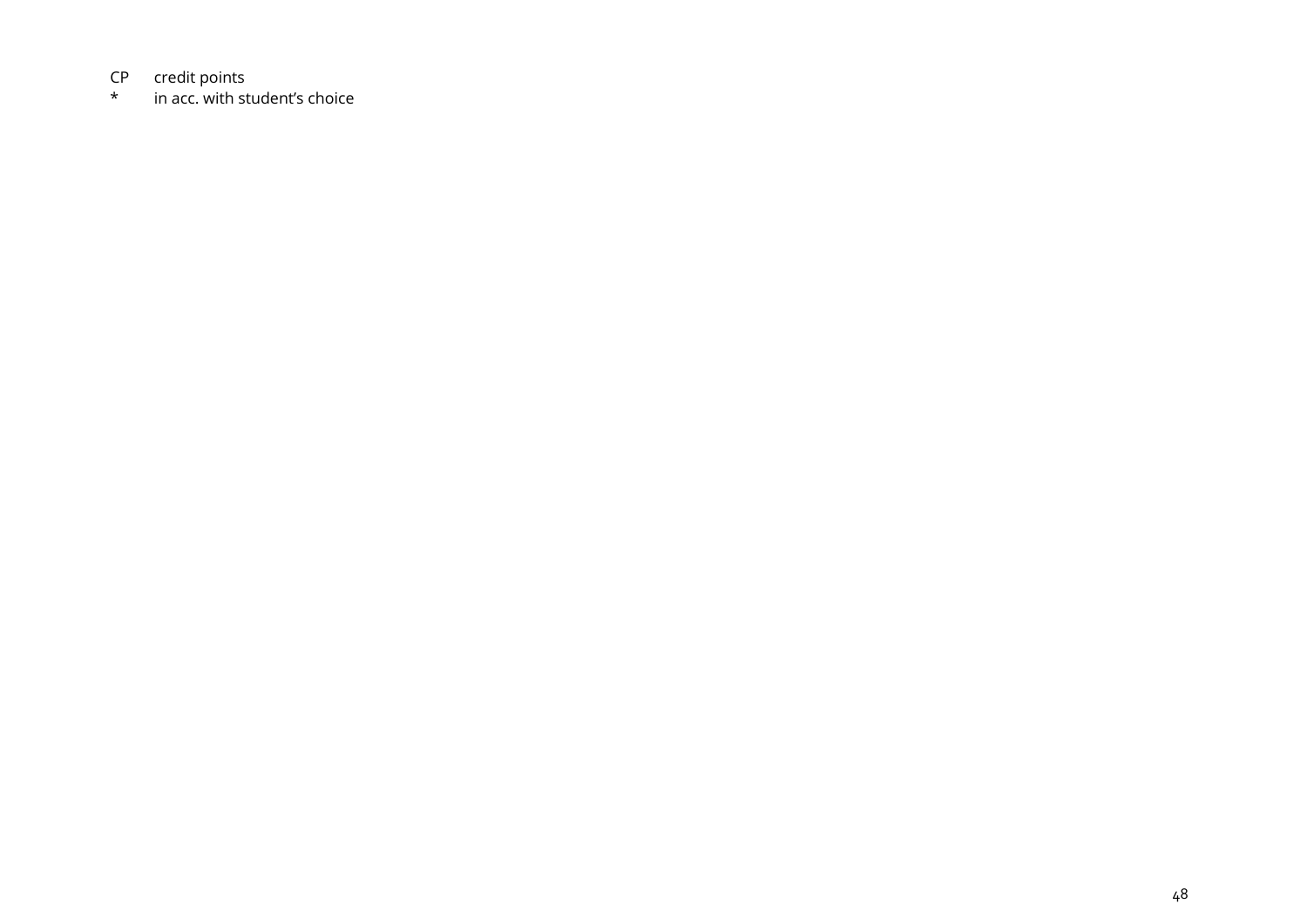#### **A-2.1.2 Required elective modules**

<span id="page-48-0"></span>

| module no.             | module name                                                             | 1 <sup>st</sup> semester | 2 <sup>nd</sup> semester | 3rd semester   | <b>CP</b>      |
|------------------------|-------------------------------------------------------------------------|--------------------------|--------------------------|----------------|----------------|
|                        |                                                                         | V/Ü/Se/Sp/P              | V/Ü/Se/Sp/P              | V/Ü/Se/Sp/P    |                |
| NES-INF-DSE-20-M-SE1   | Foundations of Systems Engineering                                      | 2/2/0/0/0 PVL PL         |                          |                | 5              |
| <b>NES-30 GLC-14.1</b> | German Language and Culture                                             | 0/0/0/4/0 PL             |                          |                | $\overline{4}$ |
| NES-12 12 01-14.1      | Materials for Nanoelectronics and<br>Vacuum Technology                  | 4/0/0/0/1 3xPL           |                          |                | 6              |
| NES-12 09 01-14.1      | <b>Stochastic Signals and Systems</b>                                   | 2/2/0/0/0 PL             |                          |                | 6              |
| NES-12 10 05-20.1      | Antennas and Radar Systems                                              |                          | 4/2/0/0/0 PL             |                | $\overline{7}$ |
| NES-12 10 02-14.1      | Communications                                                          |                          | 2/1/0/0/0 PL             |                | 3              |
| NES-11 20 19           | Design and Programming of Embedded<br><b>Multicore Architectures</b>    |                          | 2/2/0/0/0 PL             |                | 6              |
| <b>NES-DSE-14-E14</b>  | Embedded Hardware Systems Design                                        |                          | 2/2/0/0/0 PL             |                | 6              |
| NES-INF-DSE-20-E-SFT   | Foundations of Software-Fault<br>Tolerance                              |                          | 2/2/0/0/0 PL             |                | 6              |
| NES-12 10 06-14.1      | Integrated Photonic Devices for<br>Communications and Signal Processing |                          | 4/0/0/0/2 2xPL           |                | $\overline{7}$ |
| NES-10 01 01-14.1      | Investing in a Sustainable Future                                       |                          | 1/0/2/0/0 PL             |                | $\overline{4}$ |
| NES-12 08 26           | Modeling and Characterization of<br>Nanoelectronic Devices              |                          | 4/1/0/0/1 2xPL           |                | $\overline{7}$ |
| NES-13 14 01-14.1      | Nanotechnology and Materials Science                                    |                          | 4/2/0/0/2 3xPL           |                | 12             |
| NES-12 08 06           | Neuromorphic VLSI Systems                                               |                          | 4/2/0/0/0 2xPL           |                | $\overline{7}$ |
| NES-12 08 07           | <b>VLSI Processor Design</b>                                            |                          | 2/2/0/0/2 2xPL           |                | $\overline{7}$ |
| NES-11 06 04-14.1      | <b>Wireless Sensor Networks</b>                                         |                          | 2/0/2/0/0 PL             |                | 6              |
| NES-12 06 01-14.1      | Materials for the 3D System Integration                                 |                          | 2/0/0/0/0 PL             | 2/0/0/0/1 2xPL | $\overline{7}$ |
| NES-12 12 03-14.1      | <b>Memory Technology</b>                                                |                          | 2/0/1/0/0                | 2/0/1/0/0 PL   | $\overline{7}$ |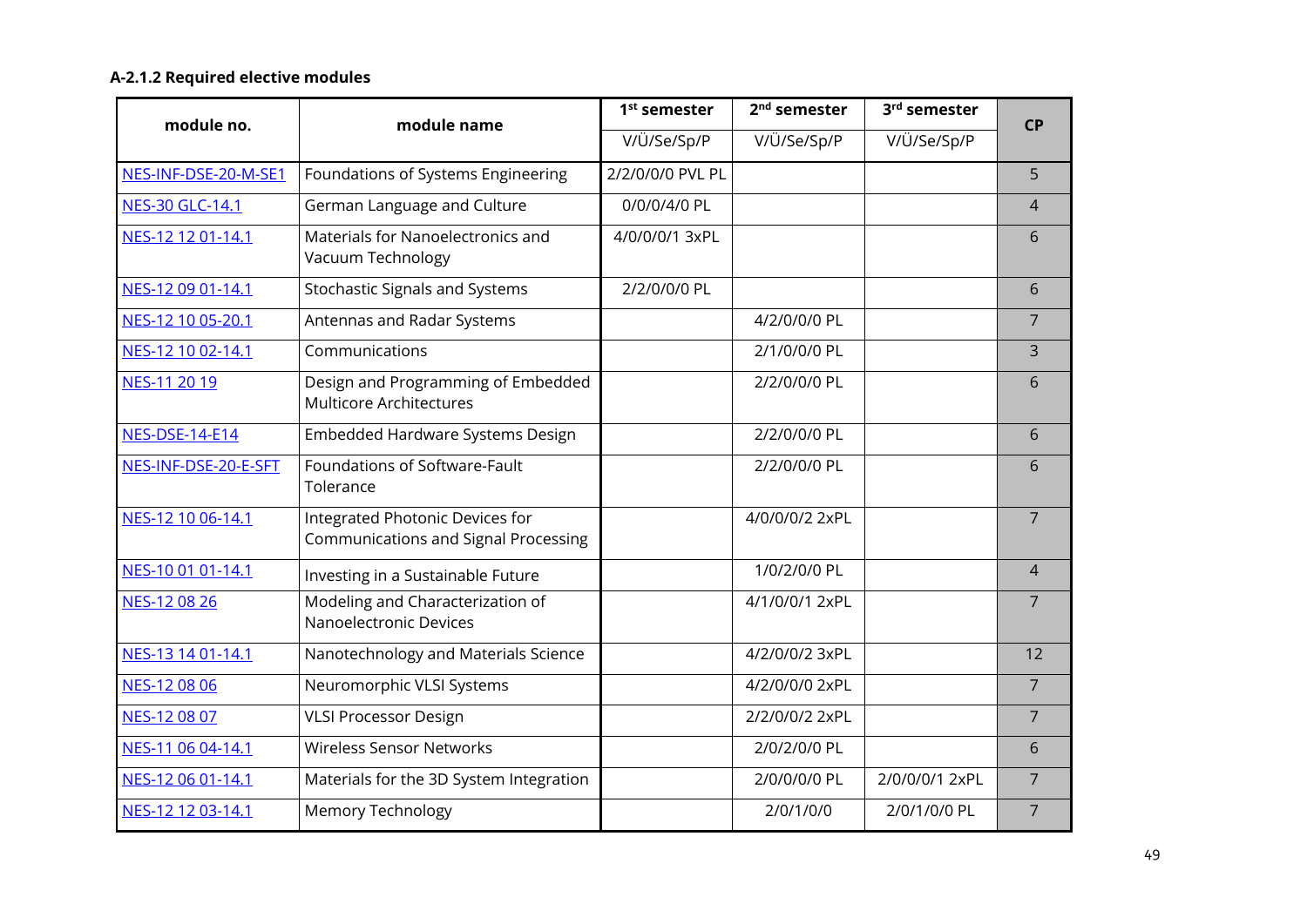| module no.        | module name                                                                     | 1 <sup>st</sup> semester | 2 <sup>nd</sup> semester | 3 <sup>rd</sup> semester | <b>CP</b>      |
|-------------------|---------------------------------------------------------------------------------|--------------------------|--------------------------|--------------------------|----------------|
|                   |                                                                                 | V/Ü/Se/Sp/P              | V/Ü/Se/Sp/P              | V/Ü/Se/Sp/P              |                |
| NES-12 10 20      | <b>Communication Networks 3</b>                                                 |                          |                          | 4/2/0/0/0 PL             | 7              |
| NES-12 12 04-14.1 | Electromechanical Networks                                                      |                          |                          | 2/1/0/0/0 PL             | 4              |
| NES-12 08 01-20.1 | Future Computing Strategies in<br>Nanoelectronic Systems                        |                          |                          | 2/1/0/0/0 PL             | 4              |
| NES-11 20 20      | Hardware Modelling and Simulation                                               |                          |                          | 2/2/0/0/0 PL             | 6              |
| NES-12 10 04-14.1 | Hardware/Software Codesign Lab                                                  |                          |                          | 0/0/0/0/2 PL             | $\overline{4}$ |
| NES-12 12 07-14.1 | <b>Innovative Semiconductor Devices</b>                                         |                          |                          | 2/1/0/0/0 PL             | $\overline{4}$ |
| NES-12 08 04-14.1 | Integrated Circuits for Broadband<br><b>Optical Communications</b>              |                          |                          | 3/1/0/0/2 PL             | $\overline{7}$ |
| NES-12 10 08      | Introduction to Optical Non-classical<br><b>Computing: Concepts and Devices</b> |                          |                          | 4/2/0/0/0 2xPL           | 7              |
| NES-13 14 02-14.1 | <b>Molecular Electronics</b>                                                    |                          |                          | 2/2/0/0/0 PL             | 6              |
| NES-12 12 05-14.1 | Optoelectronics                                                                 |                          |                          | 4/1/0/0/0 2xPL           | $\overline{7}$ |
| NES-02 04 01      | Quantum Mechanics for<br>Nanoelectronics                                        |                          |                          | 5/1/0/0/0 PL             | 7              |
| NES-11 06 07-14.1 | Ubiquitous Systems                                                              |                          |                          | 4/2/0/0/0 PL             | 7              |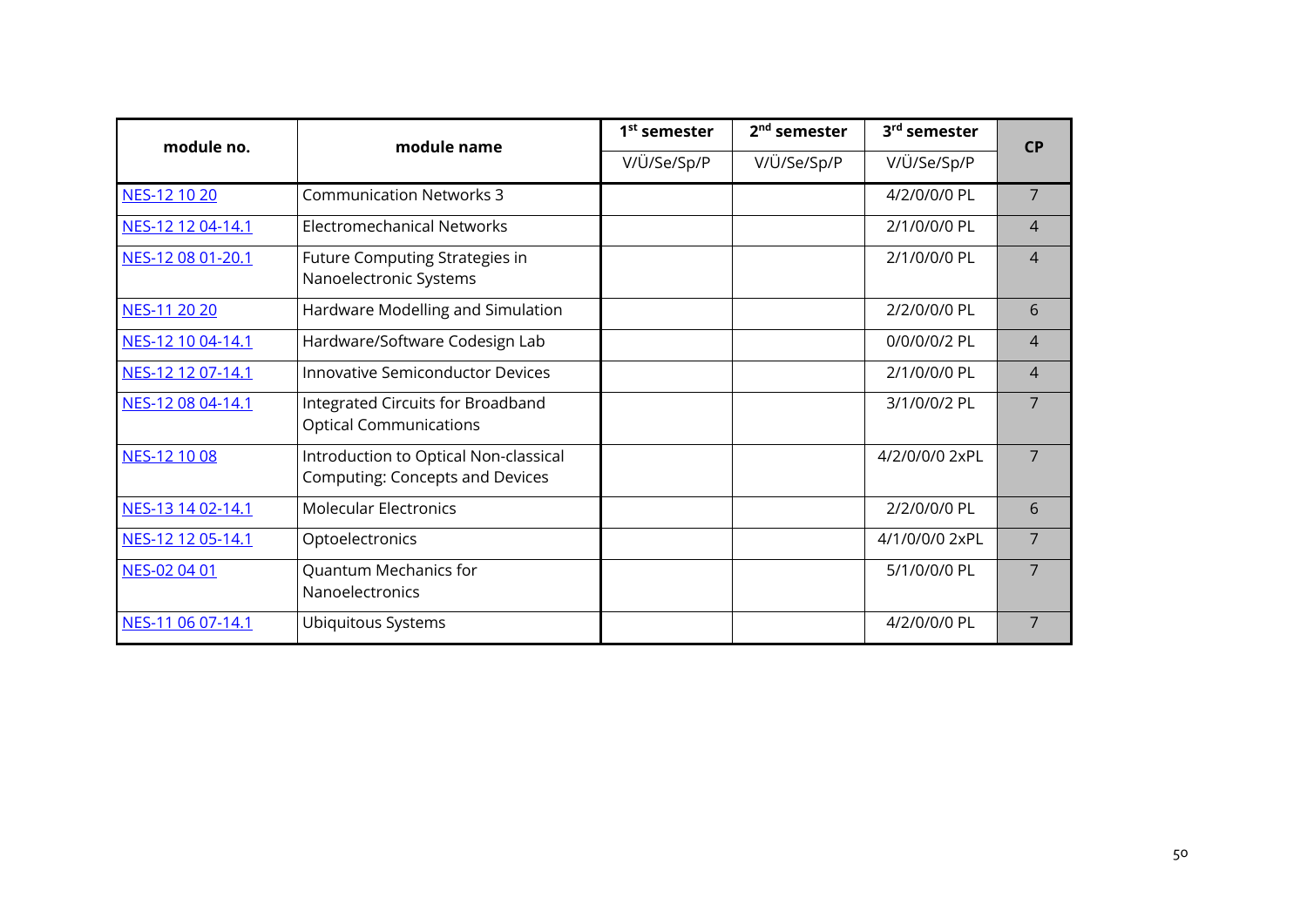#### **A-2.2 Curriculum plan for full-time students in the branch of study Nanoscience and Nanotechnology**

with type and number of SWS (= class hours per week per semester) and the necessary assessments, the type, hours and organisation of which are described in the module descriptions

#### **A-2.2.1 Overview of required modules**

| module no.             | module name                                       | 1 <sup>st</sup> semester | 2 <sup>nd</sup> semester | 3rd semester                              | 4 <sup>th</sup> semester | CP             |
|------------------------|---------------------------------------------------|--------------------------|--------------------------|-------------------------------------------|--------------------------|----------------|
|                        |                                                   | V/Ü/Se/Sp/P              | V/Ü/Se/Sp/P              | V/Ü/Se/Sp/P                               | V/Ü/Se/Sp/P              |                |
|                        |                                                   | $\circ$                  | $\circ$                  | $\circ$                                   | $\circ$                  | 60             |
| <b>NES-12 ASW-14.1</b> | Academic and Scientific Work                      |                          |                          | $\frac{x}{x} + \frac{y}{x} + \frac{z}{x}$ |                          | $\overline{4}$ |
| NES-12 PW-14.1         | Project Work                                      |                          |                          | project PL                                |                          | 10             |
|                        | required elective modules, see following<br>pages |                          |                          | 16 CP                                     |                          | 16             |
|                        |                                                   |                          |                          |                                           | master thesis            | 29             |
|                        |                                                   |                          |                          |                                           | defence                  |                |
|                        |                                                   | 30                       | 30                       | 30                                        | 30                       | 120            |

<span id="page-50-0"></span>V lecture

<span id="page-50-1"></span>Ü tutorial

Se seminar

- Sp language course
- P lab course
- PL assessment(s)
- PVL pre-exam achievement(s)
- CP credit points
- ° Academic achievements and assessments of the degree program Nanoscience and Nanotechnology at KU Leuven (Belgium) according to a cooperation agreement
- \* according to choice of student